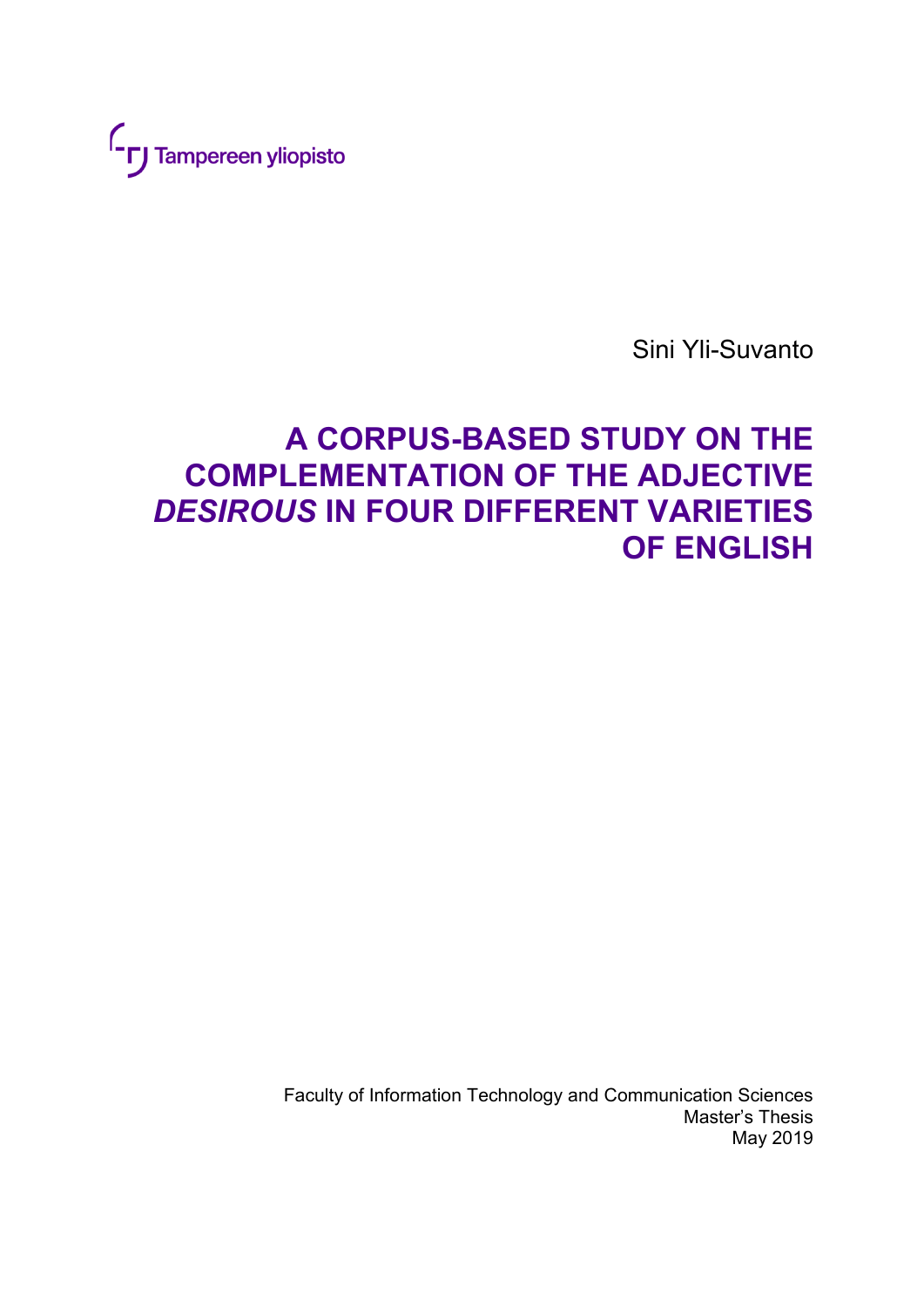## **TIIVISTELMÄ**

Sini Yli-Suvanto: A corpus-based study on the complementation of the adjective *desirous* in four different varieties of English Pro gradu- tutkielma Tampereen yliopisto Englannin kielen ja kirjallisuuden maisteriopinnot Toukokuu 2019

Tässä Pro gradu- tutkielmassa tarkastellaan adjektiivin *desirous* komplementaatiota neljässä eri englannin varieteetissa kahtena eri aikakautena. Tavoitteena on saada selville, onko komplementaatiossa eroa eri varieteettien välillä tai eri aikakausina. Nämä varieteetit, Britannian, Amerikan, Intian ja Pakistanin englanti, valittiin niiden historiasta löytyvien kytkösten takia; Amerikka, Intia ja Pakistan ovat olleet Brittiläisen imperiumin siirtomaita. Esimerkkilauseet näistä neljästä varieteetista tulevat GloWbE-korpuksesta. *The corpus of Global Web-based English* eli GloWbE-korpus sisältää esimerkkilauseita 20 eri englannin varieteetista ja se on kasattu Internetistä löytyvistä teksteistä joulukuussa 2012. Aiempaa aikakautta edustavat esimerkkilauseet ovat peräisin CLMET3.1 korpuksesta. Kyseinen korpus on koottu brittienglannista vuosilta 1710-1920.

Teoriaosiossa komplementaation käsitettä avataan vertaamalla komplementtia adjunktiin. Tästä huomataan, että komplementti tarvitaan, jotta lause on kieliopillisesti oikein, toisin kuin adjunkti, joka voidaan jättää lauseesta pois ilman että lauseesta tulee kieliopillisesti virheellinen. Komplementaation tutkimisen mahdollistaa se, että yhdellä predikaatilla on useampia komplementtivaihtoehtoja. Teorioita ekstrasemanttisista tekijöistä, tärkeimpinä Rohdenburgin kompleksisuusperiaate ja horror aequitendenssi, käsitellään, sillä niillä voi olla vaikutusta siihen mitä komplementtia käytetään. Sanakirjoista saadaan tietoa siitä, mitä komplementteja *desirous*-adjektiivilla on jo havaittu olevan. Sanakirjojen perusteella näitä on viisi: *of* + -*ing*, *to*-infinitiivi, *that*-lause, *of* + nominilauseke ja nollakomplementti. Tutkittavien varieteettien historiaa ja ominaispiirteitä tarkastellaan myös. Analyysiin käytettyinä metodeina mainitaan sekä määrällinen että laadullinen menetelmä, sillä ne ovat molemmat tarpeen korpuslingvistisessä tutkimuksessa.

Tutkimuksen tulokset viittaavat siihen, että sanakirjoissa mainituista viidestä eri komplementtivaihtoehdosta kolmea (*of* + -*ing*, *to*-infinitiivi ja *of* + nominilauseke) käytetään huomattavasti enemmän kuin kahta muuta (*that*-lause ja nollakomplementti). Jokaisessa eri varieteeteista ja eri aikakausista kerätyssä aineistossa nämä kolme komplementtia esiintyvät yhteensä yli 90 %:ssa esimerkkilauseista. Kaikissa varieteeteissa on myös vähintään yksi esimerkkilause, jossa komplementti ei ole mikään aiemmin mainituista viidestä. Yhteensä 20 esimerkkilausetta sisältää tällaisen "uuden" komplementin. Komplementti *for* + nominilauseke löytyy kymmenestä esimerkkilauseesta ja osassa horror aequi- tendenssi saattaa olla ollut vaikuttamassa komplementin valintaan, sillä lauseessa on komplementin läheisyydessä ollut jo prepositio *of*. Huomattavaa on myös se, että kaikissa muissa paitsi Intian englannissa näitä "uusia" komplementteja löytyy useammasta esimerkkilauseesta kuin nollakomplementtia.

Avainsanat: Komplementaatio, korpuslingvistiikka, adjektiivi, *desirous* 

Tämän julkaisun alkuperäisyys on tarkastettu Turnitin OriginalityCheck –ohjelmalla.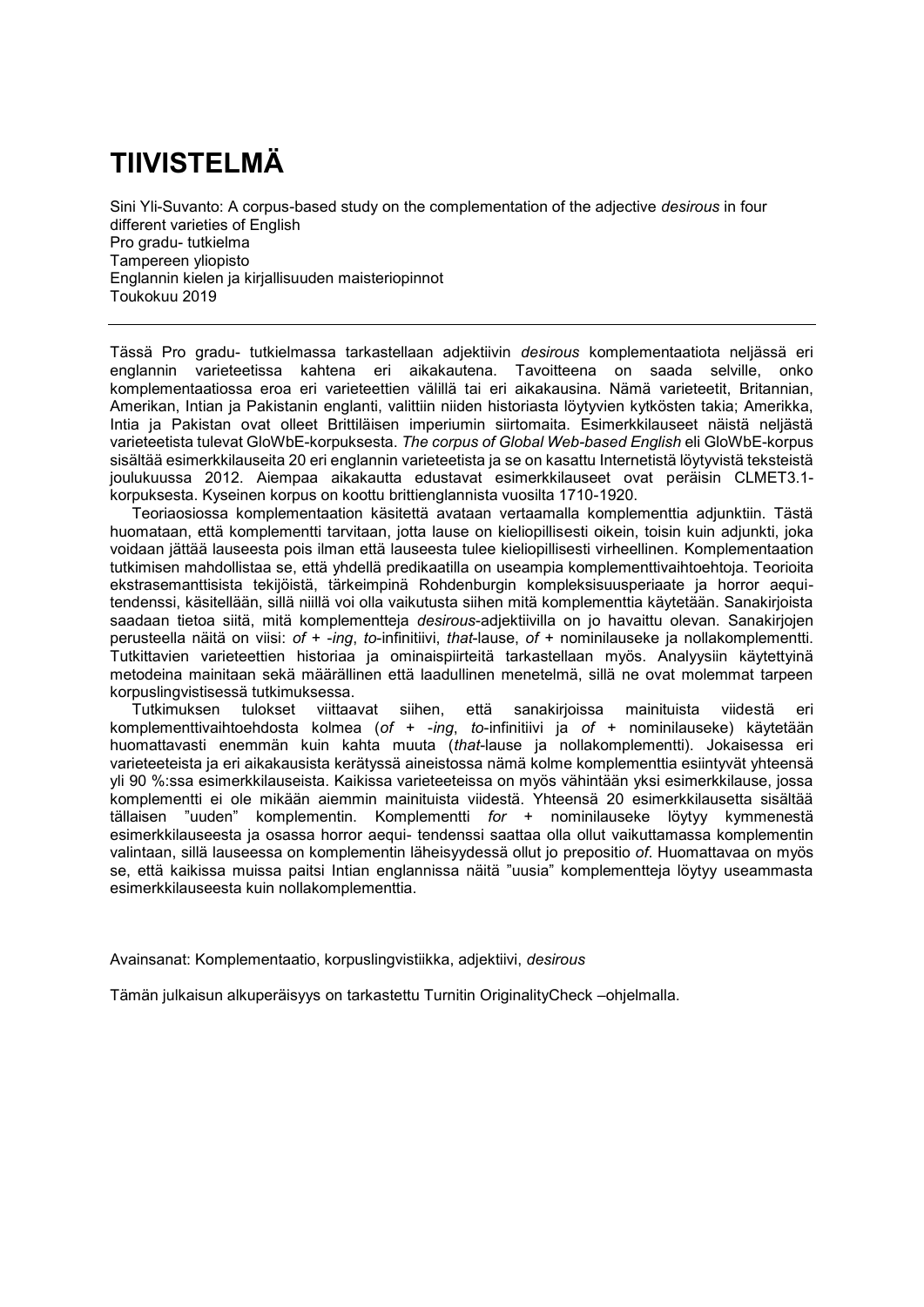### **Table of contents**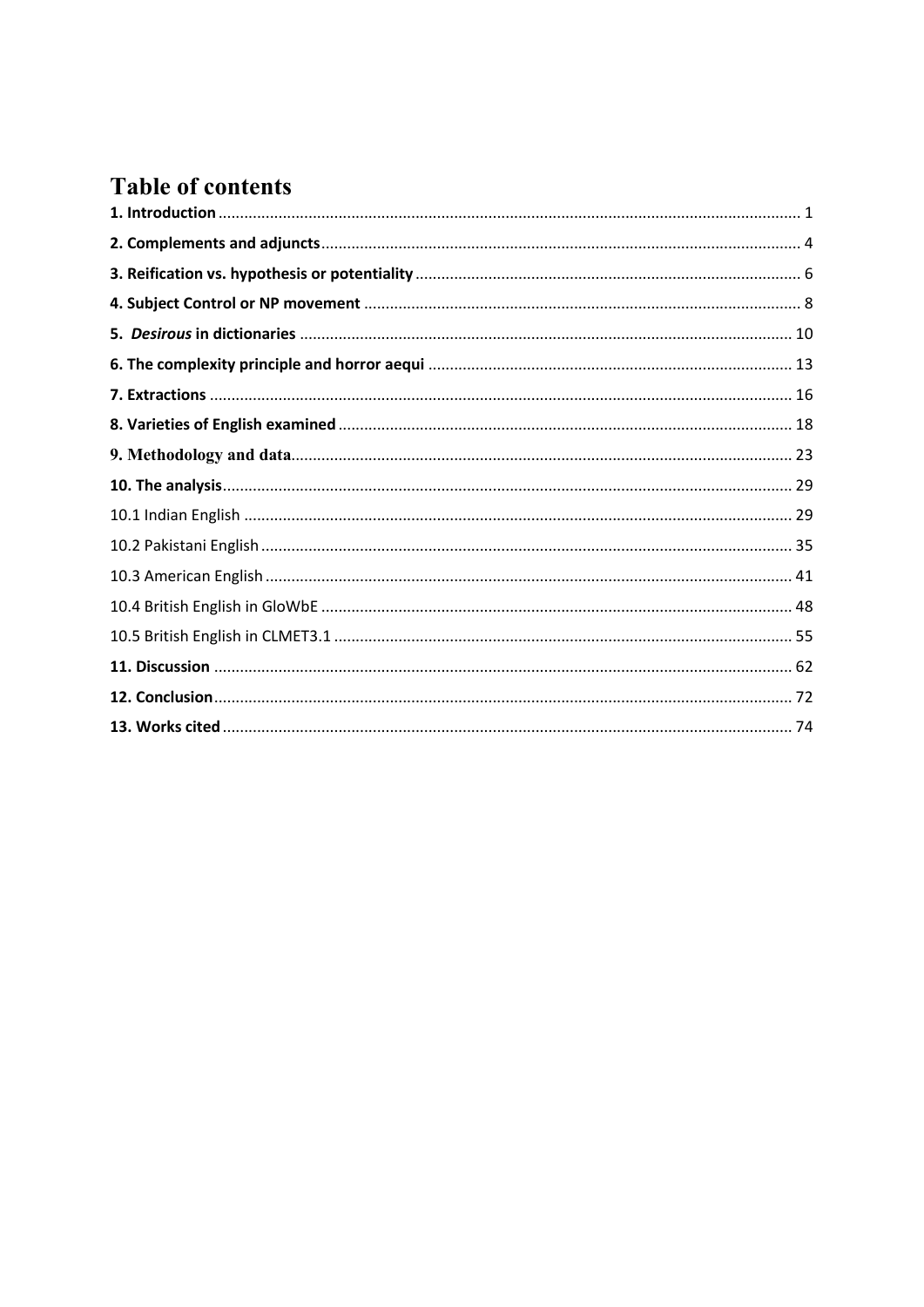#### <span id="page-3-0"></span>**1. Introduction**

The aim of this thesis is to examine the complementation of the adjective *desirous* in four different varieties of English and in different time periods. The focus will be on what different patterns can be found in the different data sets and how frequently each of the patterns occurs. The varieties that will be investigated here are American English, British English, Indian English and Pakistani English.

I chose this topic because of my interest in complementation and in different varieties of English. Charles F. Meyer writes that "it is important to base one's analysis of language on real data... rather than on data that are contrived or "made-up"" (2002, xiii). This supports the approach chosen here to investigate the complementation of a specific word in different varieties of English through actual, authentic data of language in real use. The adjective *desirous* was chosen due to the fact that I have already worked on *desirous* in my Bachelor's thesis and there I noticed that the complementation did not always follow the rules or tendencies set by theories. This sparked an interest to find out more about the complementation of this adjective. These particular varieties were chosen because of their interlinked histories, India, Pakistan and America having been colonies of the British Empire.

This topic is worth studying because of the recent changes that have taken place in the area of complementation. These changes are referred to as the Great Complement Shift, which is described by Günter Rohdenburg as a "massive restructuring of its [English's] system of sentential complementation" (2006, 143). The change that will be focused on in this thesis is "the establishment of the gerund at the expense of infinitives (and *that*- clauses)" (2006, 143).

Corpus linguistics as a way of studying language may seem new but as Douglas Biber et al. note "corpus-based methods" (1998, 21) were already used by Johnson as he compiled his dictionary in the 18th century. In his book *Practical Corpus Linguistics: An*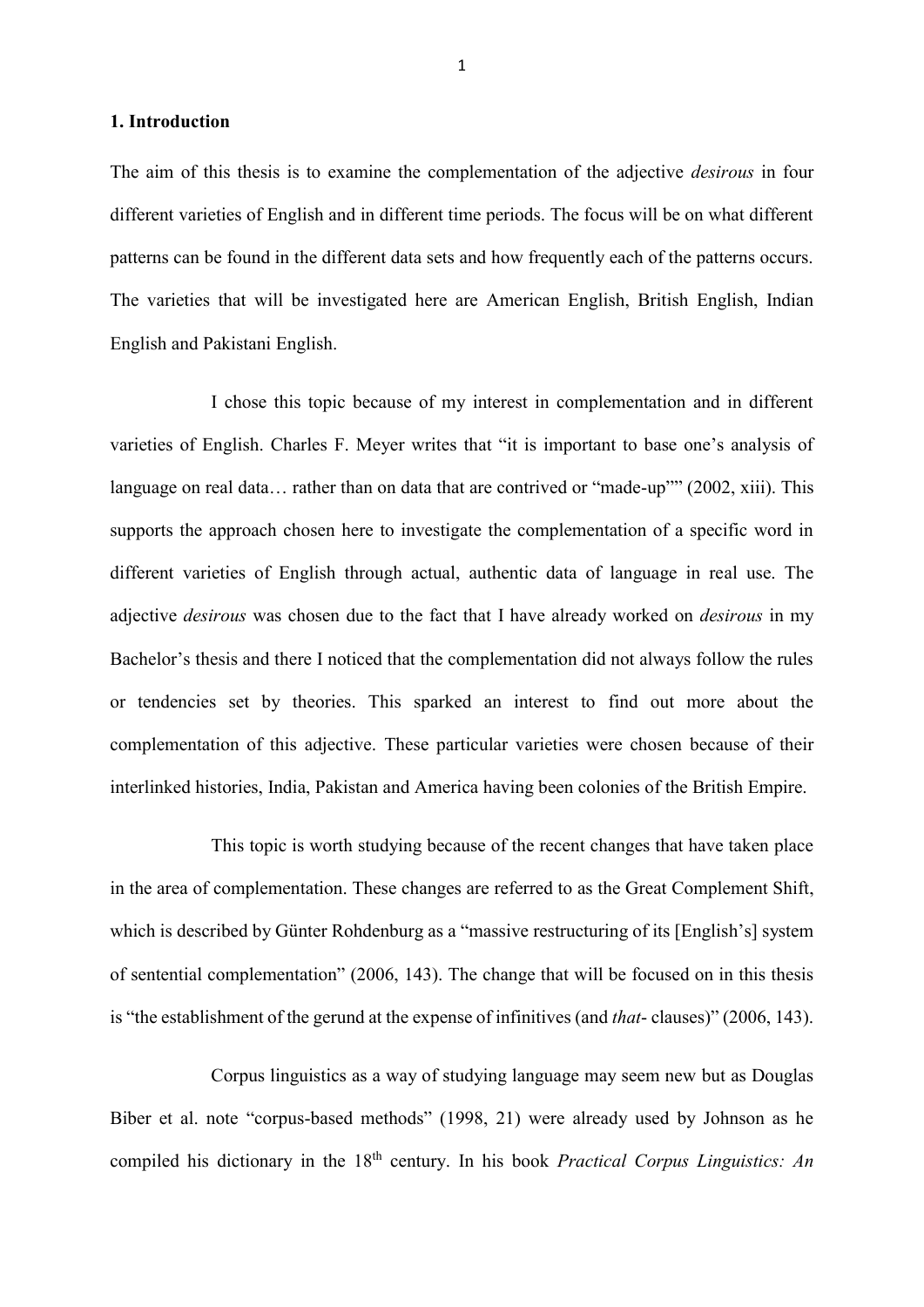*Introduction to Corpus-Based Language Analysis* Martin Weisser defines a corpus as a "collection of spoken or written texts to be used for linguistic analysis and based on a specific set of design criteria influenced by its purpose and scope" (2016, 23). A corpus does not have to be electronic, but Weisser notes that most used today are computerised. Biber et al. introduce the two different ways language can be examined: by studying structure or by studying use. For the latter approach, actual data of language in use is needed, and a corpus can provide this data. Biber et al. point out that "comprehensive studies of use cannot rely on intuition, anecdotal evidence, or small samples; they rather require empirical analysis of large databases of authentic texts, as in the corpus-based approach" (1998, 9). They also state that the corpus-based method has made several new inspections of language use possible by providing a way of managing "large amounts of language and keeping track of many contextual factors at the same time" (ibid., 3). Writing this thesis without the two corpora the data comes from would be impossible. For example, the word *desirous* appears 391 times in the American English subcorpus, which consists of over 380 million words. Trying to find those 391 instances without the aid of a corpus, even if one had the access to all those webpages the texts come from, would be impossible.

Luckily, it is not necessary to begin the analysis of the data without any prior knowledge about the complementation of *desirous*. Dictionaries provide a good starting point as they give examples of the word in use and the complementation patterns. Therefore later on in this thesis a few dictionary entries of *desirous* are compared. It is also important to note that the choice of which complementation pattern to use may be motivated by other factors as previous research has established. The factors that will be taken into consideration in the analysis of the data, the complexity principle and the horror aequi tendency, are introduced after the dictionary entries have been discussed. After that the varieties of English examined in this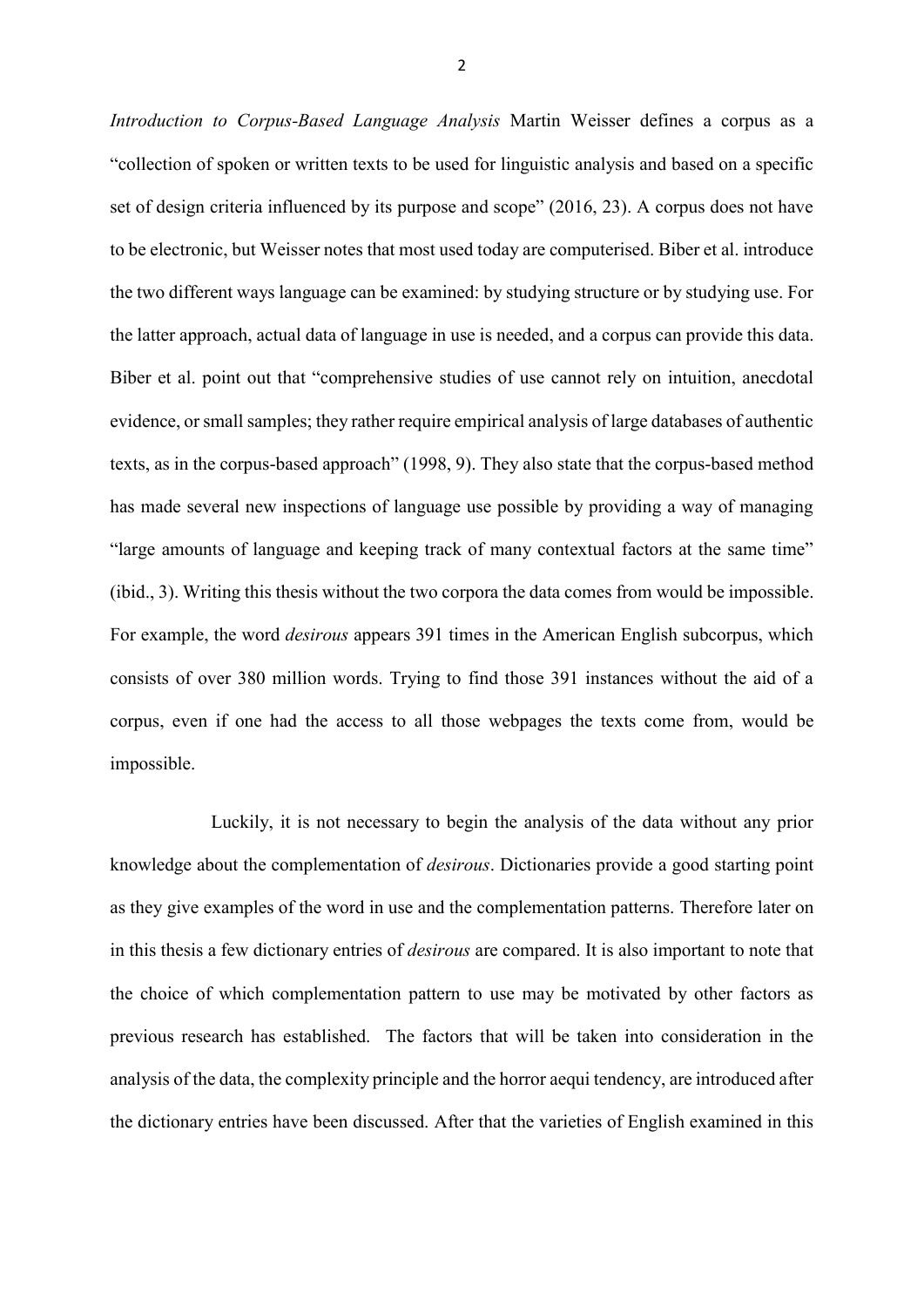thesis are introduced as well as the methods used in analysing the data. Through analysing the data this thesis attempts to answer the following questions

1. Are all the five different complementation patterns established in the theory part found in all the varieties?

2. Do the complexity principle or the horror aequi tendency appear to have an effect on which complementation pattern is chosen?

3. Are there any new complementation patterns in the data?

These questions will be answered in the second part of this thesis. The first part, the theory part, is structured as was described in the previous paragraph but before moving to the complementation of *desirous* and what factors may affect it, it is necessary to examine complementation and complements in general. This is the topic of the next section.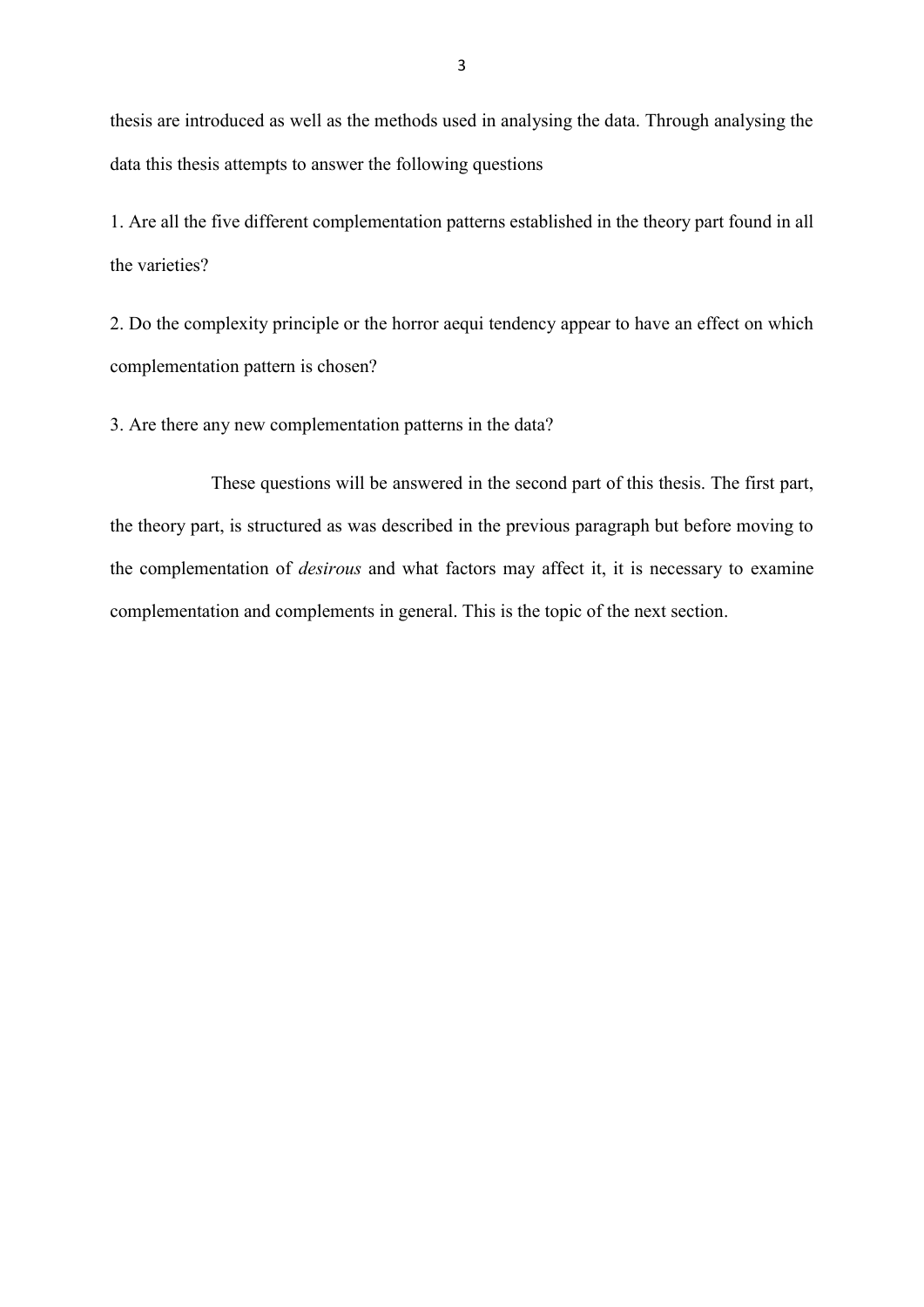#### <span id="page-6-0"></span>**2. Complements and adjuncts**

As the topic of this thesis is complementation, an introduction of the concept of complement is due. Here it will be conducted by contrasting complements with adjuncts as I believe this makes understanding complements easier. A complement is needed in order for the sentence to be complete whereas an adjunct offers additional information that could be omitted without the sentence becoming incomplete or ungrammatical. James Huang explains this difference with the concept of c-selection (1997). C-selection (Category-selection), also known as strict subcategorization, refers to what the predicates choose as their objects or complements (ibid.). Huang exemplifies this by comparing verbs that seem to have fairly similar meaning:

- 1. Anteaters resided in Southern California.
- 2. Anteaters inhabited Southern California.

Both are grammatical like this but if they were combined with each other's complements, the resulting sentences would not be grammatical:

- 3. \*Anteaters resided Southern California.
- 4. \*Anteaters inhabited in Southern California.

From this it can be seen that *reside* c-selects a Prepositional Phrase, PP, and *inhabit* c-selects a Noun Phrase, NP (ibid.). Only complements can be c-selected as "almost all adjuncts can (optionally) occur with all verb types" (ibid., 75). C-selection applies to adjectives and nouns as well.

Liliane Haegeman also describes the difference between complements and adjuncts by defining adjuncts as "optional phrasal constituents" (1991, 32). She also mentions the concept of subcategorization frames and states that "verbs are characterized on the basis of the frames in which they occur" (ibid., 34) and these subcategorization frames identify the subcategories of verbs (ibid.).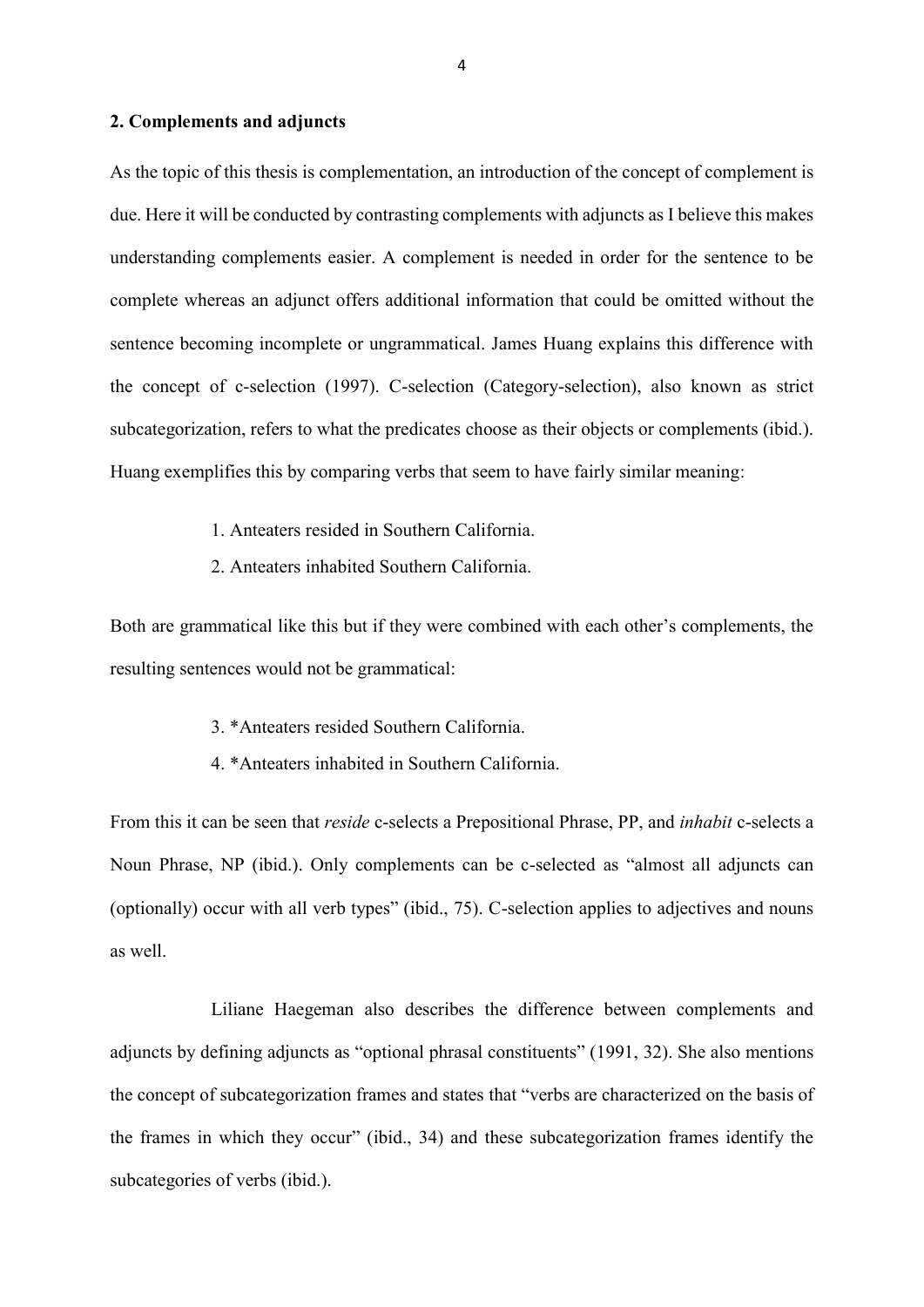Huddleston and Pullum on the other hand divide complements into core complements and non-core complements with the distinction that the "core complements are generally more sharply differentiated from adjuncts" (2002, 219). They list eight "major factors", five of which have to do with syntactic differences: licensing, obligatoriness, anaphora, category and position. The other three are related to semantic issues: argumenthood, selection and role.

Huddleston and Pullum state as "the most important property of complements in clause structure" (ibid., 219) the fact that they need an appropriate verb or adjective that licenses their presence. An adjunct is not "restricted to occurrence with a particular kind of verb" (ibid., 219) or adjective. Huddleston and Pullum likewise use the term subcategorization to describe the "dependence between complements and their head verbs" (ibid., 219). They also point out that most verbs allow more than one pattern of complementation. This is the fact that makes it possible to investigate complementation, the fact that there are alternatives. The goal is to find out, if possible, why a certain complement was chosen. In this thesis two particular complements are given extra attention because of what has stated about them in previous literature. In the next section these two sentential complementation patterns are introduced.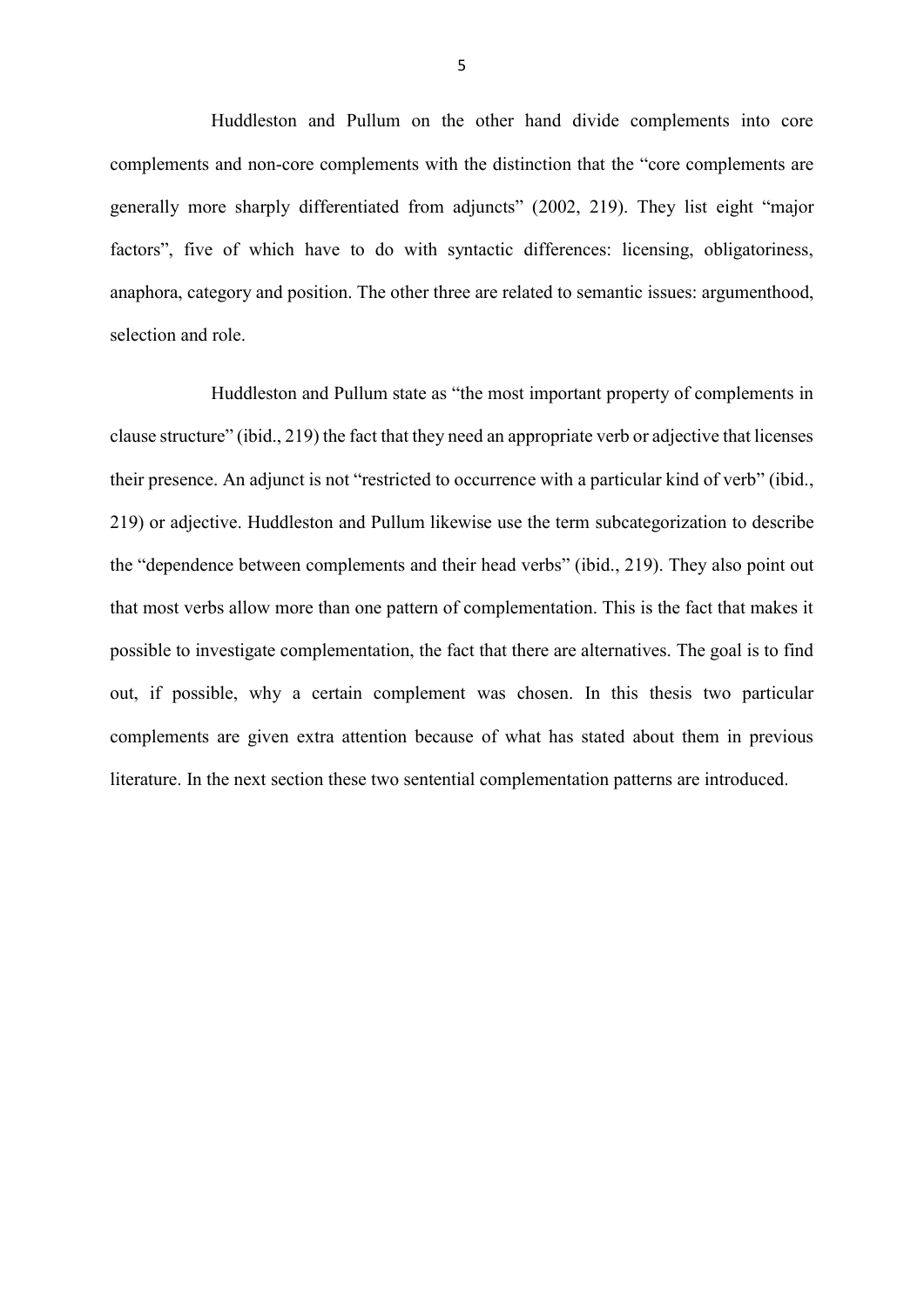#### <span id="page-8-0"></span>**3. Reification vs. hypothesis or potentiality**

It can already be mentioned that *desirous* has both the complementation pattern *of* + -*ing* and the complementation pattern *to* infinitive. The differences between these two patterns have been examined in earlier research and from that research a few generalizations have been made. As both of these patterns appear with *desirous* it is worthwhile to briefly go through those generalizations here. In his article "Entailment and the Meaning of Structures" Dwight Bolinger argues that using *to* infinitive or -*ing* creates a difference in meaning: using an -*ing*  construction denotes something actual whereas using a *to* infinitive signifies something imaginative (1968, 123). Bolinger demonstrates this view with minimal pairs such as:

- 1. I like him to be nice to you.
- 2. I like him being nice to you.

In the second example, it is felt that someone's actual behavior is referred to (reification) whereas the first one is felt to refer to future behavior (hypothesis) (ibid.). As further evidence Bolinger gives the sentences:

- 3.\*To wait has been a mistake.
- 4. Waiting has been a mistake.

The fact that example three with the *to* infinitive is ungrammatical gives further proof to the argument that *to* infinitive is not used when something is referred to that is actually happening or has happened (ibid., 124).

Bolinger also gives evidence that suggests that the "*ing* is advancing at the expense of the other" (1968, 125). He exemplifies this by examining common verbs of perception and less common ones. The less common ones need to be used with *ing*, which is "analogous to weak verbs taking regular endings—the less used forms are leveled first" (ibid., 125).

6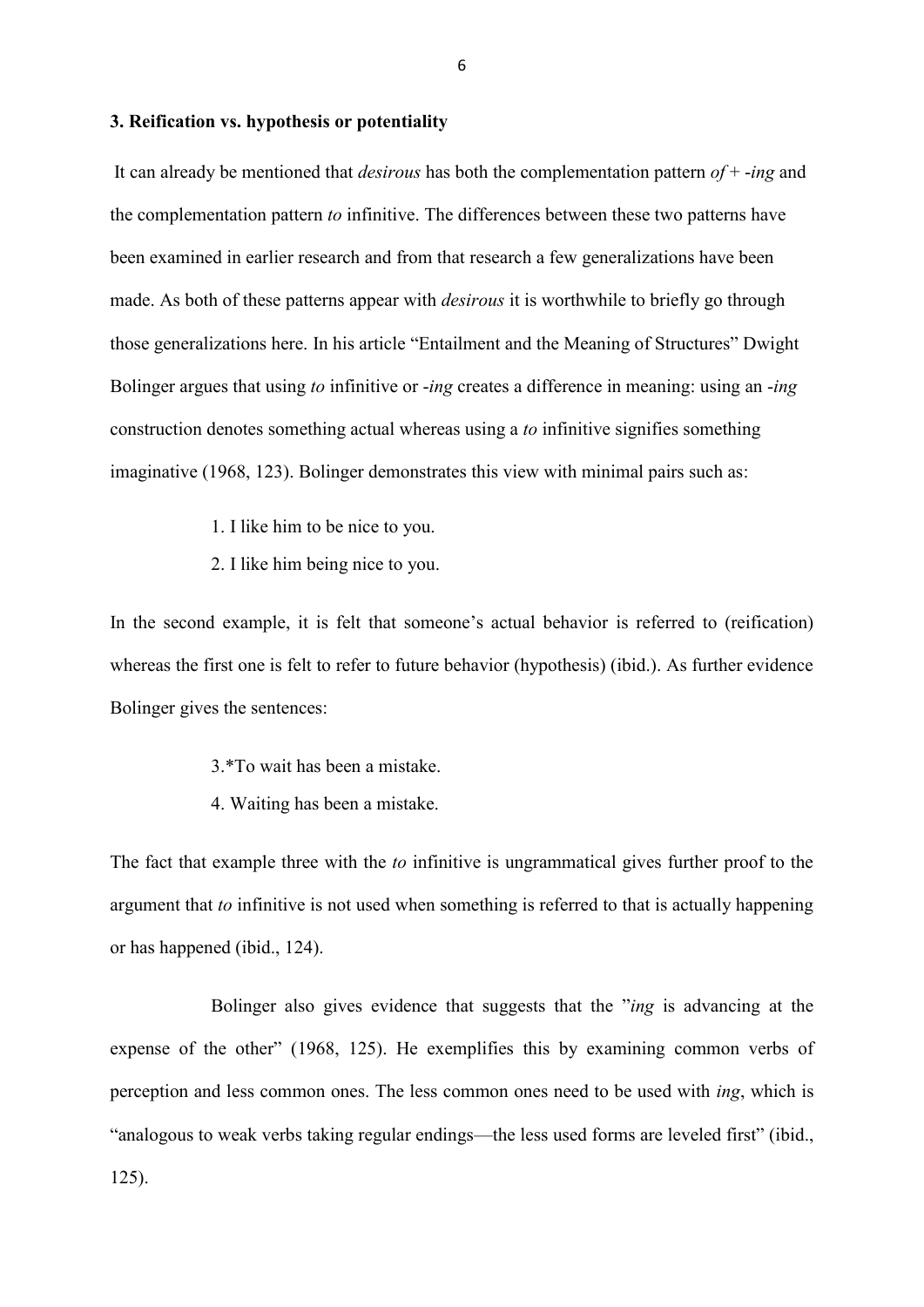David Allerton (1988, 21) examines this difference further and lists as the characteristics of *to* infinitives the following: infrequent, intermittent, interrupted and uncompleted activity, possible event, particular time and place, specific subject, and more verbal character.

As was mentioned, *desirous* has both *to* infinitive and *of* + -*ing* complementation patterns. That means that this difference can be examined in the data to see for example if it motivates the use of one of the two patterns in a situation where one would expect to find the other.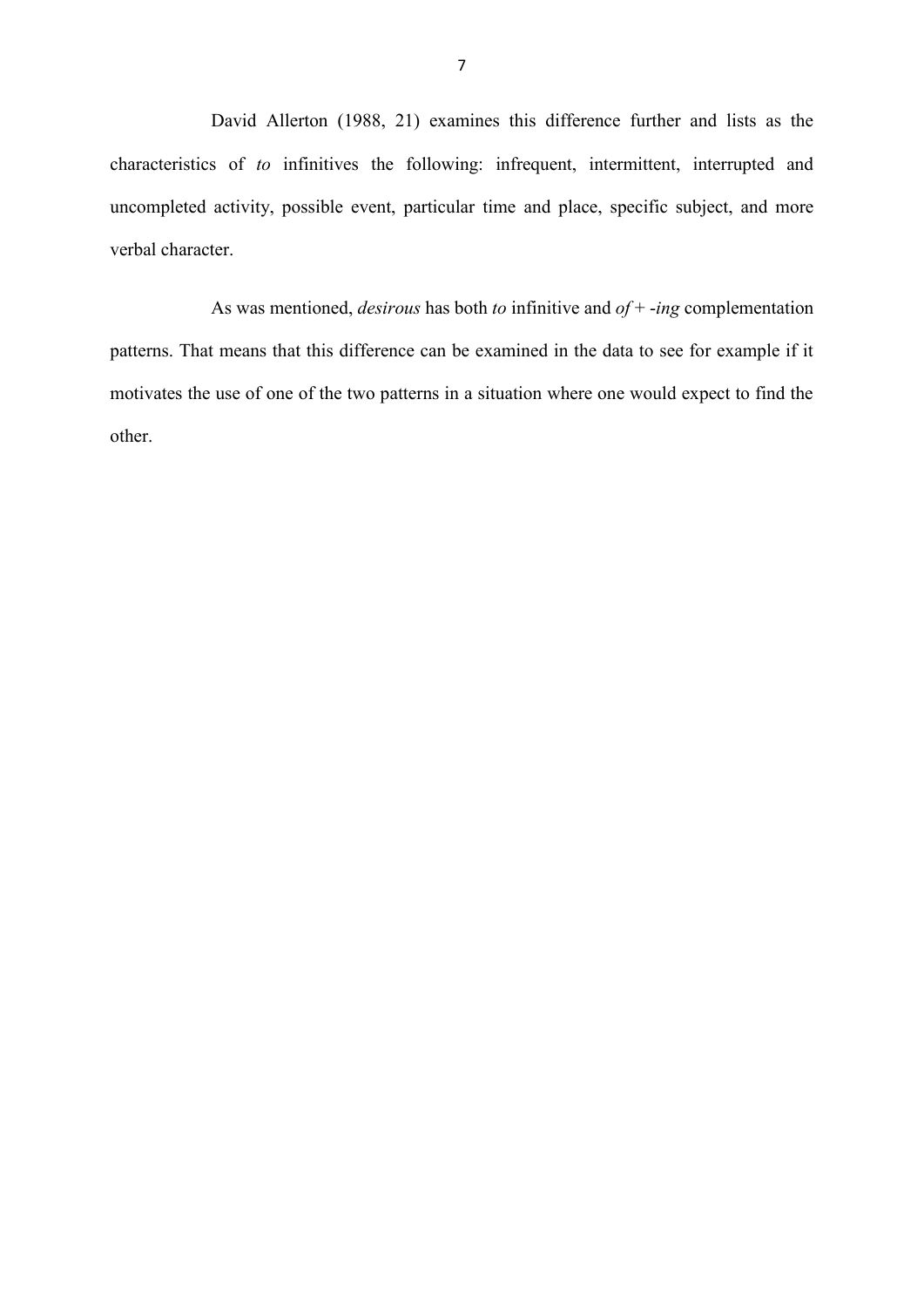#### <span id="page-10-0"></span>**4. Subject Control or NP movement**

This section provides more information on the nature of the word *desirous*. Examining whether *desirous* is a subject control predicate or a NP movement predicate tells us about the relation *desirous* has with the subject of the sentence. Davies and Dubinsky (2004, 3) indicate the difference between subject control and NP movement with the sentences:

- 1. Barnett seemed to understand the formula.
- 2. Barnett tried to understand the formula.

Despite the surface-level similarities of these two sentences Davies and Dubinsky point to one big difference between the matrix verbs: in the first sentence the subject is only semantically linked to the lower clause verb whereas in the second sentence the subject is linked to both the matrix verb and the lower verb. In other words, in the second sentence the subject, Barnett, is given "two roles in the sentence, one as experiencer of *understand* and one as agent of *try*" (ibid., 4). In the first example however, the subject only has one thematic role, experiencer of *understand*, as it is not given a role by the raising verb *seem*. Davies and Dubinsky refer to the construction in the first sentence as Raising but for this thesis the term NP movement will be adopted. The second sentence includes a Subject control construction.

It is worth examining if *desirous* is a subject control predicate or NP movement predicate, as it will reveal whether *desirous* assigns a thematic role to the subject or not. To test which group the predicate belongs to Davies and Dubinsky provide several tests. The ones demonstrated here are based on the fact that they only generate grammatical sentences with NP movement predicates.

The first test involves use of the weather *it*:

3. \*It is desirous to rain in a lot November.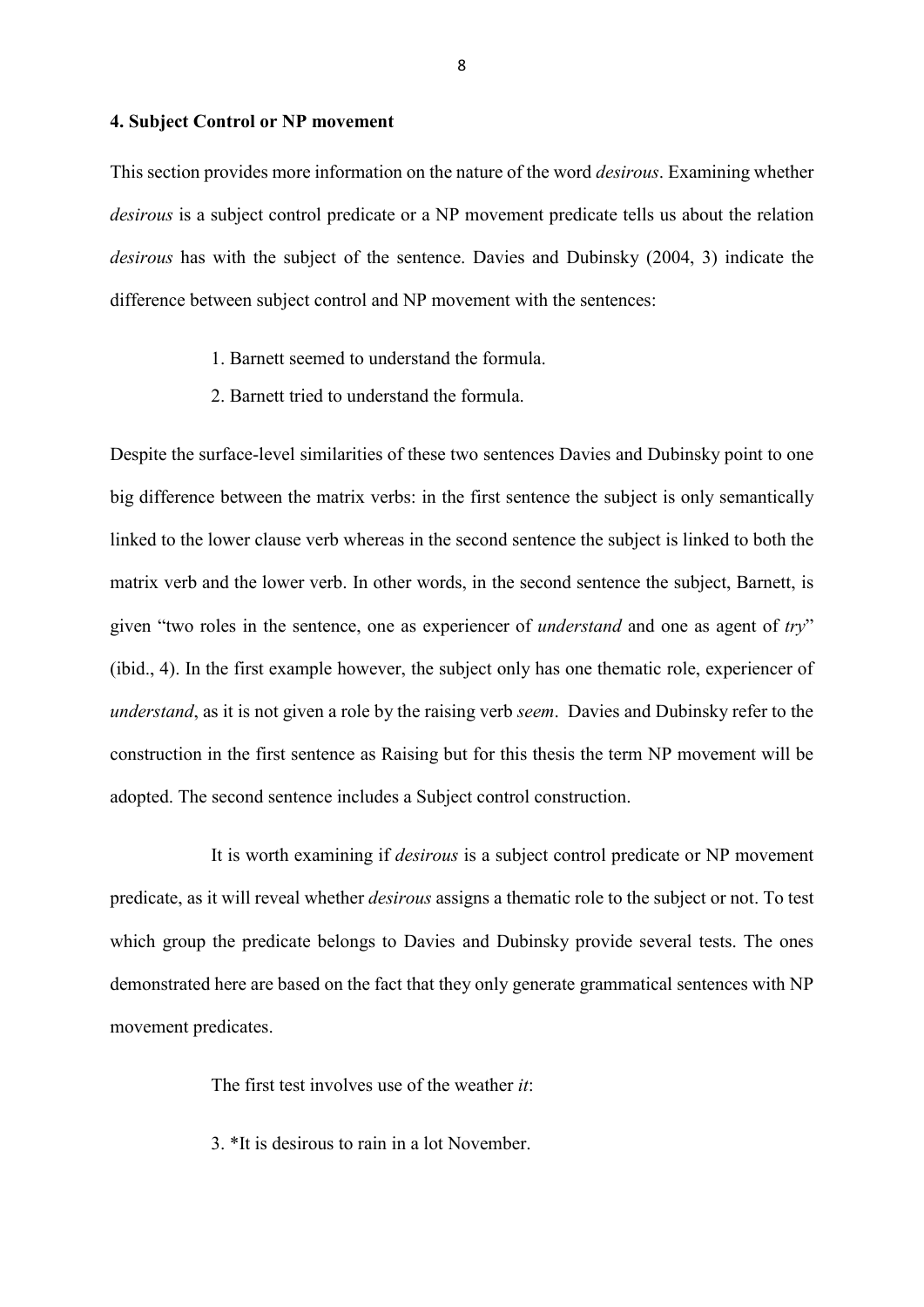As can be seen, this test did not provide us with a grammatical sentence. To be on the safe side, in order to establish that *desirous* really is a subject control construction, let us try another test. The second test involves the existential *there*:

4. \*There is desirous to be a man under the table.

As neither of these provided us grammatical sentences, it can be deduced that *desirous* is a subject control predicate and therefore does assign a thematic role to the subject and is linked to the subject of the sentence. Carnie (2002, 262) gives as an example of a NP movement predicate the adjective *likely*, which generates acceptable sentences in both tests:

- 5. It is likely to rain a lot in November.
- 6. There is likely to be a man under the table.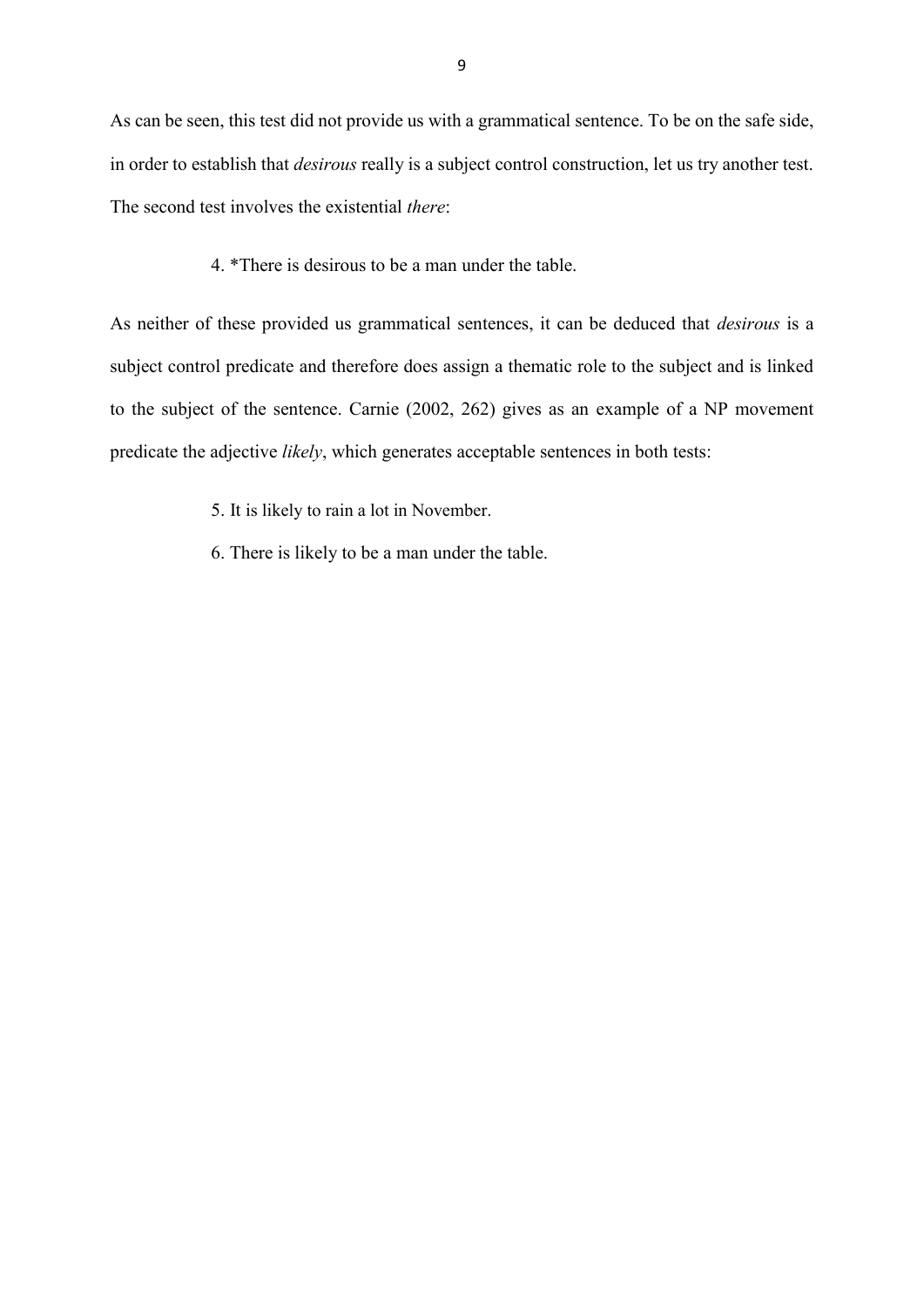#### <span id="page-12-0"></span>**5.** *Desirous* **in dictionaries**

To have an idea of what complementation patterns are used with *desirous*, it is beneficial to see what has previously been stated about the adjective *desirous*. The *Oxford English Dictionary*  is, because of its established position as a reliable source, a good place to start. *Desirous* is defined in the *OED* as 'having or characterized by desire' (s.v. desirous) and it is mentioned to have entered the English language through Old French, in which the form was desireus. On the *OED* website, the frequency with which a word is currently used, is demonstrated with a band system. There are eight bands in total, Band 1 having the words with the lowest frequency and Band 8 the words with the highest frequency. *Desirous* is in Band 5, which is described as follows: "Most words which would be seen as distinctively educated, while not being abstruse, technical, or jargon, are found in this band." The senses for *desirous* still valid today are given in Table 1.

| Sense                                                                                    | Examples                                                                                                                                                                                                                                                                                                                                                                                                 | Complements                                                     |
|------------------------------------------------------------------------------------------|----------------------------------------------------------------------------------------------------------------------------------------------------------------------------------------------------------------------------------------------------------------------------------------------------------------------------------------------------------------------------------------------------------|-----------------------------------------------------------------|
| 1. Having desire or longing;<br>characterized by or full of<br>desire: wishful; desiring | 1. The lessor was desirous of<br>pulling the house down and<br>building a new one. (1891,<br>Law Reports Weekly Notes<br>78/2)<br>2. Being desirous to learn<br>something of its [the<br>glacier's] general features.<br>(1860 Tyndall, Glaciers of<br>Alps)<br>3. He averted his, as if<br>desirous that his emotion<br>should not be read upon his<br>countenance. (1828 Scott,<br>Fair Maid of Perth) | 1. of $+$ -Ing<br>2. to infinitive<br>3. that clause<br>4. zero |
|                                                                                          | 4. From dance to sweet<br>repast they turn Desirous.<br>(1667 Milton, <i>Paradise</i><br>Lost)                                                                                                                                                                                                                                                                                                           |                                                                 |

**Table 1. The** *OED* **senses for** *desirous* **with illustrations**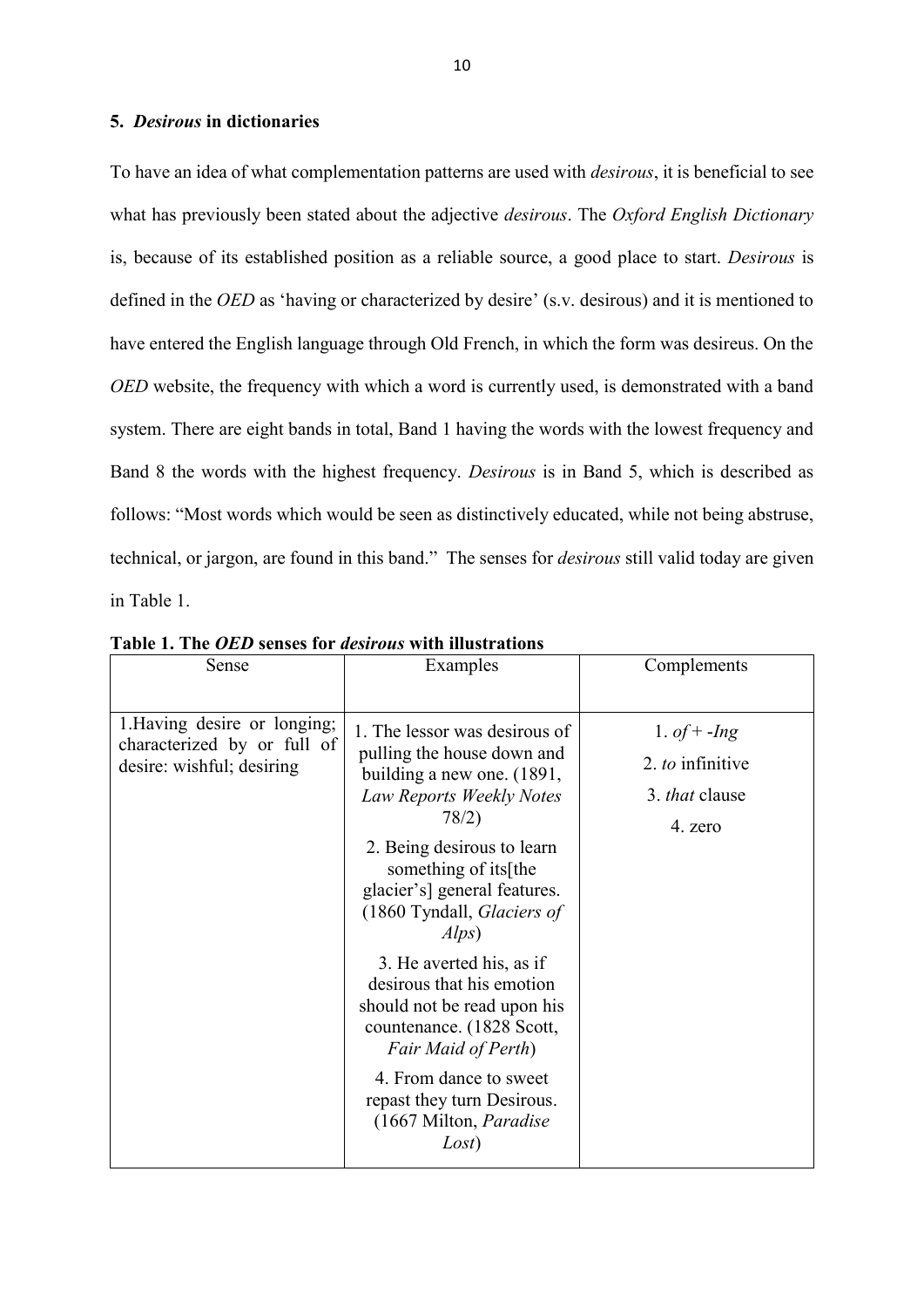| †2. Exciting desire;<br>desirable; pleasant,<br>delectable | 1. Wine inspires us, And<br>fires us. Women and Wine<br>should life employ. Is there<br>ought else on Earth<br>desirous? (1728 Gay, | 1. zero |
|------------------------------------------------------------|-------------------------------------------------------------------------------------------------------------------------------------|---------|
|                                                            | Beggar's Opera)                                                                                                                     |         |

According to the *Oxford English Dictionary* only one out of five senses is still valid for *desirous*  but as one other of them was still used in the 18th century I have also included that sense in the list. For that one valid sense the *OED* distinguishes four different complementation patterns.

The patterns put forth by Poutsma in his manuscript differ slightly from those in the *OED.* He divides the *of* pattern into two subcategories: *of* and *of* + -*ing*. The first one includes an NP after the *of* even though Poutsma does not mention it. The other difference to the *OED* patterns is that Poutsma does not mention zero complement. In his manuscript Poutsma proposes the following complementation patterns for *desirous* with examples:

1. with *of*: "Every man is desirous of praise"

2. with  $of$  + gerund: "He was desirous of doing the honour of the place to me" (Thackeray, Snobs)

3. with  $t_0$  + infinitive: "He was not desirous to be seen under the wing of Baron Levy" (Lytton, My Novel)

4. with subordinate statement: "He averted his face, as if desirous that his emotion should not be read upon his countenance" (Scott, Fair Maid)

Poutsma (MS) goes on to say that "usage is, presumably, equally divided between the construction with  $of$  + gerund and that with  $to$  + infinitive (LIV, 5)." In my analysis I am going divide my data into five different patterns based on the *OED* and Poutsma's manuscript entries; *of* + -*ing* (gerund), *of* + NP, *to* infinitive, *that* clause and zero complement.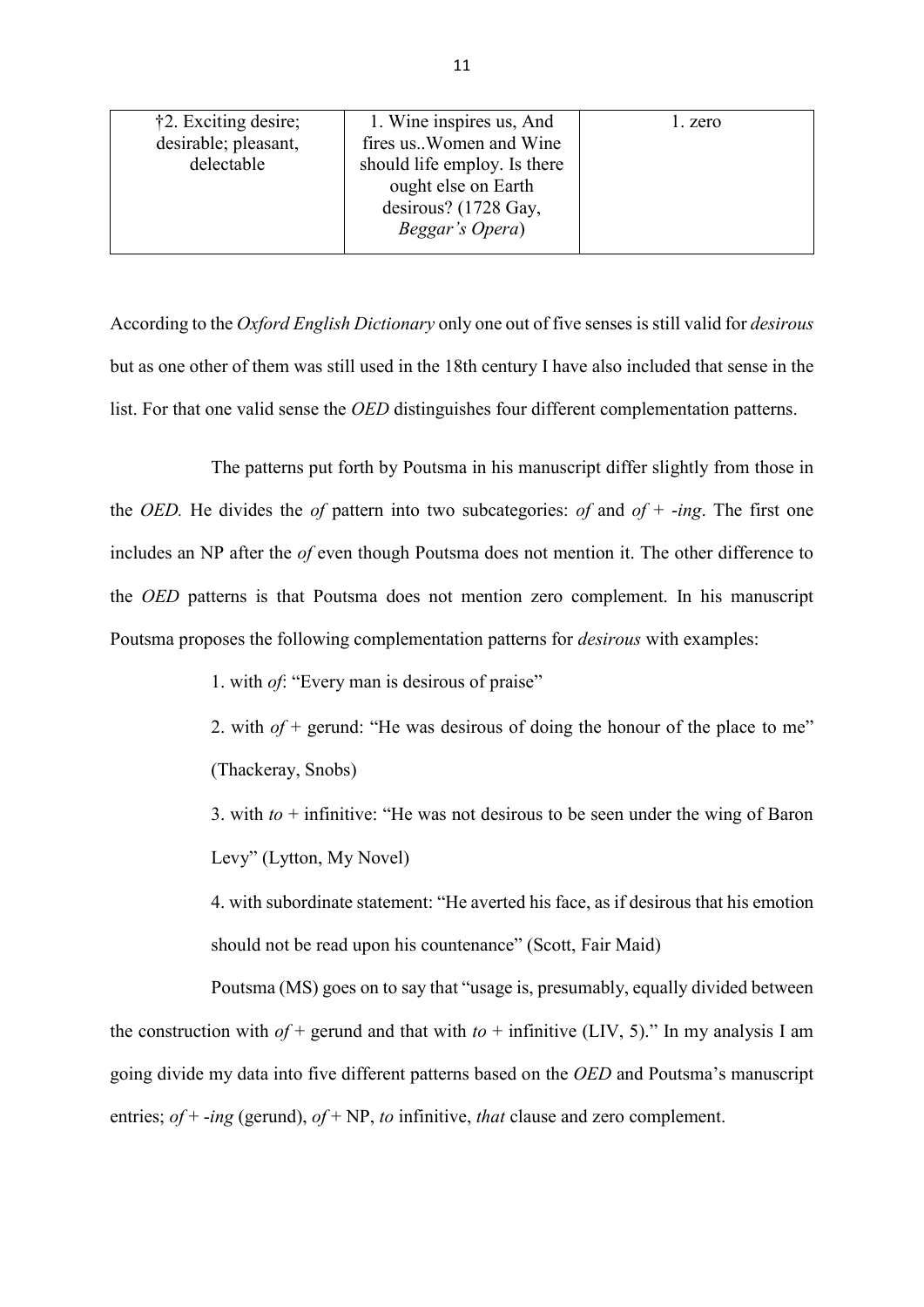It is also worth mentioning, though because of its brevity the entry will not be further examined here, that The *Oxford Advanced Learner's Dictionary* states that *desirous*  does not occur before a noun. Now that the complementation patterns of *desirous* in dictionaries have been examined, we can move on to investigate two principles/tendencies that may influence which of these complementation patterns is used.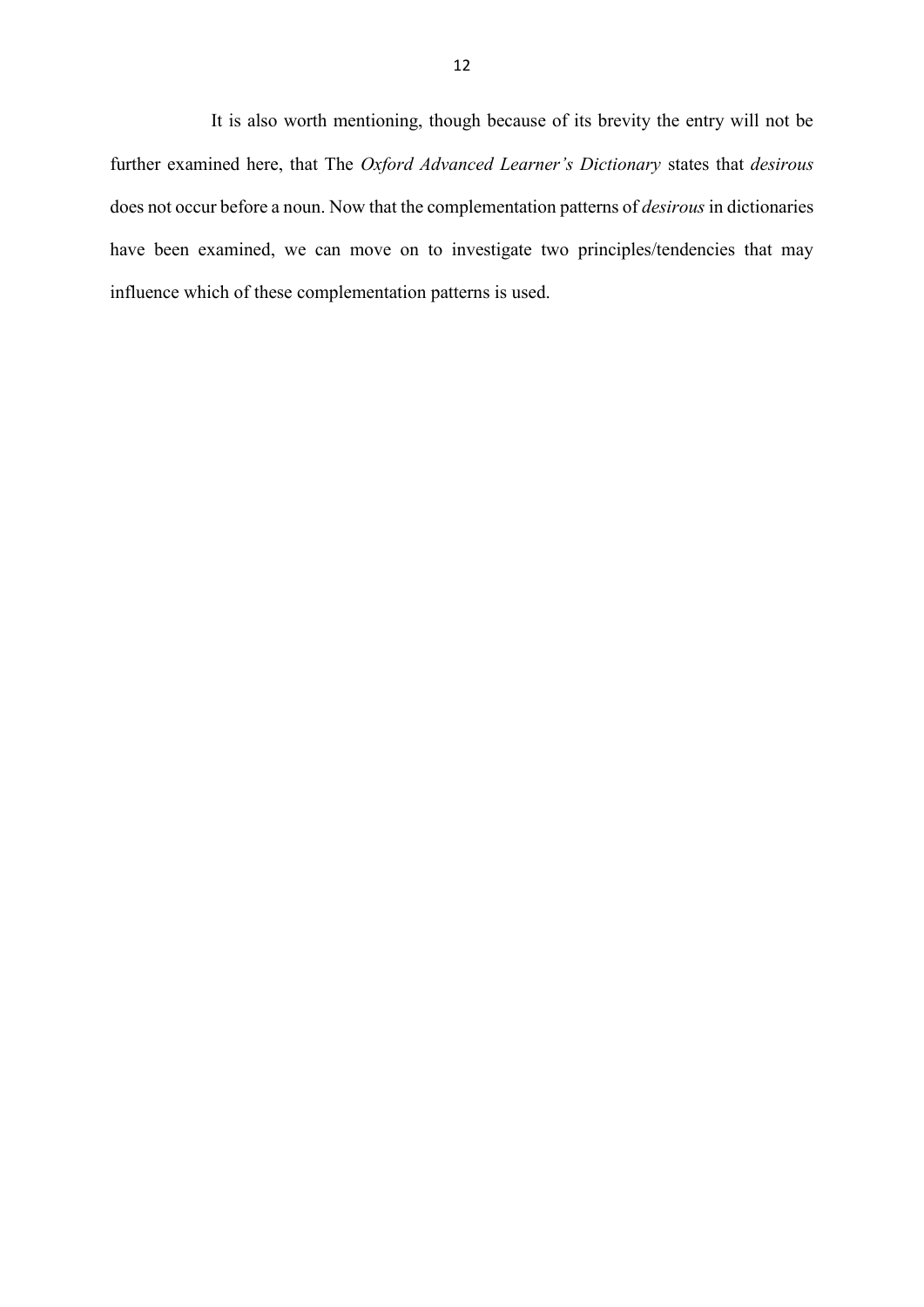#### <span id="page-15-0"></span>**6. The complexity principle and horror aequi**

As was mentioned in the introduction, previous research has found extrasemantic factors that may affect the complementation of the predicate. Two of these factors are presented here: the complexity principle and the horror aequi tendency. The complexity principle "states that more explicit grammatical alternatives tend to be preferred in cognitively more complex environments" (Rohdenburg, 1996, 149). This is to make the sentence more easily understandable to the reader as it makes recognizing the constituent structure easier (ibid.). To illuminate the matter, Rohdenburg, whose work on the topic was inspired by the work of John Hawkins, gives the following examples (1996, 150):

- 1. She put the fire out.
- 2. She put out the fire.

The sentences are felt to be synonymous but Rohdenburg argues that there is a difference in usage. If the object expression (the fire) for example was more complex, the latter sentence would be favoured as it does not separate the constituent "put out" and therefore makes understanding the sentence quicker.

As examples of factors bearing on complexity Rohdenburg mentions "discontinuous constructions of various kinds, passive constructions and the length of the subjects, objects and subordinate clauses." (ibid., 149) As an example of the simplest cases of variation he gives the following sentences:

- 3. I helped him to write the paper.
- 4. I helped him write the paper.

The *to* in example three is an "optional grammatical signal" (ibid., 151) and including it makes the sentence more explicit and therefore easier to understand. As another example Rohdenburg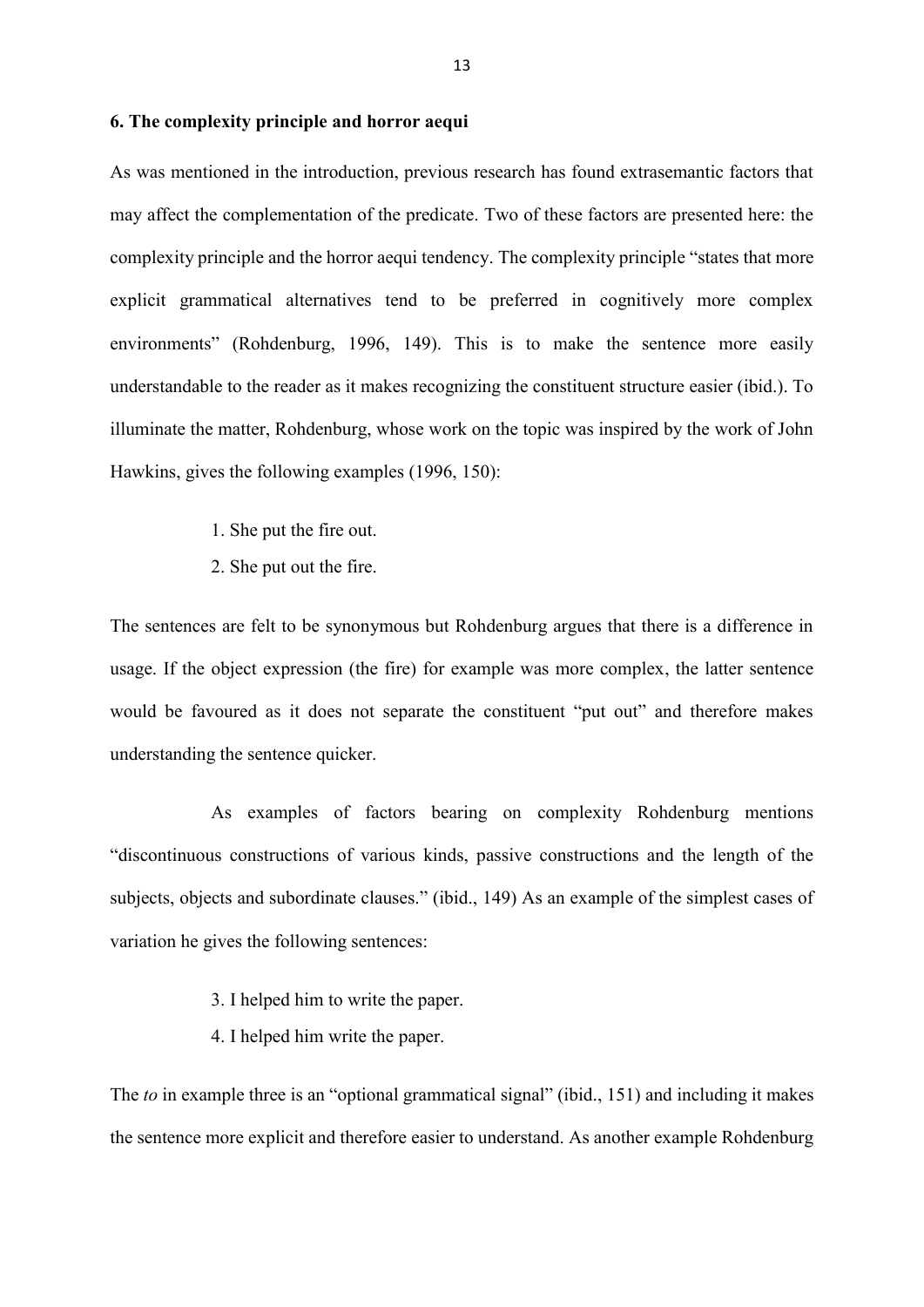gives "rivalry between two function words" (ibid., 151). This he demonstrates with the sentence:

#### 5. She was prevailed on/upon to write another letter.

Here using the preposition *upon* is the more explicit alternative, so according to the theory, we would expect to find this in a cognitively more complex environment, rather than the alternative *on*. In the analysis part the complexity factors investigated are insertions and extractions. Here insertion simply refers to a situation where an element has been added between *desirous* and the complement, making the sentence more complex. Extractions are somewhat more complex and are therefore discussed in their own section.

A requirement for the complexity principle is that there are options to choose from and that we can distinguish between the more explicit and the less explicit ones (ibid.). According to Rohdenburg this is rarely a problem as "the more explicit variant is generally represented by the bulkier element or construction" (1996, 152). There is also a tendency for the more explicit options to be seen as more formal (ibid.). Rohdenburg has assessed the explicitness of the three sentential complements that occur with *desirous* and according to him "the to-infinitive, which no doubt is less explicit than the finite complement, represents a more explicit sentential structure than the gerundial complement" (ibid., 149—150). In the analysis section of this thesis, this categorization will serve as the basis of comparison: it is assumed that the most complexity factors will be found in tokens that have *that* clause (a finite complement) as the complementation pattern and the least complexity factors will be found in tokens featuring an *of* + -*ing* complement.

Another extrasemantic factor that may have an impact on which complementation pattern is used is the horror aequi tendency. The theory of horror aequi was also first made famous by Günter Rohdenburg. He himself describes the phenomenon as a principle that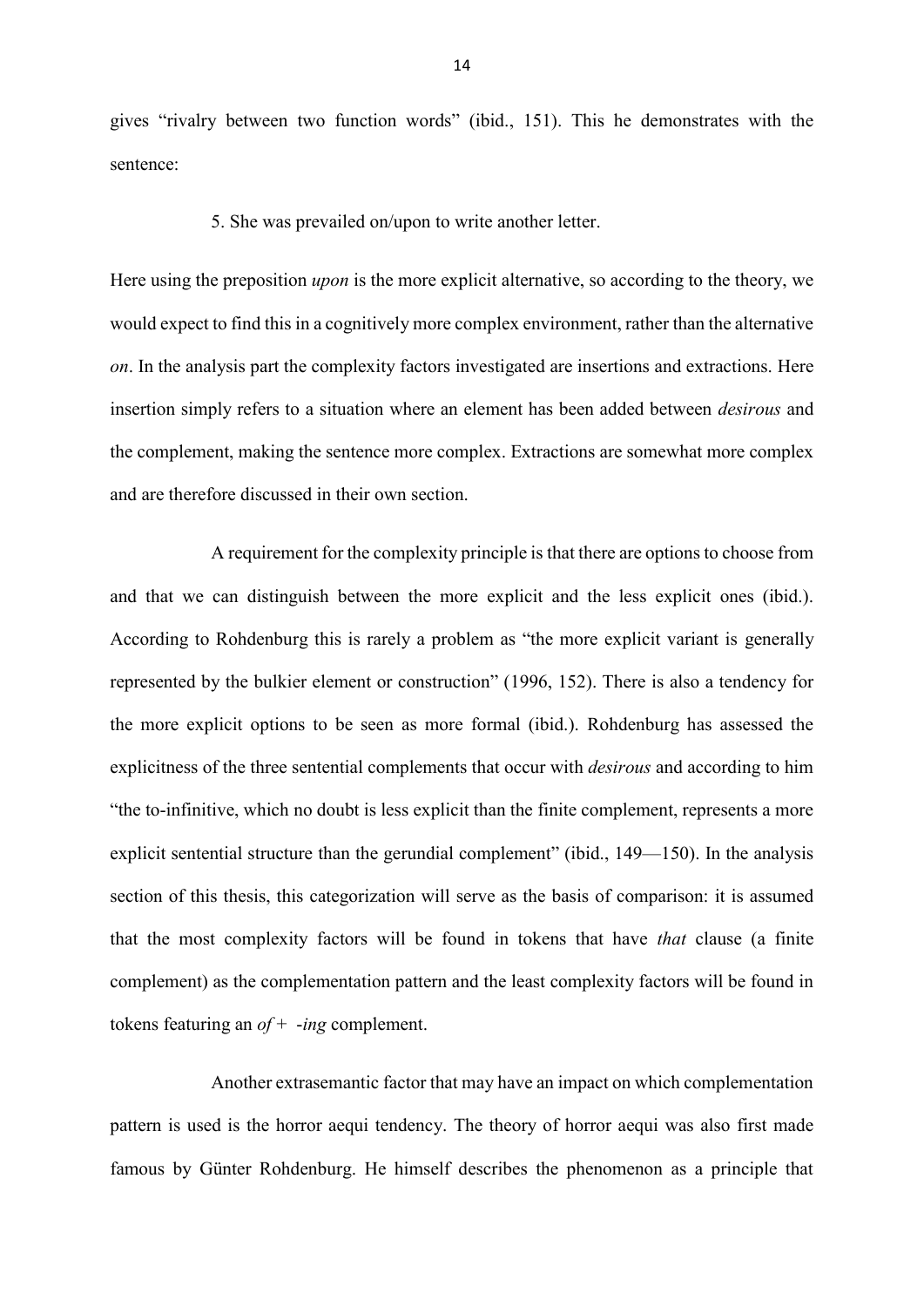"involves the widespread (and presumably universal) tendency to avoid the use of formally (near-) identical and (near-) adjacent (non-coordinate) elements or structures" (2003, 236). As an example of horror aequi Rohdenburg gives the following sentence:

> 6. However, we had no remedy, but to wait **and see** what the Issue of Things might present; … (Daniel Defoe, *Robinson Crusoe*, 1719)

Rohdenburg claims based on his research that "the use of the linker *and see* is motivated to a large extent by a desire to avoid a succession of two marked infinitives" (2003, 238), in other words to avoid the sequence "but to wait to see what". The reason why this tendency is discussed here is that it can be a factor motivating the use of an untypical complement with a predicate. If in the analysis part a pattern, that has not been established in the dictionaries consulted, is found it might be due to horror aequi.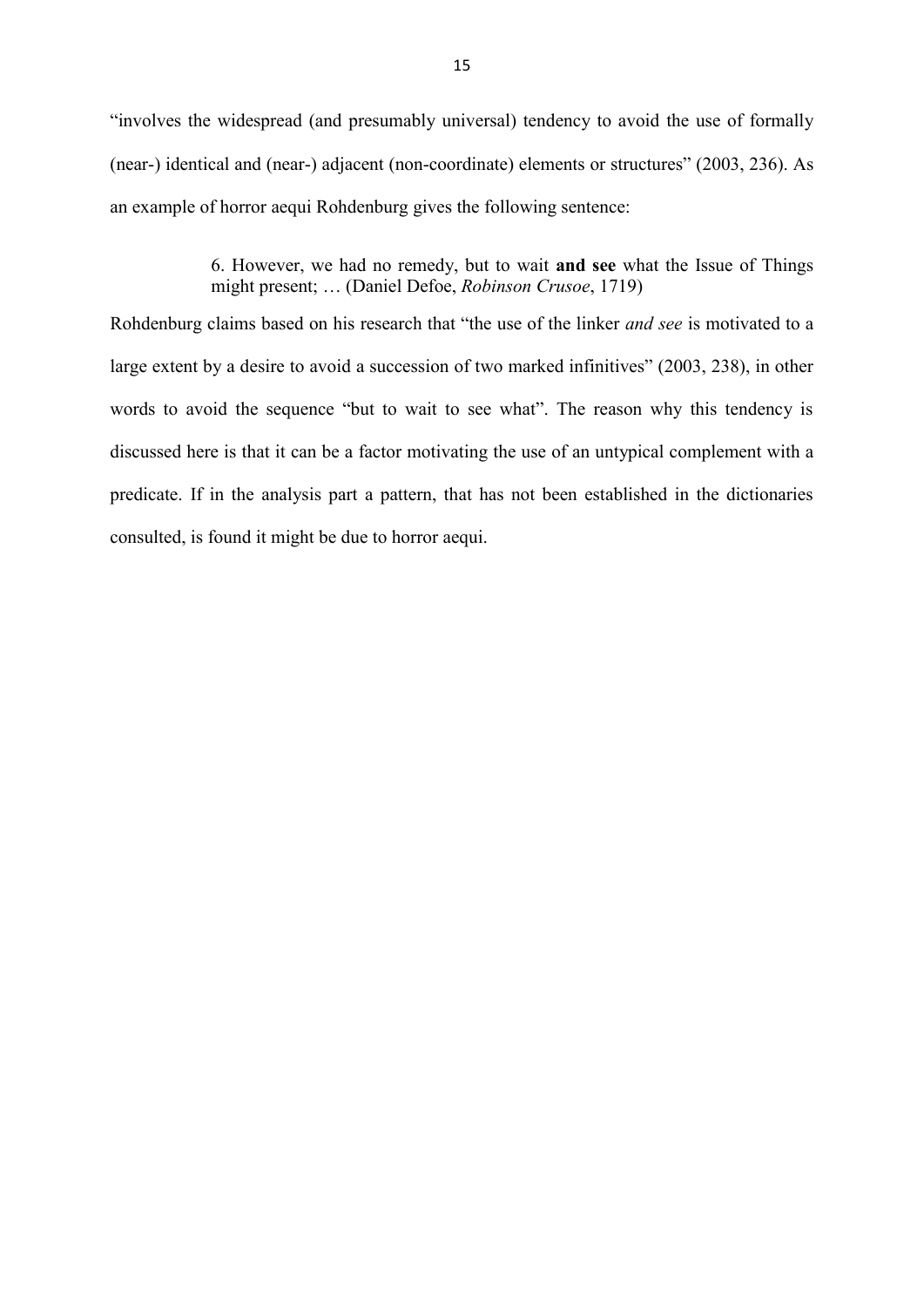#### <span id="page-18-0"></span>**7. Extractions**

Linked to the complexity principle is the theory of extractions, as they serve as complexity factors. Extraction refers to the situation where a constituent has been moved out of its regular place. This means that even though the surface structure appears different the underlying deep structure is still the same. Believing that there has been movement and that the deep structure is still the same allows us to keep the same subcategorization frames instead of having to make new ones. Vosberg defines extractions as "deviations from the canonical sentence structure" (2003, 201). He also introduces what he calls an extraction principle which states that when both *to* infinitive and -*ing* form are possible the former is favoured when there is an extraction. This echoes what was mentioned in the complexity principle.

Huang refers to extractions as transformations and distinguishes three types of them. These three types will be taken into consideration when the data is examined and are therefore worth introducing here. The first one is the wh-question, illustrated with the following example by Huang:

#### 1. What is John buying?

Huang points out that *buy* is a transitive verb that appears to be missing an object from its object position. However, because of the wh-word in the beginning, the sentence remains grammatical. As the wh-word and object cannot appear in the sentence at the same time, Huang suggests that the "wh-word is first generated in the base as a constituent within S" (124). If the question is indirect, the wh-word moves to the beginning of the embedded clause. Movement is expected to have taken place even when it has been vacuous i.e. the wh-word is located where the "original" word would be as well. This concerns the questioning of the subject NP (ibid.). A wh-word can also cross sentence boundaries. As an example Huang gives the following sentence: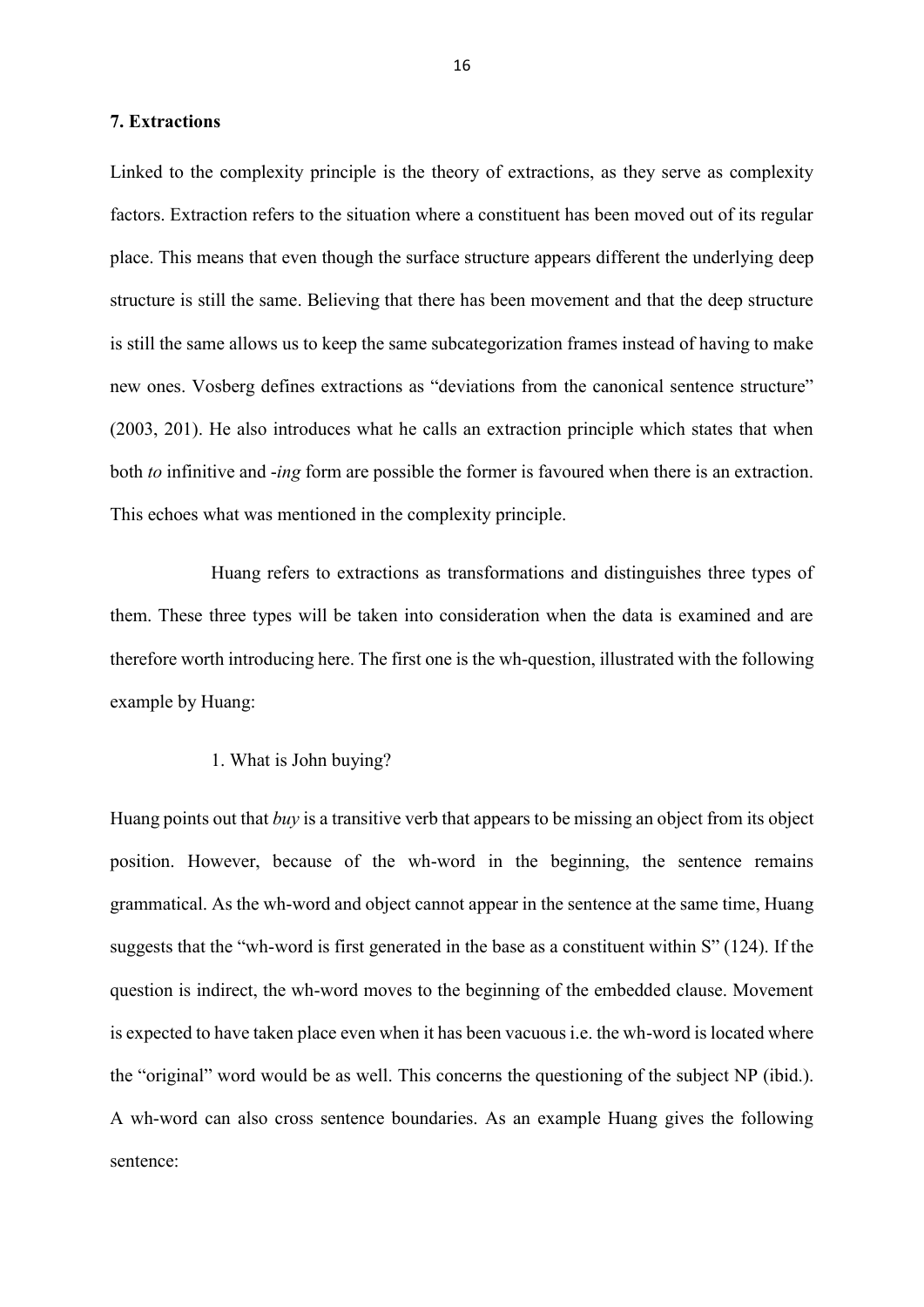#### 2. What did John think that I like?

This assumption that the deep structure remains the same allows us to use our already existing c-selection for example, instead of having to come up with new ones.

Another type of transformation or extraction is topicalization which means that the order found in a normal declarative sentence is broken by moving the topic to a position where it occurs before the comment about that topic. An example by Huang (ibid.) goes as follows:

3. John's articles, I will never read.

The third type is relativization. Relative clauses "provide additional information about the noun they modify" (130) so they do not serve as complements but as adjuncts. The process of relativization includes the movement of a relative pronoun to the beginning of S' that is embedded under an NP. This is demonstrated with the sentence:

4. The man who you saw yesterday is my brother.

*Who* has been moved from its deep structure position as the object of saw to the beginning of the S' (ibid.). These three types of extractions or transformations will be taken into consideration in the analysis and it will be interesting to see what complementation pattern is used in tokens featuring extractions. In the next section the varieties of English the tokens represent are introduced.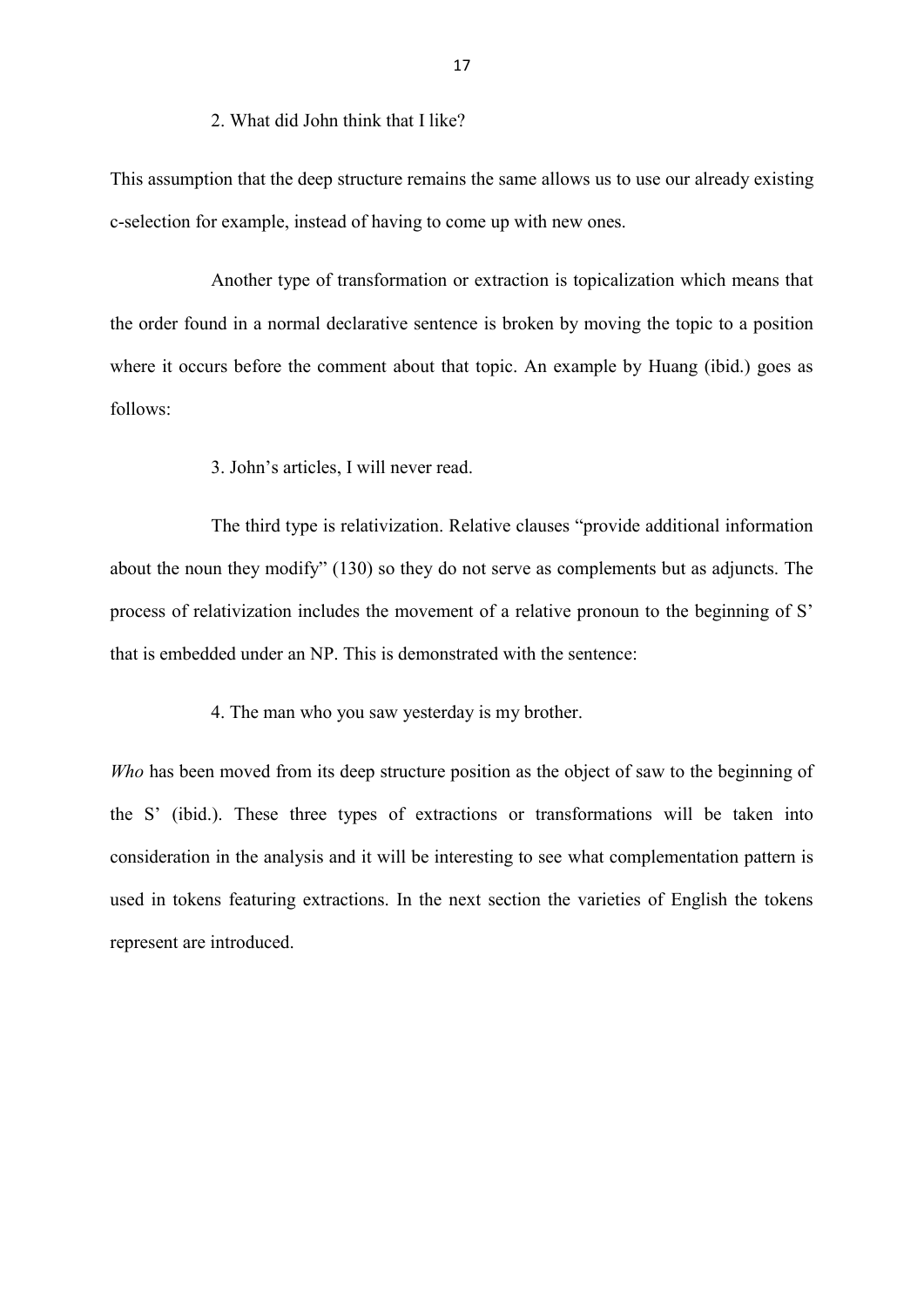#### <span id="page-20-0"></span>**8. Varieties of English examined**

Before briefly introducing some of the characteristics of the different varieties examined in greater detail in the present thesis as regards the uses of complements with *desirous*, it is worthwhile to discuss World Englishes in general. In addition to presenting a few important points from the histories of these varieties of English and commenting on their current status in the country, I will also report individual observations made in previous studies on the varieties concerning complementation if they can be tested in the analysis of this data.

English language originated in the British Isles. From there it first spread to the Americas and Australia (van Gelderen) and "the first permanent, English-speaking settlers" (ibid, 252) arrived in 1607 in North America. It did not take long before parts of Asia were colonized as well: in 1615 "The most important trading company in the English-speaking world" (ibid. 252), the British East India Company, arrived in the area that is now India, Pakistan and Bangladesh. A significant difference between the varieties that are examined here is that USA became independent quite a bit earlier than India or Pakistan: the former obtained independence in 1776, whereas the latter two did so in 1947.

Different models have been developed to illustrate the spread of English around the world. The model presented here is called The Three Circles of English and it was developed by Braj B. Kachru. In *The Other Tongue: English across Cultures* (1992) Kachru describes the model as "three concentric circles" (356) in which "The Inner Circle refers to the traditional cultural and linguistic bases of English". The Outer Circle on the other hand "represents the institutionalized non-native varieties (ESL) in the regions that have passed through extended periods of colonization". The last circle, referred to as the Expanding Circle covers "the regions where the *performance* varieties of the language are used essentially in EFL contexts" (ibid.). Kachru places USA and Britain in the Inner Circle and India and Pakistan in the Outer Circle.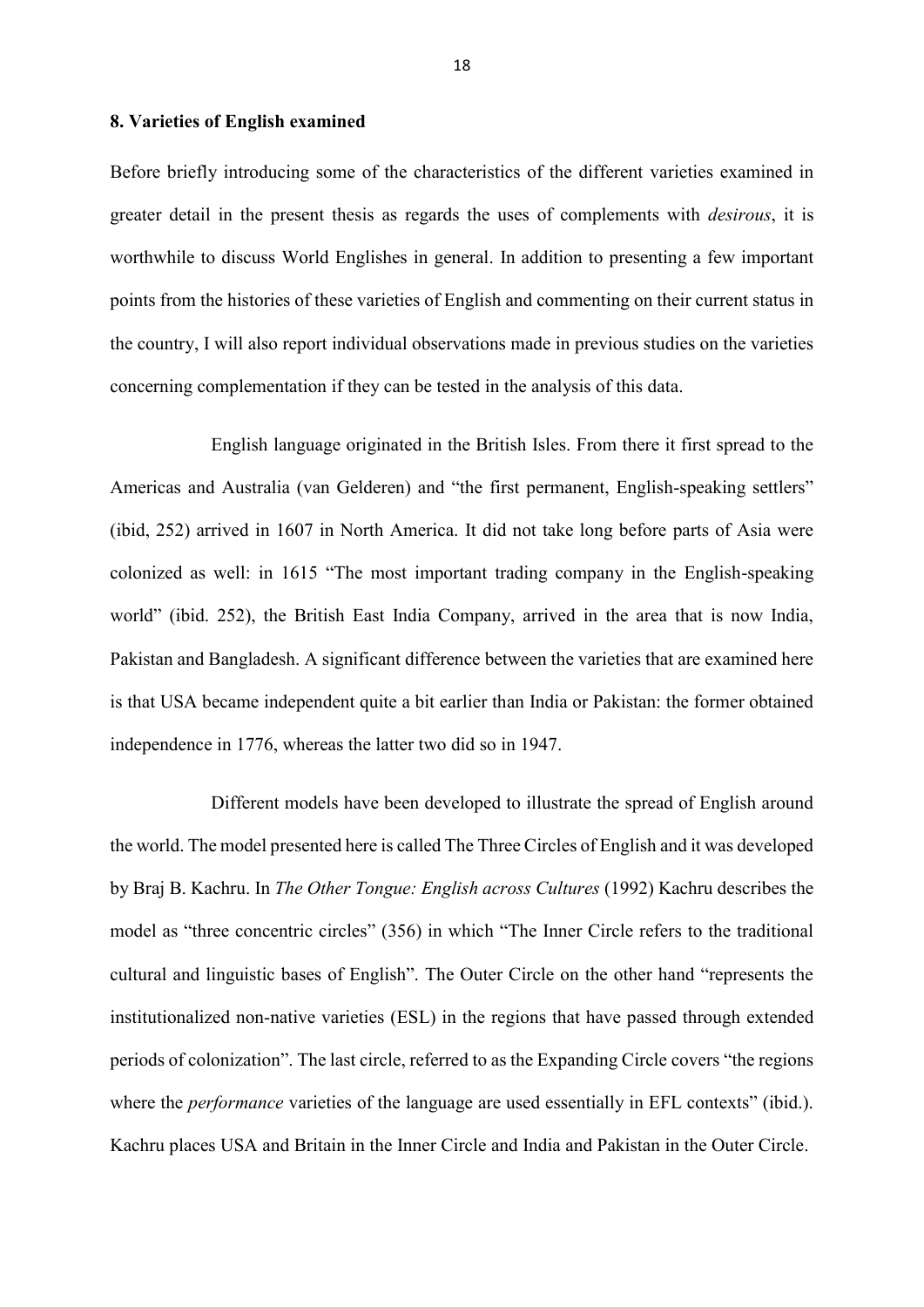8.1 British English

Elly van Gelderen explores the history of the English language in her book *A History of the English Language* (2014). She states as the official beginning of the English language the year 449 "when the Germanic tribes and their languages reach the British Isles" (2014, 2). After that the language was influenced by other languages, for example French and Latin. This can be seen for instance in the number of loanwords; van Gelderen gives an estimation that half the vocabulary of English might consist of French and Latin loanwords. In fact, in the section were the dictionary entries for *desirous* were discussed, it was mentioned that *desirous* is a loanword from Old French.

Pam Peters notes that the status of British English as an international standard, status which it gained through colonization, has been challenged by American English. According to Peters, British English and American English have "effectively shared the role throughout the  $20<sup>th</sup>$  century" (2017, 116). Edgar W. Schneider agrees and observes that, whereas "British English and RP used to be regarded as the linguistic norm and target of education" in most Outer-Circle varieties due to history, now "an increasing impact of American English on practically all varieties of English around the globe can be observed" (2006, 67).

#### 8.2 American English

Unlike the United Kingdom, India and Pakistan, the United States of America is not a member of the Commonwealth, so this is one connection the other varieties share but not American English. Edgar W. Schneider states in his article "English in North America" published in *The Handbook of World Englishes* that "American English is an "Inner-Circle" variety (Kachru, 1985) and one of two major "reference accents" of global English" (2006, 58). He notes that despite this being the situation now, American English has undergone the "same process of linguistic and cultural appropriation" as other postcolonial varieties (2006, 58). Elly van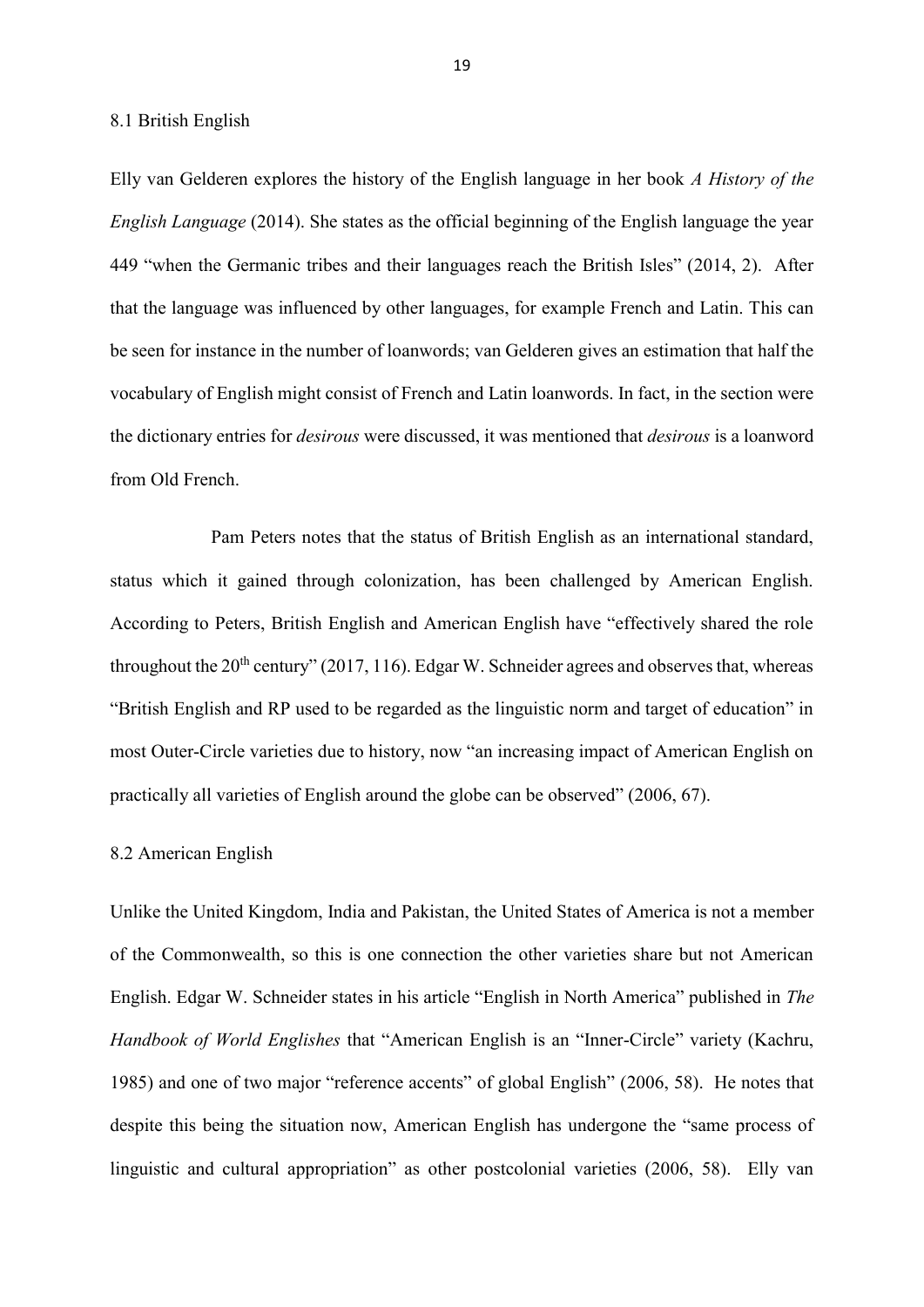Gelderen mentions that as the United States attained independence from Britain, "an independent language" was also needed (2014, 251).

In the article "Standard American English", Richard W. Bailey examines the history of American English. According to him, American English was widely recognized as a distinct English in the end of 18<sup>th</sup> century. It was then viewed by the British and the Americans "to have an unusual "purity"" (2017, 9) by which they meant that it had not been "spoiled" by foreign words and idioms. In their opinion, "languages were "pure" insofar as they contained words historically connected to a people" (ibid., 13). British English was not as pure as American English because it had adopted French expressions for example. Later however, British speakers started fearing "the effect of American English on their own usage" (ibid., 9). Bailey concludes by stating that though it is not certain how, "American English will continue to be influential on a worldwide scale" (ibid., 28).

#### 8.3 Pakistani English

Pakistan is a part of the Commonwealth. On the official website of the Commonwealth some keys moments in the history of the area are listed. For this thesis important points in the history of Pakistan are the fact that Pakistan was created in 1947 as UK's Indian Empire was divided into India and Pakistan, out of the need to have an independent Muslim state as "it became clear that Hindu and Muslim interests could not be reconciled" (ibid.). Later mass immigration took place as many Muslims moved from India to Pakistan and many Hindus and Sikhs moved from Pakistan to India, which led to Pakistan becoming "an almost entirely Muslim society" (ibid.).

Mubina Talaat and Behzad Anwar state in their article "The Impact of Urdu-English Code-Switching on Pakistani English", that even though colonialism no longer prevails "the English language still continues to remain an integral part of culture, literature and history of postcolonial societies" (2010, 95). According to the writers English is highly valued in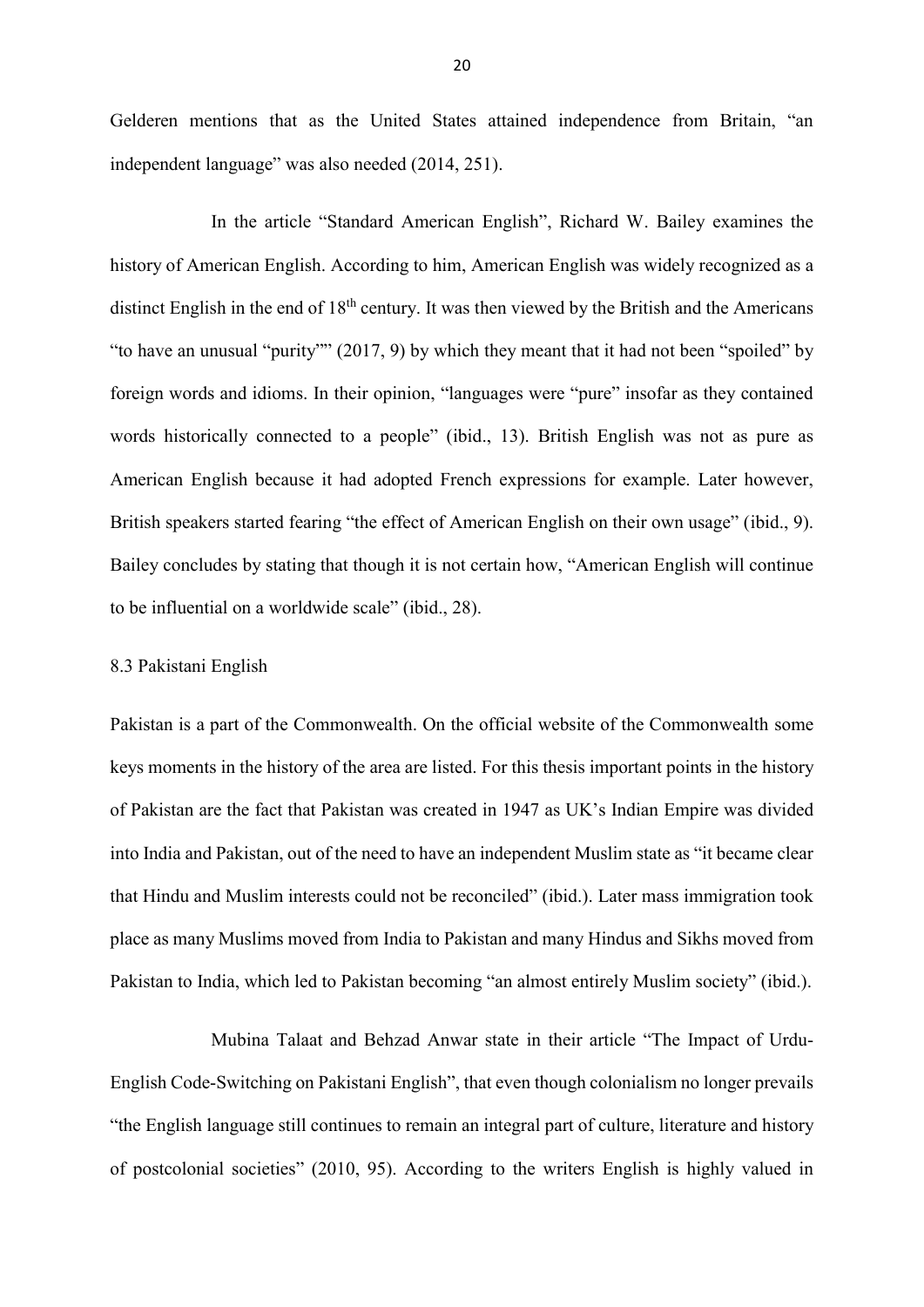Pakistan, but it is also changing due to contact with Urdu, the national language of Pakistan. Talaat and Behzad note that lexical items from Urdu have had a significant role in forming Pakistani English. They add that the "vast majority of Urdu lexemes in Pakistani English consists of nouns and adjectives" (ibid., 98). It will therefore be interesting to see if there will be any head nouns in Urdu in the pattern *of* + *NP*.

In her article " The Evolution of Pakistani English (PakE) as a Legitimate Variety of English" Humaira Irfan Khan discusses the syntax of Pakistani English. Interesting in terms of this thesis, is her referring to an observation made by Baumgardner that "the adjectives in PakE are frequently followed by a to-infinitive instead of a preposition and participle clause as in BrE" (2012, 94). This can be examined in the analysis section, as *desirous* is an adjective that has both those complementation patterns as an option.

#### 8.4 Indian English

As was mentioned in the section on Pakistani English, the UK's Indian Empire was divided into India and Pakistan in 1947, with many of the Sikhs and Hindus opting to live in India and many of the Muslims choosing Pakistan. Pingali Sailaja provides information on the current status of English in India in her book *Indian English* (2009). According to Sailaja, "although the official language of India is first Hindi, English is given equal if not more importance" (ibid., 5). She also lists the fields in which English is mostly used "education, administration, law, mass media, science and technology" (ibid., 5). Sailaja points out that English is particularly important in these areas because the knowledge needed to operate in these fields is only available in English due to them adhering to Western standards. Sailaja notes that the choice which language to use is often affected by the topic and for example "Relationships and emotions are likely to be discussed in one's own language, especially by those who consider English to be a second language" (ibid., 6).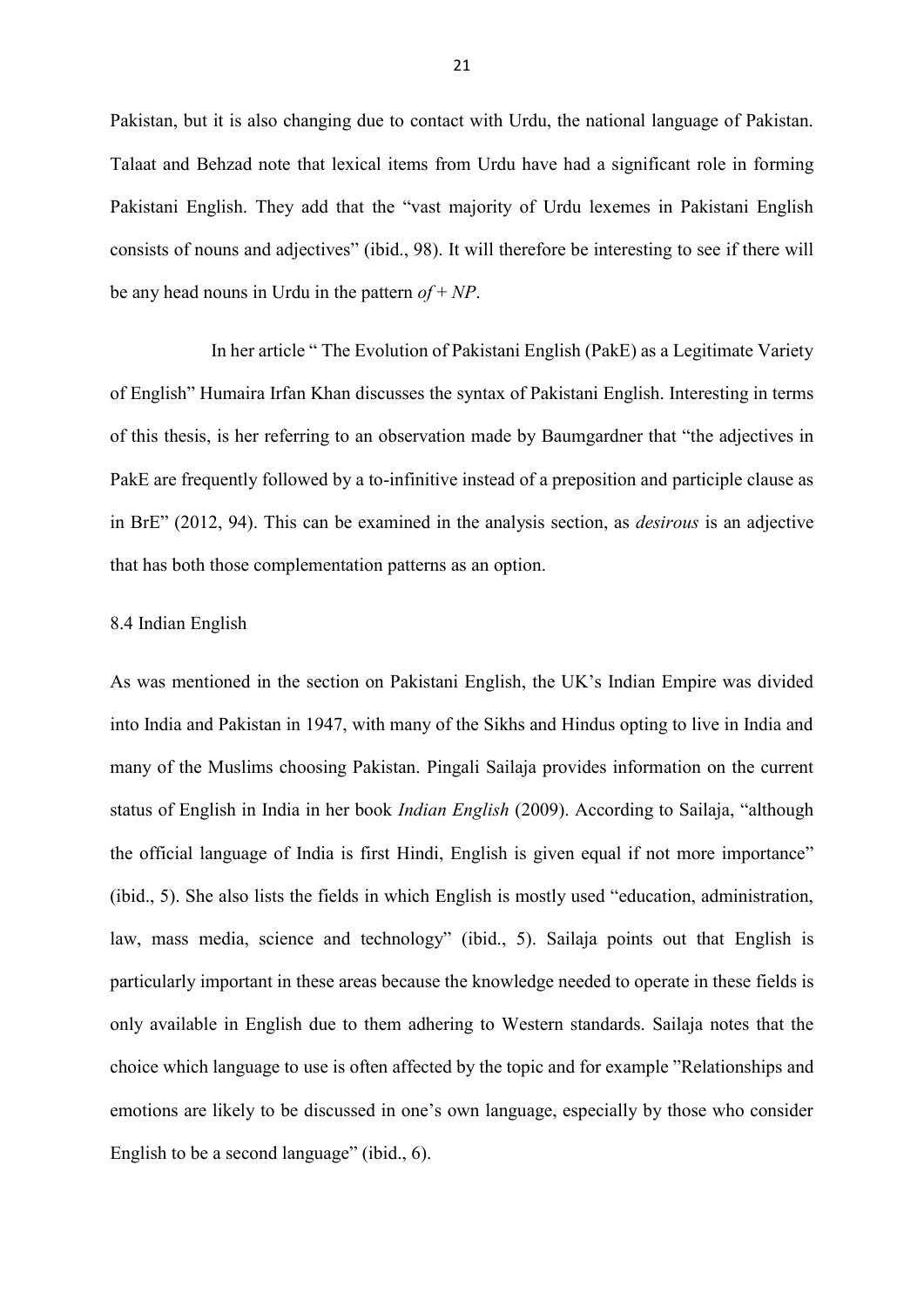van Gelderen mentions that Indian English "is very similar (at least for an outsider) to Pakistani or Bangladesh English" (2014, 253) and along with Sri Lankan English she refers to these Englishes as South Asian English. Unfortunately, she does not state how exactly these Englishes are similar in terms of complementation, but in the analysis section we can investigate whether they favour the same complementation pattern for example.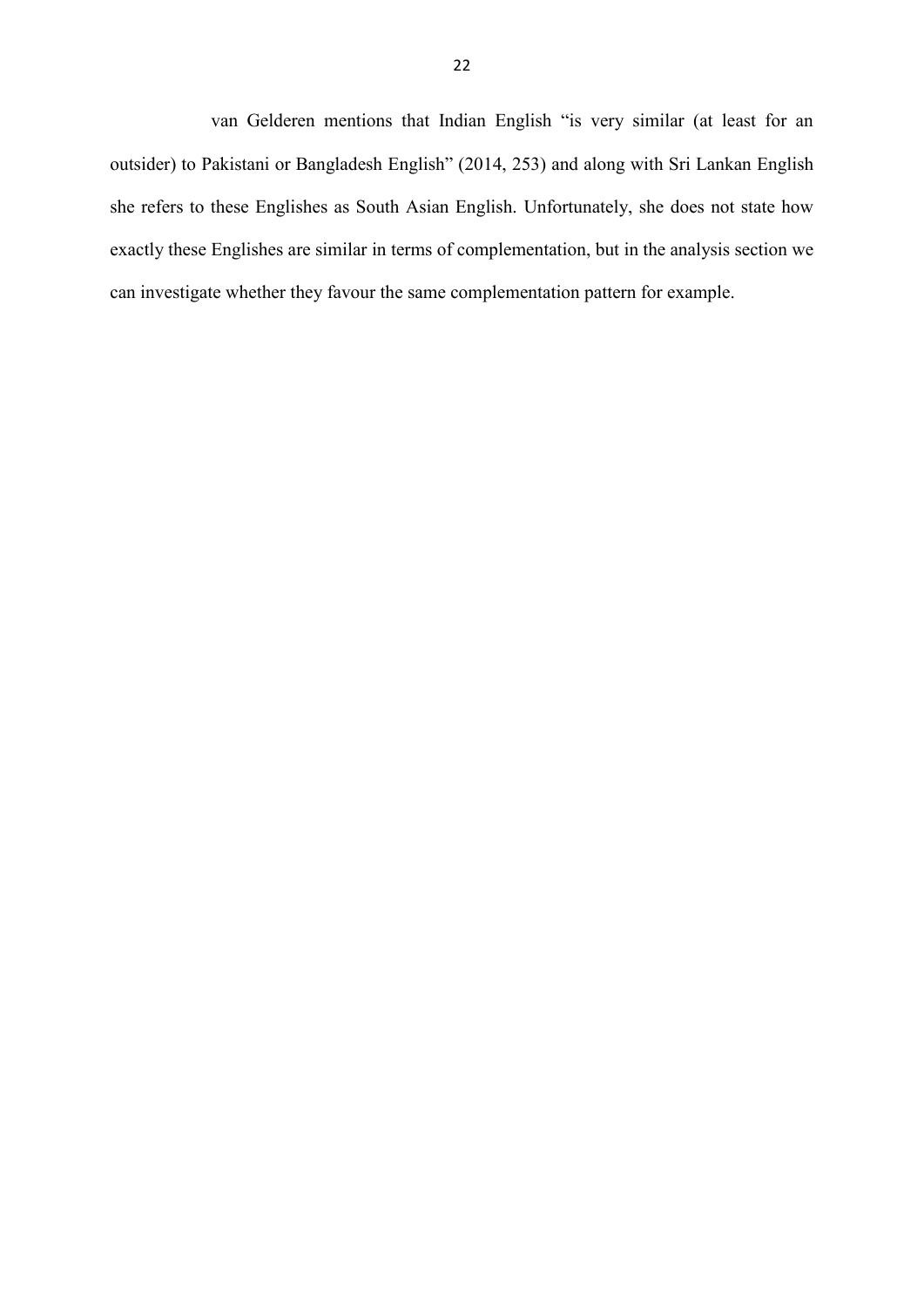#### <span id="page-25-0"></span>**9. Methodology and data**

As was mentioned before, the data consists of five different sets of tokens: Indian English, Pakistani English, American English, British English and historical British English. The sets vary in size from 151 tokens (Pakistani English) to 217 tokens (historical British English). Before moving on to the analysis, the two corpora from which the data came (GloWbE and CLMET3.1) are briefly introduced. After that there is a description of how exactly the data was retrieved and analysed.

It is necessary to examine the data from both a quantitative and qualitative point of view. Roberta Facchinetti explains this by calling quantitative analysis "the starting point for further qualitative analysis and, in turn, qualitative being the spur for further quantitative investigation" (2015, 4). It would not be enough to just count the frequency with which the different complementation patterns occur in the data sets, it is important to also examine whether there was a specific reason why a particular complementation pattern was used. In this thesis the possible factors affecting complementation examined are the complexity principle and the horror aequi tendency. Both synchronic and diachronic approach are applied in the analysis as the data sets from GloWbE will represent the different varieties of English at a same point in time (the corpus was compiled in December 2012), whereas the data set from CLMET3.1 will represent British English from an earlier time period.

#### 9.1 The corpora

In the following sections the two corpora the data came from will be briefly introduced. First however, a look at the frequency with which *desirous* appears in the different corpora will give an idea of how often the word is used in different varieties. In the table below the normalized frequencies are presented. The results have been rounded to the nearest two decimal places.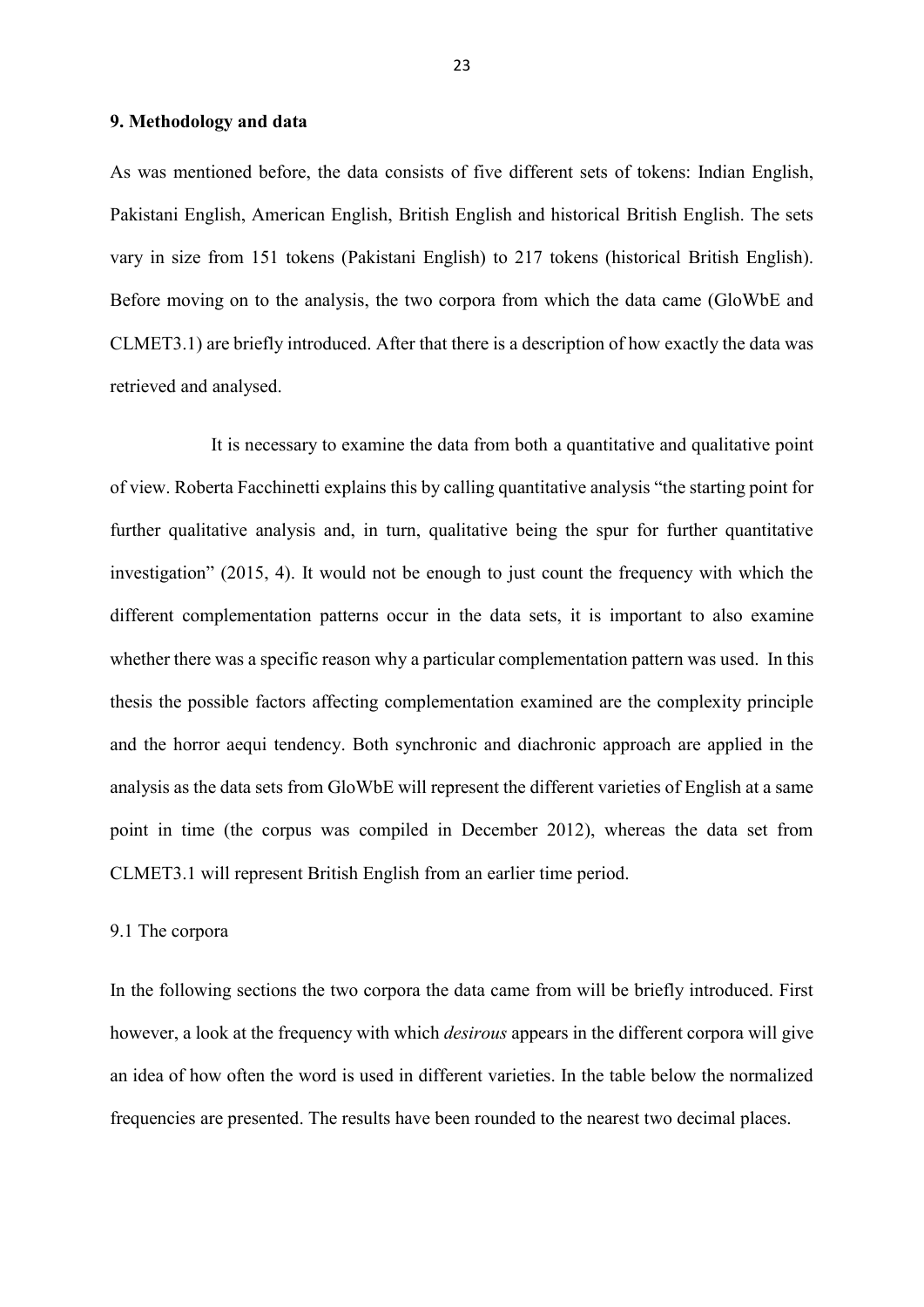| Variety                    | Frequency of <i>desirous</i> per million words |
|----------------------------|------------------------------------------------|
| Indian English (GloWbE)    | 1.91                                           |
| Pakistani English (GloWbE) | 2.94                                           |
| American English (GloWbE)  | 1.01                                           |
| British English (GloWbE)   | 0.46                                           |
| British English (CLMET3.1) | 31.58                                          |

**Table 2. Frequency of** *desirous* **in the different varieties.**

As we can see, there is noticeable difference in the frequencies. The most distinct difference is found between the two corpora: in all the data sets that come from GloWbE the normalized frequency is under three whereas in the data set from CLMET3.1 the number is over 31. Apart from British English, the numbers from GloWbE correspond with what was stated in the *OED* as words in Band 5 occur in 1– 9,9 words per million. The Band system represents current use, but if the frequency of *desirous* was as high now as it is in CLMET3.1, it would likely belong in Band 6 (10–99 words per million). The next table illustrates the amount of words in each variety

**Table 3. The total number of words in each variety**

| Variety                    | Total number of words in corpus |
|----------------------------|---------------------------------|
| Indian English (GloWbE)    | 94 430 888                      |
| Pakistani English (GloWbE) | 51 367 152                      |
| American English (GloWbE)  | 386 809 355                     |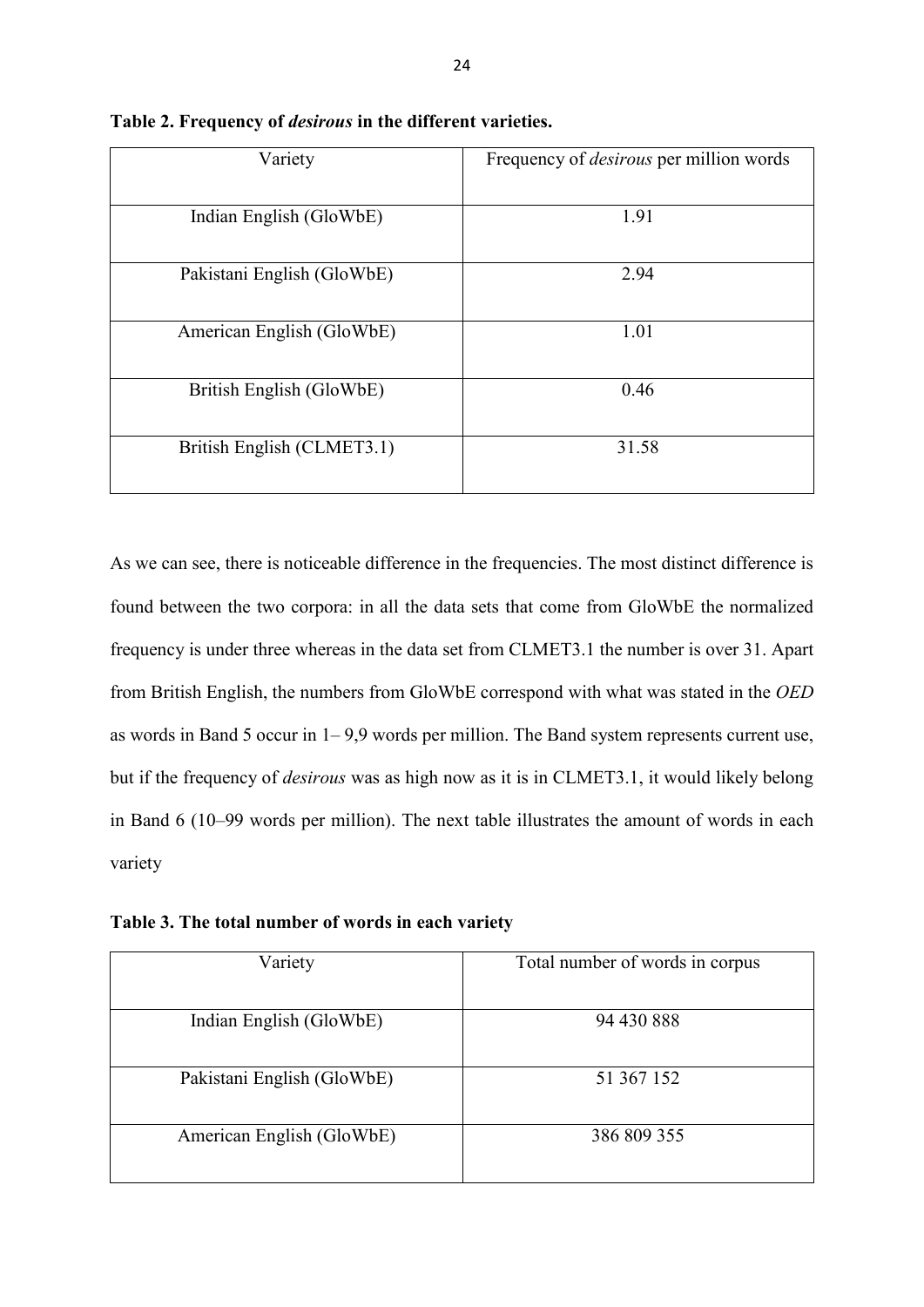| British English (GloWbE) | 387 615 074 |
|--------------------------|-------------|
| British English (CLMET)  | 34 386 225  |

This table shows that there is a significant difference in the sizes of the subcorpora in GloWbE. The corpora on American English and British English both contain over 380 million words, whereas the subcorpora on Indian English and Pakistani English both consist of less than 100 million words. CLMET3.1 contains just below 35 million words, making it the smallest corpora or subcorpora in the group. In the following section GloWbE and CLMET3.1 are introduced in greater detail.

#### 9.1.1 Corpus of Global Web-based English

The Corpus of Global Web-based English, from here on referred to as GloWbE, gives the following information about its size and structure: it consists of "1,9 billion words from 1,8 million web pages on 340 000 websites in 20 different English-speaking countries. The web pages were collected in December 2012". Besides its size, this corpus was chosen because it allows the user to make comparisons between different varieties of English, which is crucial for this thesis. The data sets for Indian English, Pakistani English, American English and British English were retrieved from this corpus.

#### 9.1.2 Corpus of Late Modern English Texts

The Corpus of Late Modern English Texts (CLMET) contains approximately 35 million of words of British English from the time span of 1710-1920. The corpus is divided into three 70 year periods. The version used in this thesis 3.1 but it only differs from version 3.0 in the sense that it has been linguistically improved, the text base is the same in both. One considerable difference between CLMET3.1 and GloWbE is their form. GloWbE can be found on a website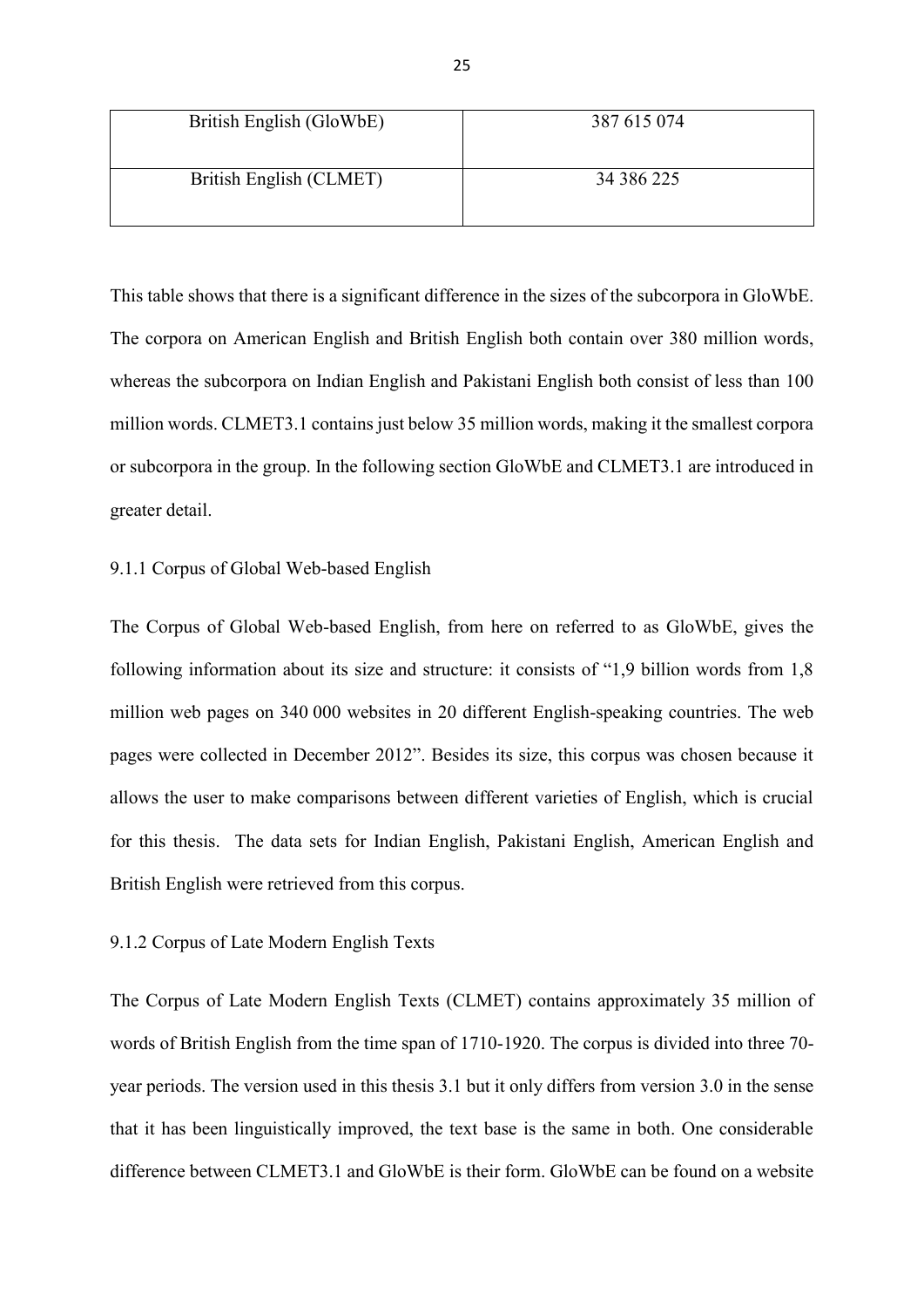and it can be accessed by everyone (though the access is limited). To gain access to CLMET3.1 the person must contact Hendrik de Smet who then sends the corpus as a data file.

#### 9.2 Compiling the data sets

The four data sets from GloWbE were rather easy to retrieve. The search string was simply "desirous" as the word examined is an adjective and not a verb. The same search string was used in CLMET3.1. As there were not too many tokens in Indian English, Pakistani English and British English (all were under 200), no tokens had to be left out in these three varieties. American English however had 391 tokens with the word *desirous*. The number was somewhat high compared to the other data sets and was therefore narrowed down. This was achieved by using the "Find a sample" function where the number of tokens could be set to 200.

Compiling the data set for historical British English required more work. After receiving the corpus from Hendrik de Smet, a concordancing program called AntConc was used to form the data set. The number of tokens that contained the word *desirous* was 1086. To narrow the number to a more manageable amount that would also be closer to the size of the other data sets, only every fifth token was included in the data. This was achieved by transferring the tokens from AntConc to Excel, where the other tokens could be removed from the data. This procedure left 217 tokens. The narrowing could not be done by just taking the first 200 tokens from the list because then the data would not have been random enough. Furthermore, then there would have only been tokens from the first 70-year period as the results are sorted based on which of the three time periods they were from.

As the corpora vary in size, for example the total number of words of American English in GloWbE is around 386 million whereas the CLMET3.1 only has 35 million words, the numbers of the tokens and the different complementation patterns cannot be accurately compared just as they are, in so called raw frequencies. In their book *Corpus linguistics:*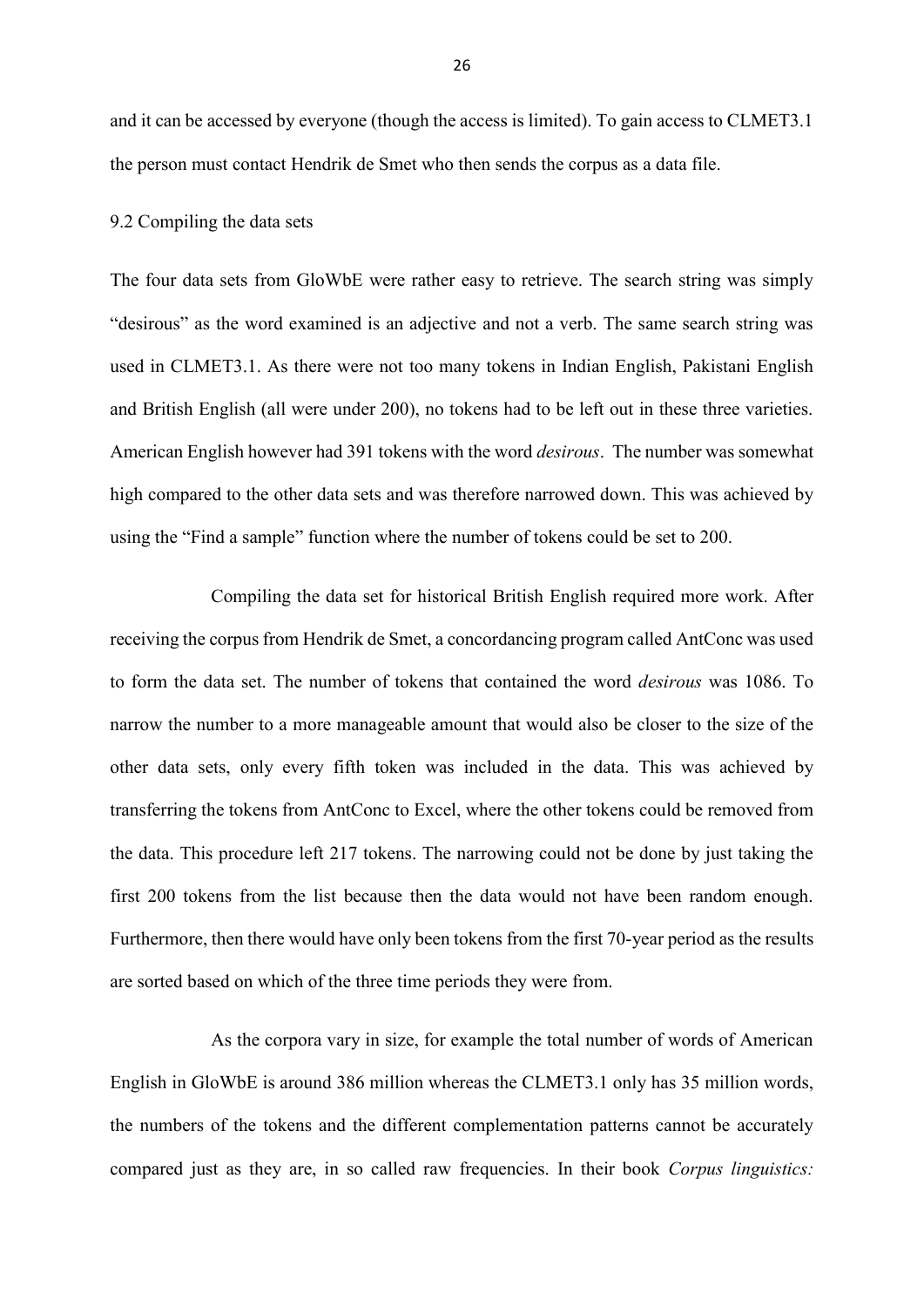*Investigating Language Structure and Use* Douglas Biber et al. provide a way to account for such differences in the sizes of the sources. This method is called normalization. Biber et al. instruct that in norming the different frequency counts, "the raw frequency count should be divided by the number of words in the text, and then multiplied by whatever basis is chosen for norming" (1998, 263). Here that basis will be per million words, as all the corpora consist of several million words. The following formula will be used to find out the occurrence of the complement per million words:

(number of tokens that have a specific complementation pattern / total number of words in the corpus) x  $1,000,000$  = normalized count of frequency of the complementation pattern per million words.

#### 9.3 Analysing the data sets

A reoccurring issue in all the data sets from GloWbE was that there were duplicates. This is noted on the corpus webpage and they mention that they regularly run scripts to log these duplicates in the database. However, there were still several duplicates found in all the data sets, which then had to be omitted from the analysis. This made the final number of tokens that were analysed smaller. The number grew smaller still as the duplicates that have already been logged in the corpus are still counted in the number of tokens. For example, according to GloWbE there were 180 tokens with the word *desirous* in the Indian English section. However, 13 duplicates in total had already been discovered, which meant that the actual number of tokens was 167. Tokens that were duplicates were also not the only tokens that had to be omitted. Although it was stated in the *Oxford Advanced Learners' Dictionary* that *desirous* does not occur before a noun, in every data set, except for the one that came from CLMET3.1, there were tokens where *desirous* was a part of a noun phrase. Those naturally had to be removed from the data as *desirous* does not have a complement there that could be studied. There were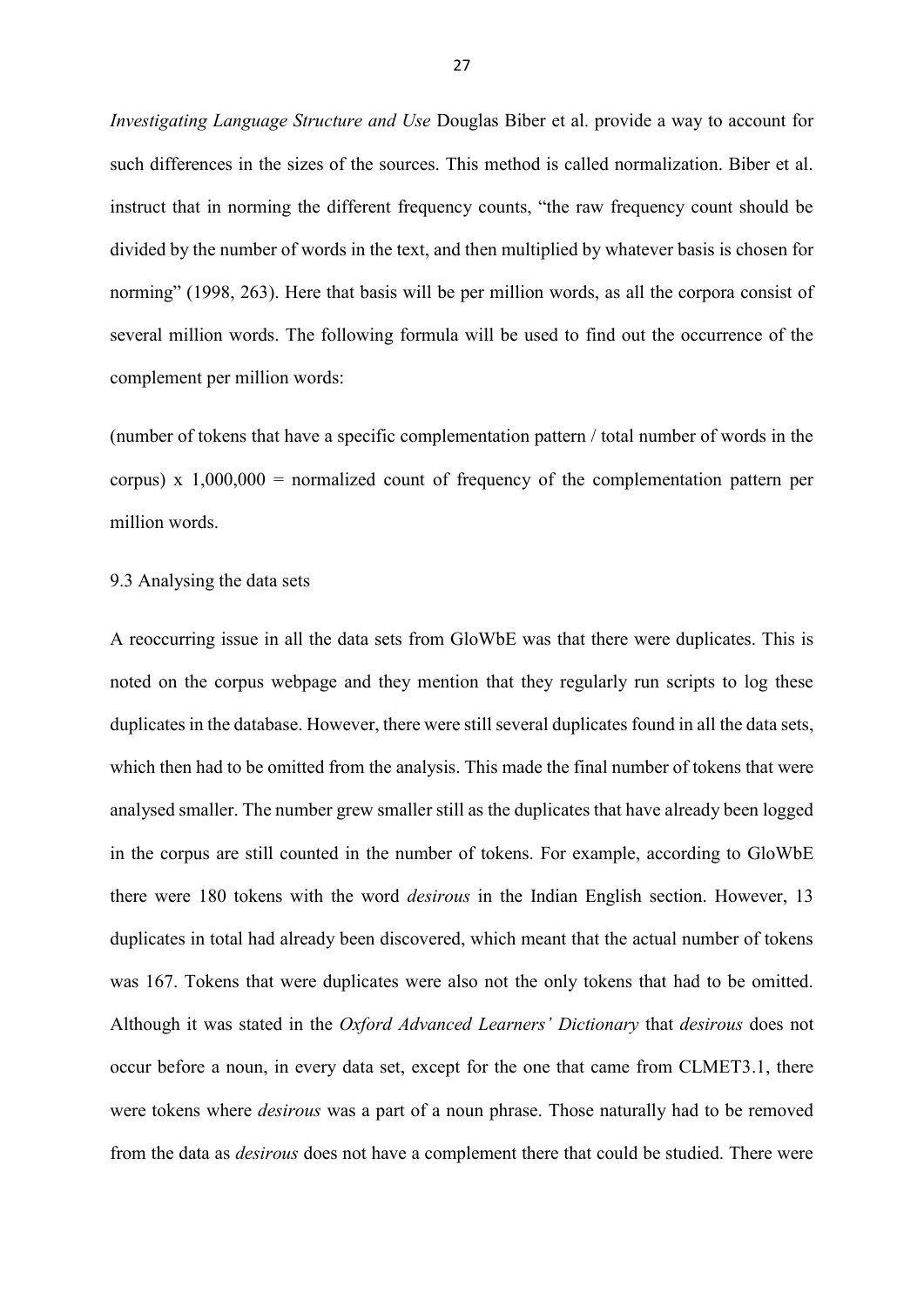also a few cases where the token was so fragmented that it was not possible to determine the complement. In the table below the original numbers of tokens are shown alongside the numbers of tokens that were analysed.

| The data set                  | Original number of tokens | Number of tokens that were<br>analysed |
|-------------------------------|---------------------------|----------------------------------------|
| Indian English (GloWbE)       | 180                       | 159                                    |
| Pakistani English<br>(GloWbE) | 151                       | 129                                    |
| American English<br>(GloWbE)  | 200                       | 189                                    |
| British English (GloWbE)      | 177                       | 153                                    |
| British English (CLMET)       | 217                       | 216                                    |

**Table 4. How the number of tokens changed before the analysis**

Another factor that had to be addressed was the unclear nature of some of the tokens. This mostly concerned the tokens retrieved from GloWbE. As they are taken from websites, there are occasional problems with the clarity, for example quite often a token included additional characters. A slight difference in the characters used or in their placement was probably the reason behind many of the duplicates. Here is an example from Indian English:

> 1. one who, being fully satisfied by milk, is desirous of killing the cow is, in the grossest ignorance.

> 2. one who, being fully satisfied by milk, is desirous of killing the cow, is in the grossest ignorance.

The tokens come from different websites but the only difference between them is the placement of the third comma.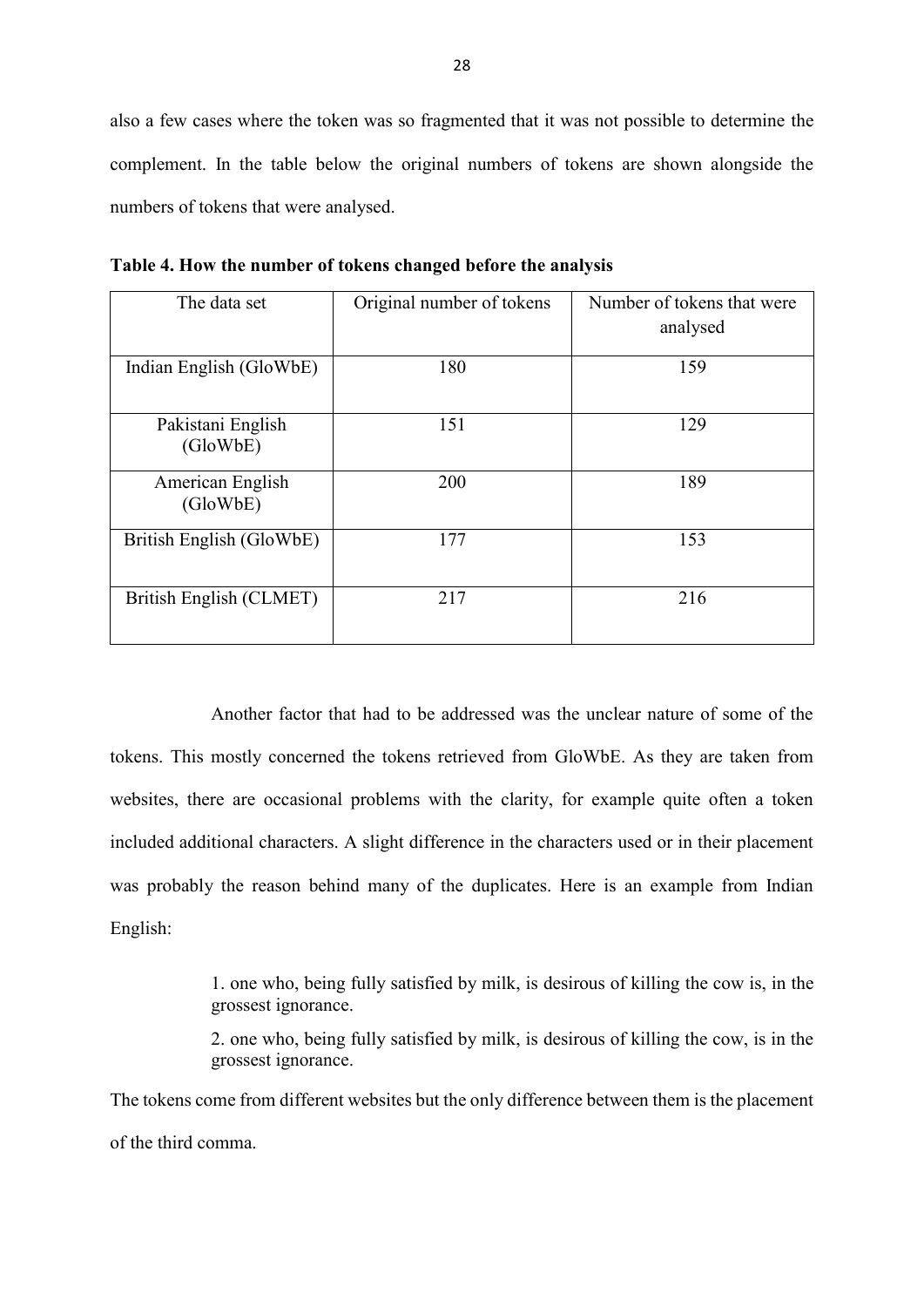#### <span id="page-31-0"></span>**10. The analysis**

In the following sections I will analyse the tokens from the different varieties of English based on what complementation pattern the adjective *desirous* has. The five patterns expected to be found were established in the theory part and they are: *of* + -*ing*, *to* infinitive, *that* clause, *of* + NP and zero complement. There were a few tokens in which the complementation pattern was not one of the established five complementation patterns. Those tokens are discussed at the end of every section and the patterns in them are referred to as new patterns, though that is not claim that they would not have existed before, it is simply done to distinguish those patterns from the five established complementation patterns. At the beginning of each section I will briefly mention which tokens were omitted from the analysis and why. I will also provide illustrations of each pattern found in the data. The two complexity factors taken into consideration in the analysis are insertions and extractions. These factors were present in tokens where the complementation pattern was non-sentential as well, but as there are no more or less explicit alternatives that can be compared in the non-sentential complements, they will not be discussed in the analysis.

#### <span id="page-31-1"></span>10.1 Indian English

As mentioned earlier, from the 180 tokens this data was supposed to consist of, 13 had already been removed by GloWbE as they were duplicates of other tokens. Eight additional tokens were removed, two because they had *desirous* as part of a noun phrase:

> 1. The desirous foreign nationals will submit their complete bio-data with regard to their academic qualifications […] (GloWbE-IN, http://www.iitg.ernet.in)

> 2. …that can't be quenched by something that can't be put on a credit card, can't be delivared by hand or can't be felt by a desirous gaze. (GloWbE-IN, http://www.countercurrents.org)

Three other tokens were not intelligible: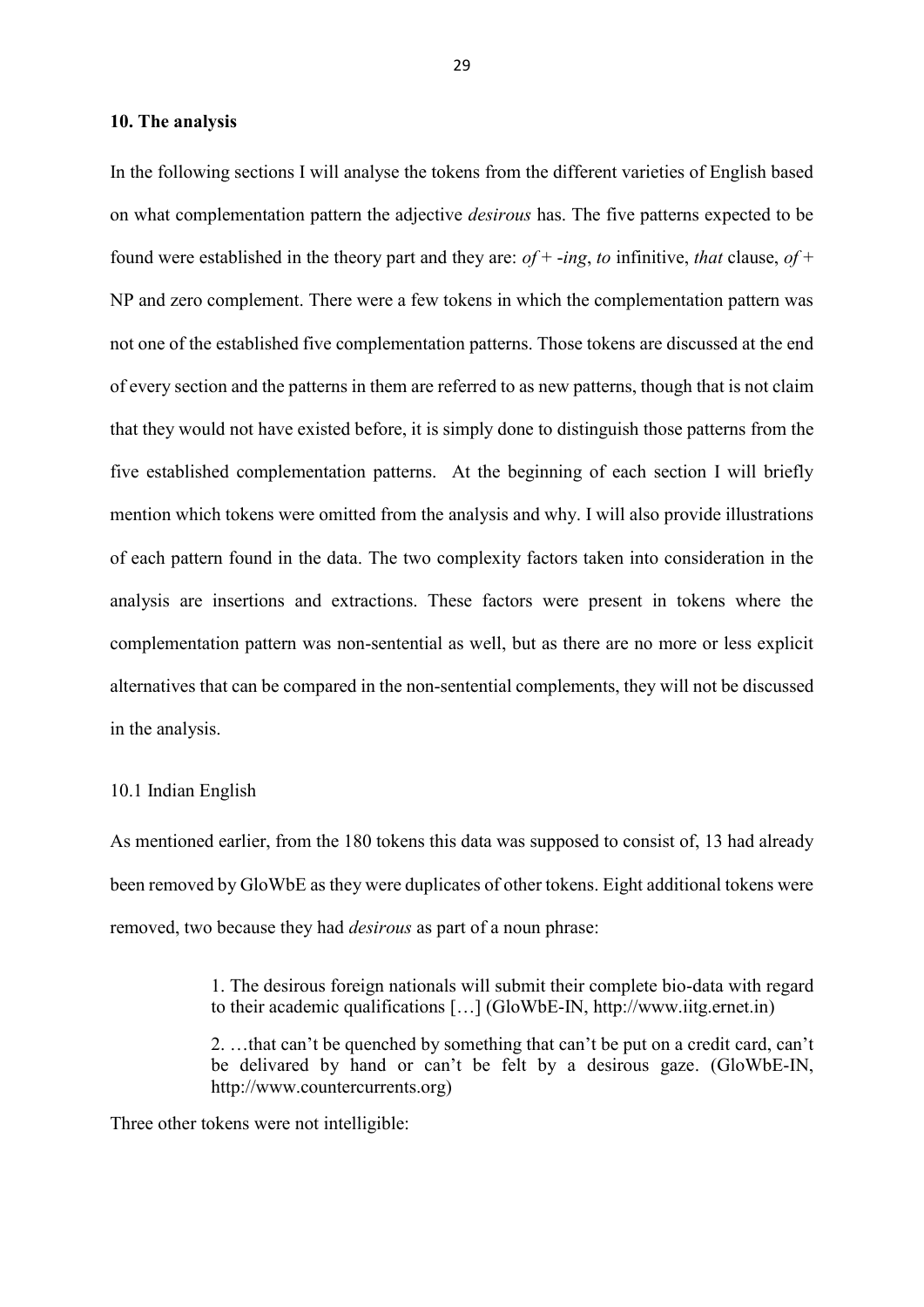3. … to analogize services and interest rates and be desirous of ever more accessible. (GloWbE-IN, http://www.homatherapyindia.com)

4. DEVAM means give us. EDE means desirous of – I desire, praise. (GloWbE-IN, http://agniveer.com)

5. …Sonakshi Sinha plays Yasmeen, a starlet desirous by eighties star Mandakini

who was purported moll of Dawood. (GloWbE-IN, http://timesofnews.co)

It could be argued that the third example simply contains a slight mistake and that the author had meant to write the noun *access* instead of the adjective *accessible*. As the sentence ends in a comma after accessible, accessible is not a part of a noun phrase here. The general decision was made however in the analysis of all the tokens, that additional characters and additional or missing articles could be overlooked if the token was otherwise intelligible, but if understanding the meaning of the token would require altering the words in the token said token would be counted as unclear. In the fourth example it cannot be seen what the actual complement of *desirous* is.

The last three of the eight additional removed tokens were left out, because they were duplicates of other tokens that the program had for some reason not yet discovered. This left 159 tokens for the analysis. Table 5 presents the frequencies with which the different complementation patterns appeared in the data:

| Complement    | Raw frequency | Frequency per million words |
|---------------|---------------|-----------------------------|
|               |               | (ca.)                       |
| $Of + -ing$   | 87            | 1.28                        |
| To infinitive | 26            | 0.38                        |
| That clause   | 4             | 0.06                        |
| $Qf + NP$     | 38            | 0.56                        |

**Table 5. The complements of** *desirous* **in Indian English**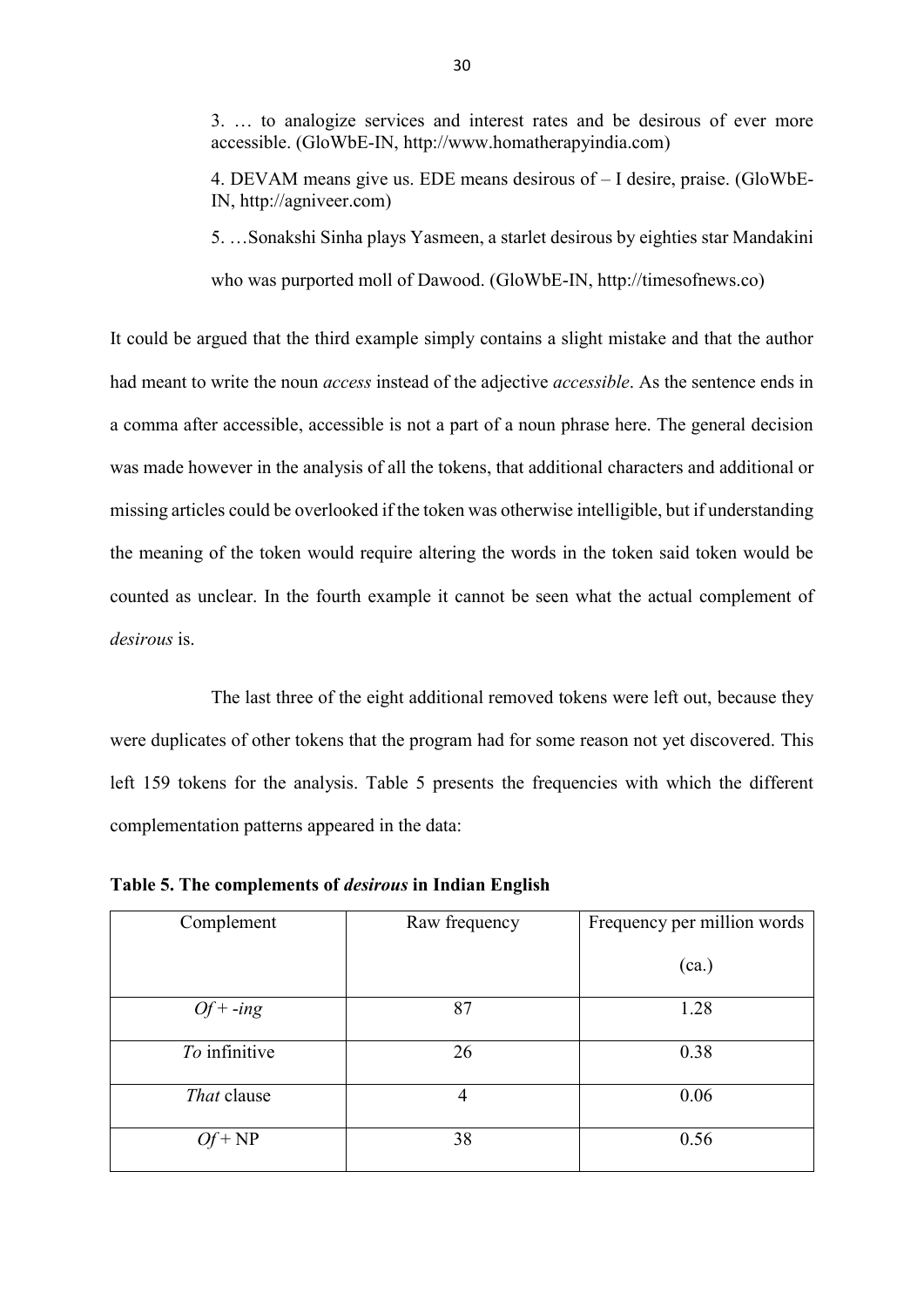| Zero complement |    | 0.04 |
|-----------------|----|------|
| Other           |    | 0.01 |
| Total           | 50 |      |

10.1.1 *Of* + -*ing*

This was by far the most common complementation pattern found in the data for Indian English. 87 tokens out of 159 tokens had this pattern, so it occurred in more than half the tokens. Here

are some examples:

1. Sports activities too come into prominence and those desirous of getting into competitive games will get selected by able trainers […] (GloWbE-IN, http://www.jagjituppal.com)

2. To provide finance to occupants desirous of acquiring freehold rights of the land […] (GloWbE-IN, http://www.jkbank.net)

3. For a tourist desirous of exploring Buddhism in this island country […] (GloWbE-IN, http://www.buddhist-tourism.com)

4. Incidentally, Sarasa amma was very desirous of getting a Padmasri award.

(GloWbE-IN, http://www.narthaki.com)

It was stated in the theory part that the -*ing* form might be taking over at the expense of the *to* infinitive and the numbers here do not contradict that claim. Also following the "rules" set in the theory part there were no extractions or insertions with the complement pattern *of* + -*ing*. It was said that when any of these complexity factors are found a more explicit complement is favoured so as to not complicate the sentence further. The *of* + -*ing* pattern is considered in the theory to be a more implicit alternative.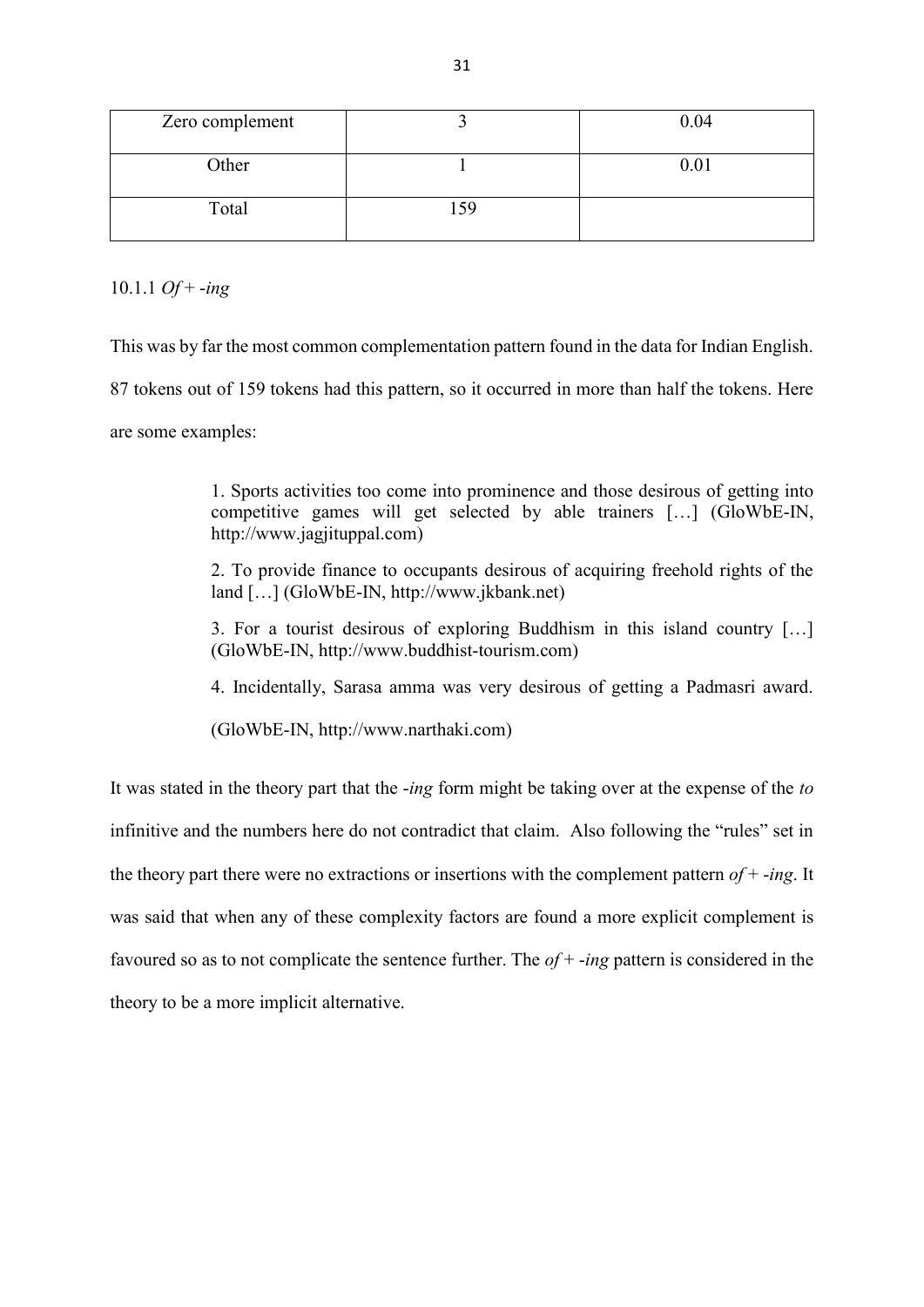#### 10.1.2 *To* infinitive

This was the third most common pattern found in the data. It appeared in 26 tokens. Here are four examples of the pattern in use in Indian English:

> 1. …that the natives are desirous to be taught English, and are not desirous to be taught Sanskrit or Arabic […] (GloWbE-IN, http://www.swaraj.org)

> 2. …they were desirous to run risk of ruin for themselves and their children and their city […] (GloWbE-IN, http://evans-experientialism.freewebspace.com)

> 3. …Parliament gave new facilities to persons who were desirous to proceed to India as missionaries. (GloWbE-IN, http://www.columbia.edu)

> 4. … O Sanjaya, after assembling in the place of pilgrimage at Kuruksetra, what did my sons and the sons of Pandu do, being desirous to fight? (GloWbE-IN, http://www.asitis.com)

There were two tokens that included a complexity factor. One had an insertion:

5. …but felt desirous only to get away from the world, and to cease from them [...] (GloWbE-IN, http://anglicanhistory.org)

Here the word *only* has been inserted between *desirous* and its *to* infinitive complement. This follows the complexity principle and based on that theory an argument could be made that the fact that the sentence contains an insertion could be the reason why this complement was chosen instead *of* + -*ing* as "but felt desirous only of getting away from the world" would also have been an option. *To* infinitive is a more explicit alternative than *of* + -*ing*.

In the other one an extraction had taken place:

6. …for making a choice on these kinds of perfect issues most people are really

desirous to understand about. (GloWbE-IN, http://www.c00lstuff.com )

This extraction is an example of topicalization, the topic has been moved to an earlier position so that it appears before a comment about it.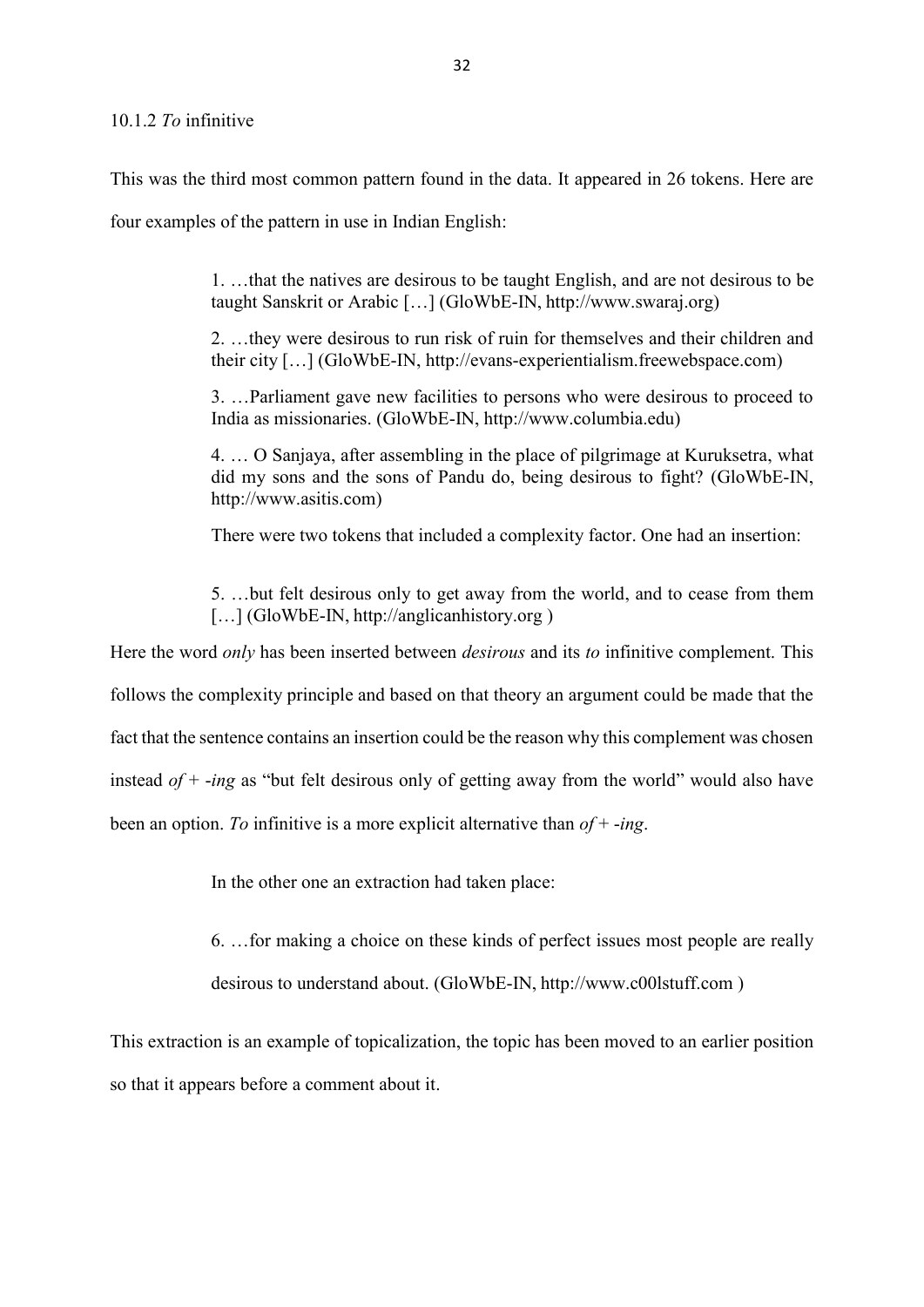Four tokens had *that* clause as the complementation pattern. This was clearly more rarely used

than the other two sentential complements. Below all the four tokens are listed:

1. We being likewise desirous that the labours of the Holy Apostle St. Thomas [...] (GloWbE-IN, http://www.east-indians.com)

2. …and is desirous that the man who is punished, and he who sees him punished, may be deterred from doing wrong again. (GloWbE-IN, http://evansexperientialism.freewebspace.com)

3. …and is desirous that you should go on clinging to him and makes you more and more helpless and makes you more and more dependent […] (GloWbE-IN, http://www.oshoquotes.net)

4. …how extremely desirous I was that he should be satisfied on every point […] (GloWbE-IN, http://www.cliffsnotes.com)

In all four cases the complementizer *that* has been retained, which makes the tokens more

explicit. Even though this is the most explicit one of the sentential complements, no extractions

or insertions taking place between *desirous* and the complement were found.

10.1.4 *Of* + NP

*Of* + NP was the second most frequently used complementation pattern in this data. It appeared

in 38 tokens. Here are some examples from the data:

1. Broadly, the Western powers of UN Security Council support the rebels and are desirous of a regime change […] (GloWbE-IN, http://m.indiavision.com)

2. …the association represented the interests of the producers of the ring who were desirous of the registration of Geographical Indication. (GloWbE-IN, http://spicyipindia.blogspot.com)

3. At the sight of Krishna, Kalayavana began to follow him, desirous of a fight. (GloWbE-IN, http://www.dharmakshetra.com)

4. This Life Path is perhaps the one that is the most concerned with and desirous of status, as an accompaniment to material success. (GloWbE-IN, http://www.aryabhatt.com)

40 head nouns were found in this data set. This is two more than there were tokens with this

complementation pattern, as two tokens included two head nouns: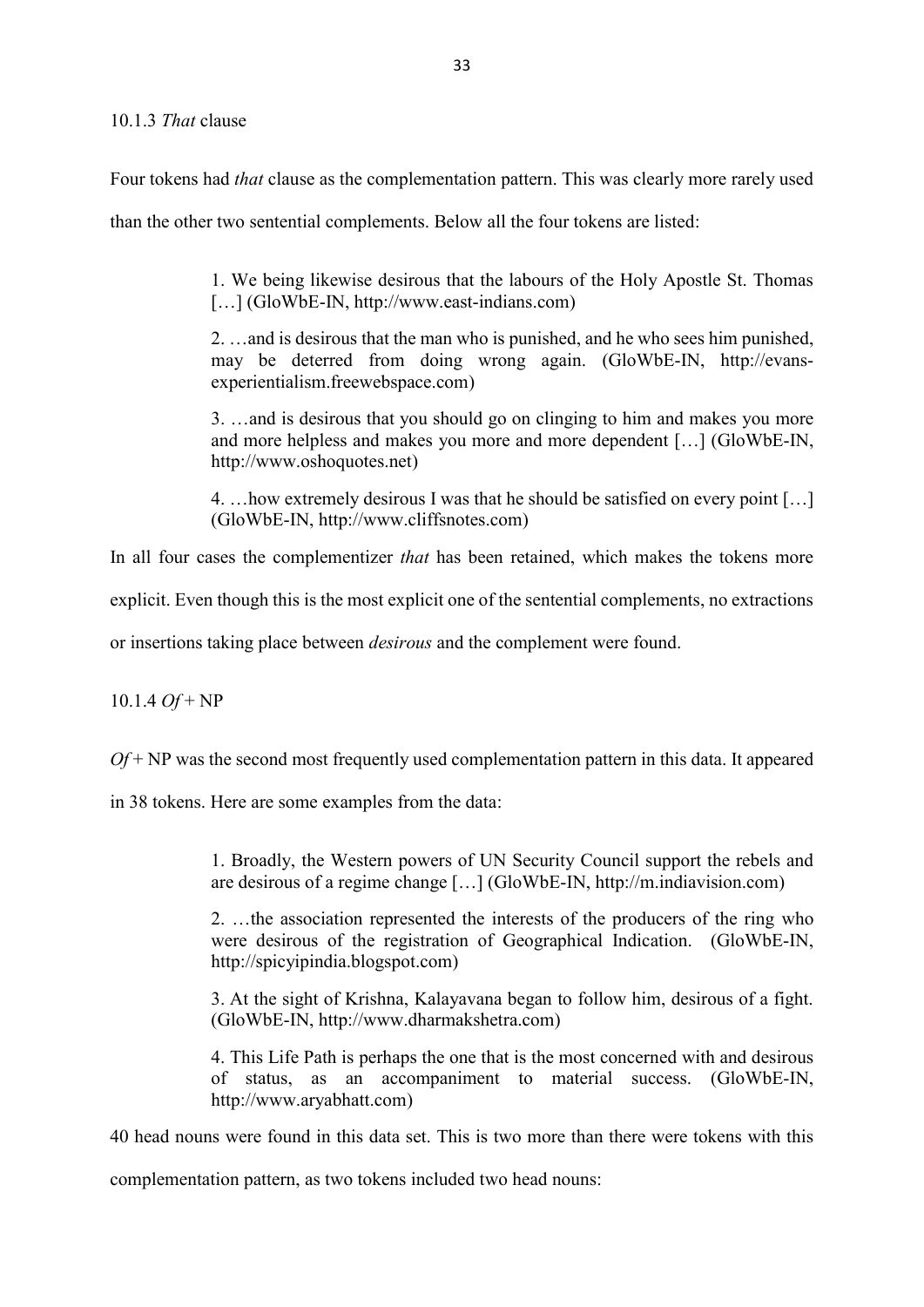5. Being desirous of sense gratification and opulent life, they say that there is nothing more than this. (GloWbE-IN, http://vedabase.net)

6. Until a person has all these six virtues, he does not become a Mumukshu (one desirous of moksha or liberation). (GloWbE-IN, http://celebrating-silence-oflife.blogspot.com)

Both the noun *gratification* and *life,* as well as *moksha* and *liberation*, were included in the analysis of the head nouns found in the noun phrases. Majority of the nouns were abstract in nature, and nouns such as *future*, *salvation* and *marriage* were found in the data. Three nouns occurring in the noun phrases could be classified as concrete: *food*, *Manipur* (a state in India) and *facility* (here referring to a storage facility). Four nouns were found in multiple tokens: *knowledge* appeared in two tokens, as well as *it* and *change*, whereas *liberation* was the head noun in four tokens. There were no head nouns borrowed from other languages in the data. The noun *moksha* found in example six is found in the *Oxford English Dictionary* with the definition of "The final release of the soul from a cycle of incarnation; the bliss attained by this liberation".

### 10.1.5 Zero complement

Zero complement was found in three tokens. Those tokens were as follows:

1. …but because their egos clash with them, because they are sexually desirous, because they are unlimitedly unwise, these children are leaving their homes. (GloWbE-IN, http://fateh.sikhnet.com)

2. He is too impatient and is too desirous, expectant; and when things don't go his way then he wants to finish himself. (GloWbE-IN, http://www.oshoteachings.com)

3. The above-mentioned three kinds of boons beginning with moksa are not ordinary; they are most desirous, and anyone would immediately accept them […] (GloWbE-IN, http://www.harekrsna.com)

As there is no complement here, one interpretation of these tokens would be that the subjects are generally desirous in their nature. The OED definition for *desirous* quoted in the theory part was "having or characterized by desire". Perhaps in cases where *desirous* has some other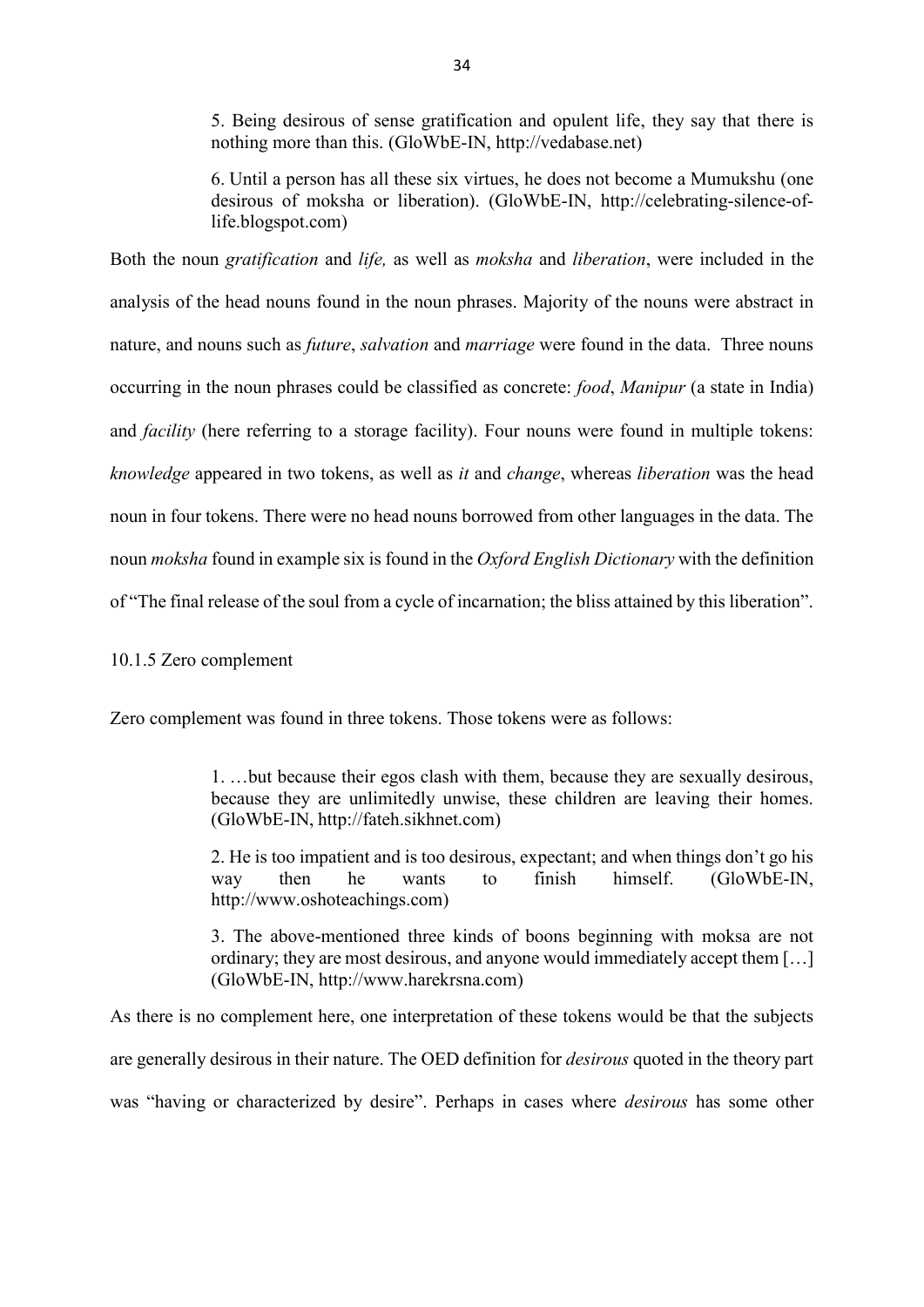complement it represents "having desire" for something and with a zero complement the meaning is closer to "characterized by desire".

#### 10.1.6 Other patterns

There was one token in the data that had a different complement from the five anticipated patterns:

> 1. …he was most desirous for his niece that her study of letters should ever go forward […] (GloWbE-IN, http://evans-experientialism.freewebspace.com)

Here the complementation pattern could be defined as  $for + NP + that$  clause. Although there was only this one innovative pattern in Indian English, new patterns, especially with the preposition *for*, were found in several tokens in other varieties.

#### 10.2 Pakistani English

The data for Pakistani English first consisted of 151 tokens, but 129 tokens remained for the final analysis. Three tokens had been removed by GloWbE as they were duplicates of other tokens. One token had to be left out of the analysis as it was unintelligible:

> 1.NFL Jerseys outlet is buy. # uggs onlineery desirous of satisfying, Will you go away with me (GloWbE-PK, http://jdviqcths.guplog.com)

Nine additional tokens were left out of the analysis as they were also duplicates of other tokens. In this data as well, the rule stated in the *Oxford Advanced Learners' Dictionary*, the rule about the word *desirous* not occurring before a noun was broken and six tokens were found that featured *desirous* as a part of a noun phrase:

> 2. …deity from Asgard and Thor (Chris Hemsworth)'s bitter and desirous little brother who wants to "free the world from freedom" […] (GloWbE-PK, http://dawn.com)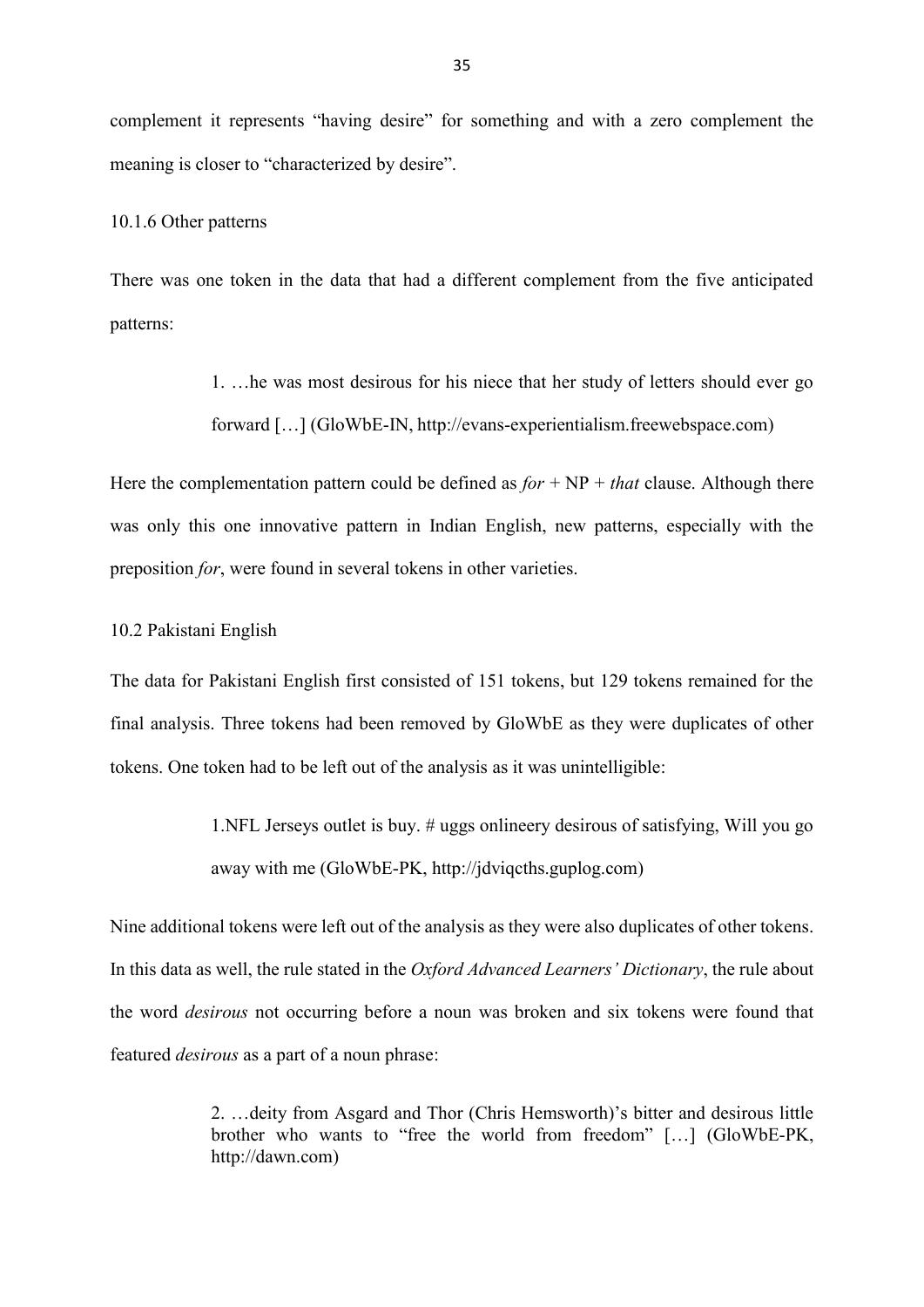3. …about' cover' (hijab); the instructions about refraining from ogling and desirous looks; […] (GloWbE-PK, http://www.coiradio.com)

4. …simultaneously a -- desirous -- atmosphere of threat and danger is imposed, evoking a reflection on power structures. (GloWbE-PK, http://www.greynoise.org)

5. … in His infinite mercy and justice, did not deprive any people of this most desirous blessing. (GloWbE-PK, http://www.naseeb.com)

6. …through spiritual exertion that overcomes and effaces egoistic (nafsi) frivolities and subdues desirous motives; […] (GloWbE-PK, http://almiskeenah.com)

7. In fact the government was saving its desirous candidates who are going to retire […] (GloWbE-PK, http://rawalpindi-education.blogspot.com)

There were also three cases where desirous had been turned into a noun through

a process called conversion or category shift:

8. …for them to be waving flags of other than Pakistan's and providing the desirous among us the alternative winners […] (GloWbE-PK, http://aiourdubooks.com)

9. Certainly he will not disappoint them since he is the hope for the desirous and the peace for the scared. (GloWbE-PK, http://www.al-islam.org)

10. …desire fervently Your proximity among the fervently desirous, move near to You with the nearness of the sincere? (GloWbE-PK, http://www.al-islam.org)

In these tokens there is no complement to examine. In the following table the frequencies with

which the different complementation pattern appeared in the data are shown

**Table 6. The complements of** *desirous* **in Pakistani English** 

| Complement      | Raw frequency | Frequency per million words |
|-----------------|---------------|-----------------------------|
|                 |               | (ca.)                       |
| $Of + -ing$     | 54            | 1.42                        |
| To infinitive   | 17            | 0.45                        |
| That clause     | 5             | 0.13                        |
| $Of + NP$       | 47            | 1.24                        |
| Zero complement |               | 0.03                        |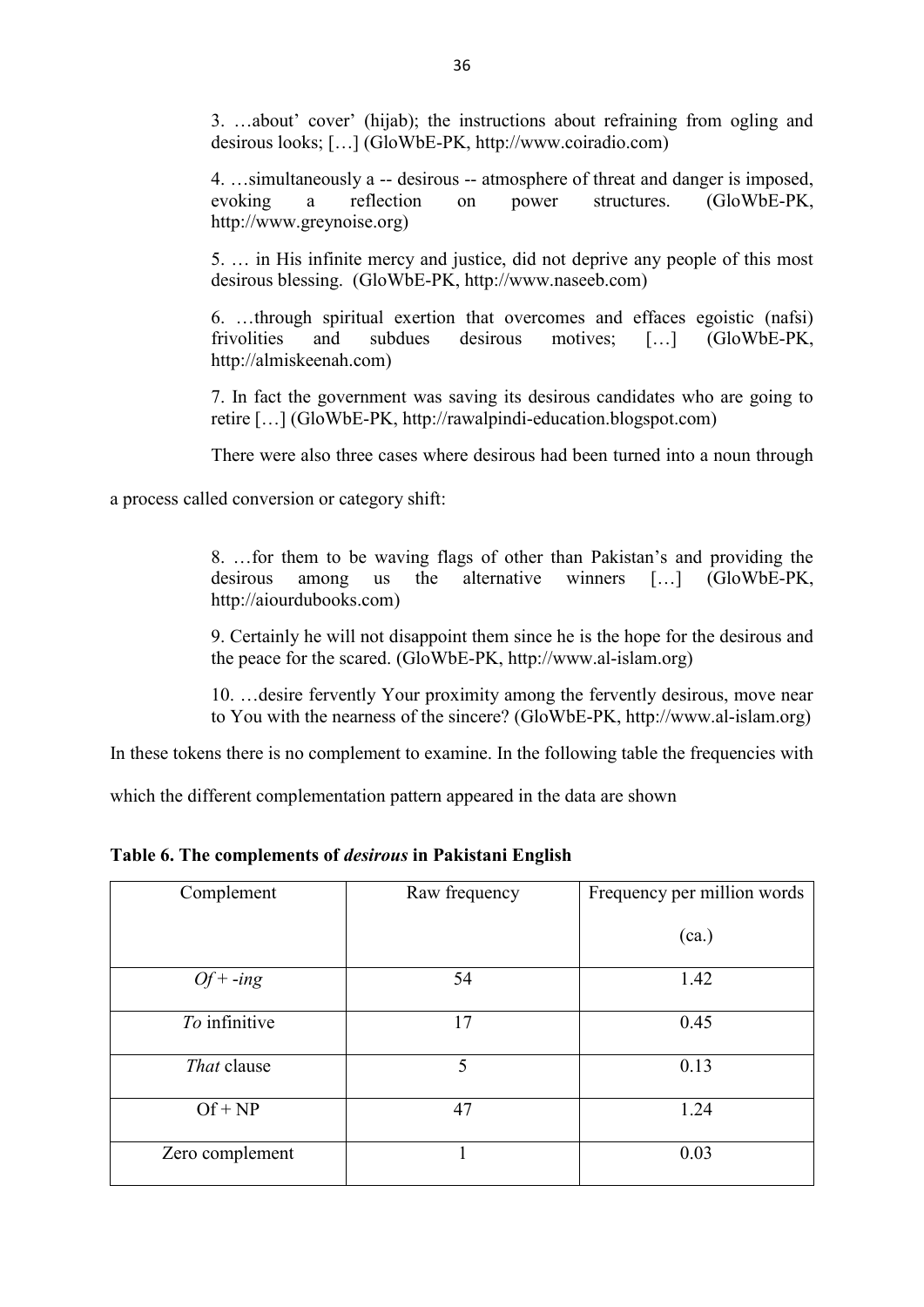| Other |              | 0.13 |
|-------|--------------|------|
| Total | .70<br>▪ ∠ ノ |      |

10.2.1 *Of* + -*Ing*

This pattern was the most frequently used one in the data with 54 tokens featuring this complement:

> 1. He termed Indian Prime Minister Dr Manmohan Singh a " genuine person " and said he too was desirous of resolving all issues with Pakistan, including the core issue of Kashmir. (GloWbE-PK, http://tribune.com.pk)

> 2. Hadhrat Ali ra was desirous of participating in the battle and did not wish to stay behind. (GloWbE-PK, http://www.alislam.org)

> 3. Every member who is desirous of being candidate at the annual election for any office […] (GloWbE-PK, http://www.sindhhighcourtbar.org)

> 4. Quick on the uptake other filmmakers desirous of cashing in on the evacuated coveted Eid slot next year, quickly began to plan a release. (GloWbE-PK, http://awamtv.com)

In this data, the "rule" about avoiding adding factors that would increase the complexity of a

sentence was followed in almost every token. There were no extractions and only one insertion:

5. …made up of ambitous opportunists rather than anyone desirous of actually changing society for the better. (GloWbE-PK, http://blogs.dunyanews.tv)

Here the adverb *actually* has been added between *desirous* and its complement.

10.2.2 *To* infinitive

The *to* infinitive was the second most used sentential complement in the data, but only the third most used complementation pattern when comparing it with all the patterns. There were 17 tokens that featured this pattern:

> 1. We told them that Chief Minister Omar Abdullah appears to be desirous to get the AFSPA revoked but he has his own compulsions […] (GloWbE-PK, http://kashmirwatch.com)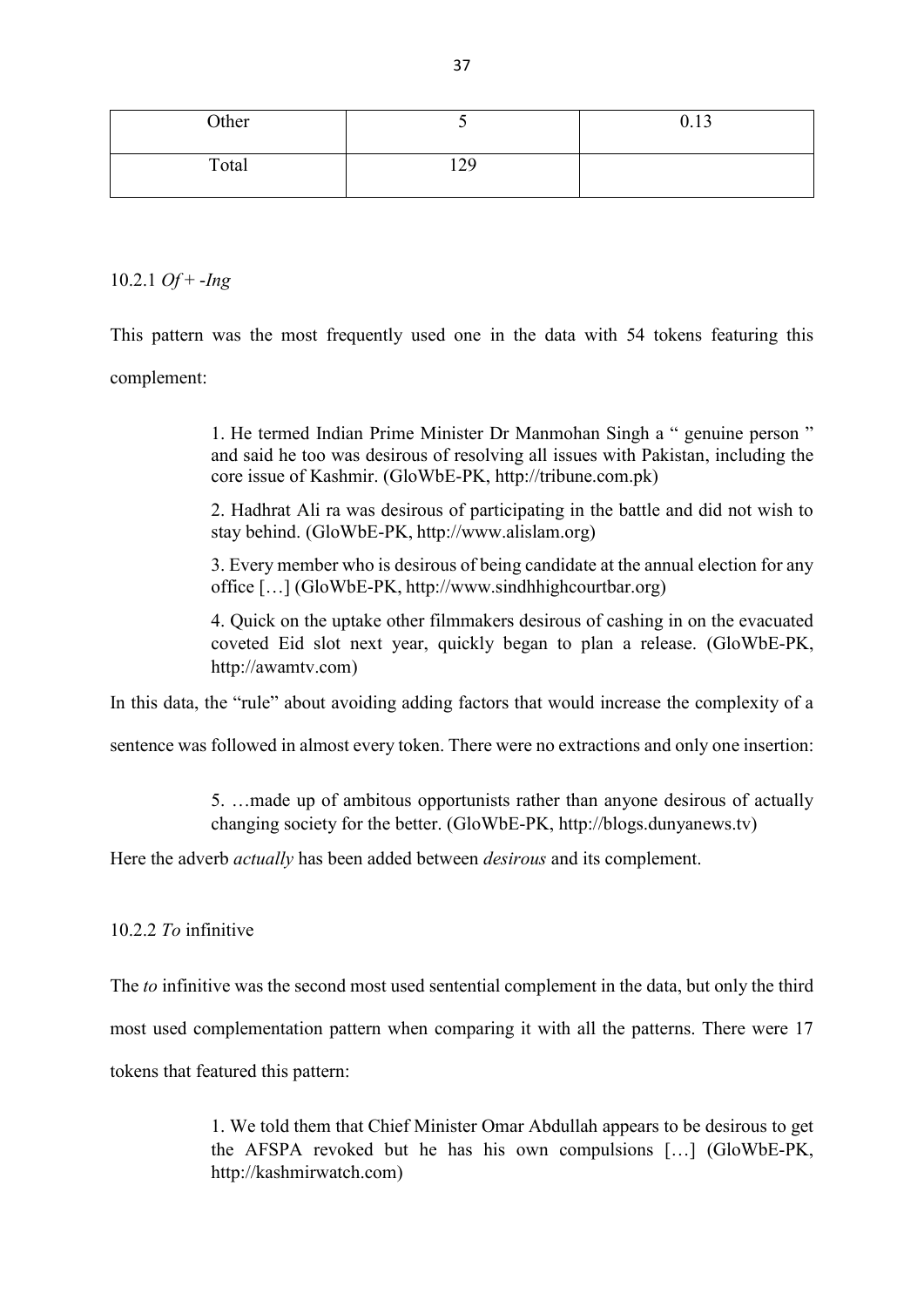2. He said in fact, the people of Fata were desirous to have equal opportunities for their development and progress and the government was doing its best to come up to their expectations. (GloWbE-PK, http://frc.com.pk)

3. Professionals of various cadres have been invited to deliver awareness lectures to students, desirous to seek council in the field of their interests. (GloWbE-PK, http://www.hazaranation.com)

4. This means that when the heart is desirous to go ahead with the matter regarding which Istikharah is being made […] (GloWbE-PK, http://www.zawaj.com)

The complexity principle would allow for more complexity factors to appear here, as the *to*

infinitive pattern is more explicit than the *of* + -*ing* pattern. However, there was only one token

with this complementation pattern, that featured a complexity factor:

5. settling on this kind of quality useful guides millions of individuals are really desirous to know about. (GloWbE-PK, http://www.antijoblessgroup.com)

The complexity factor here is an extraction. As was discussed in the theory section, these kinds

of extractions are called topicalization, as the topic is mentioned before a comment on the topic.

10.2.3 *That* clause

This was the rarest sentential complement pattern found in the data, it only appeared in five

tokens:

1. Everyone of the tribe was desirous that he should stay with him. (GloWbE-PK, http://www.alislam.org)

2. …while both she and her relatives were desirous that the Prophet should take her for a wife, what hindered the Prophet from marrying her? (GloWbE-PK, http://www.guidedones.com)

3. Every individual of the tribe was desirous that they be the one to receive this honour. (GloWbE-PK, http://www.reviewofreligions.org)

4. He who is desirous that his means of sustenance should be expanded for him or his age may be lengthened, should join the tie of relationship. (GloWbE-PK, http://www.tanzeem.org)

5. The MQM is desirous that miscreants should be discouraged and confrontation between parliament and judiciary should come to an end. (GloWbE-PK, http://lahoreworld.com)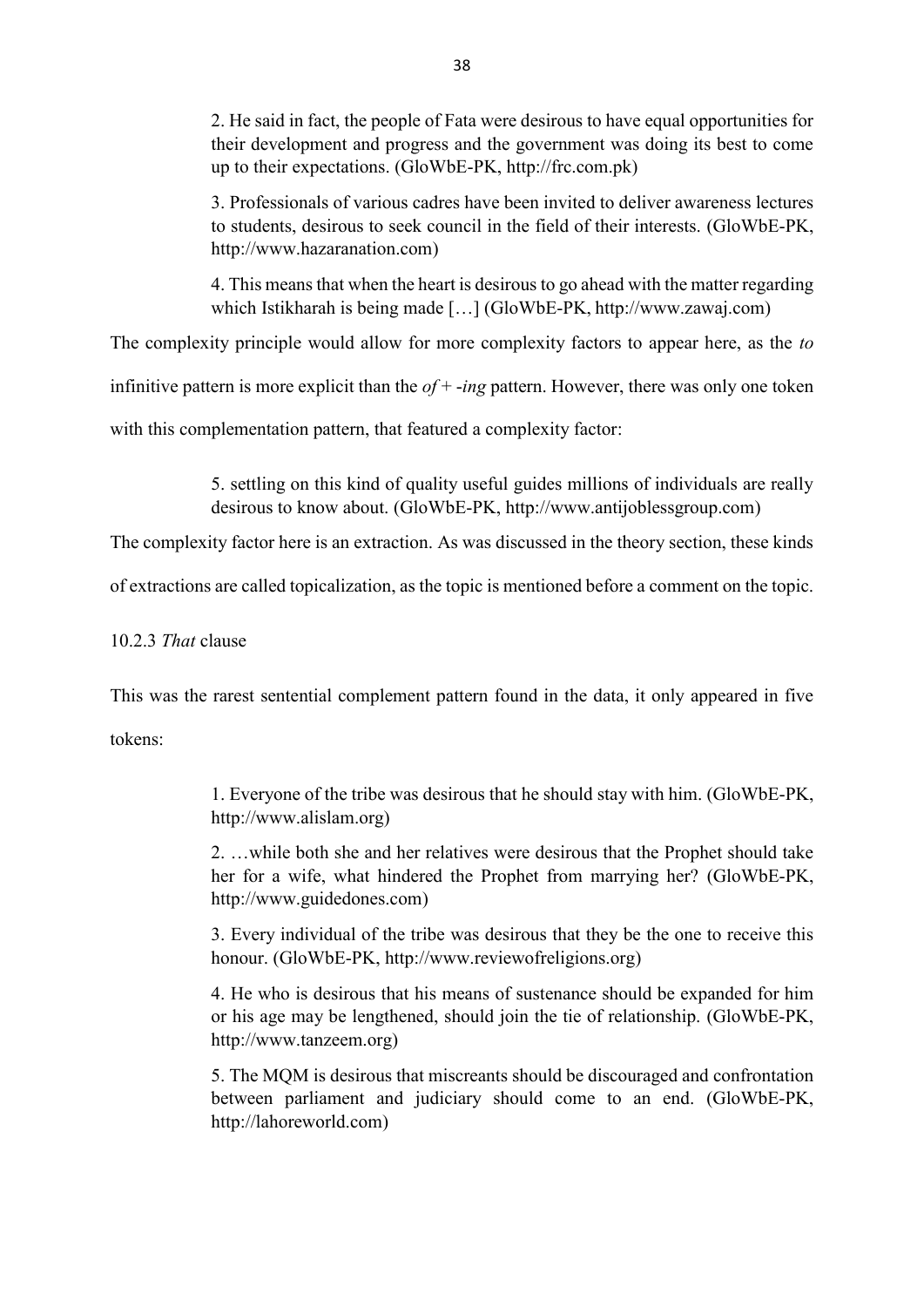With *that* clauses, there is the option of omitting the complementizer *that*. In the tokens shown above, the *that* has been retained even though there are no insertions or extractions, which means that from that point of view there was no need to keep the complement as explicit as possible.

### 10.2.4 *Of* + NP

This pattern consisting of the preposition *of* and a noun phrase was the second most used complementation pattern in the data on Pakistani English. It came close to being the most used pattern, as is it was found in 47 tokens and the most frequently used pattern was found in 54 tokens. Below are examples of the pattern in use:

> 1. Abbas Dayiar has cogently summarised the predicament that all those desirous of peace in Afghanistan, and Pakistan, find themselves in. (GloWbE-PK, http://dailytimes.com.pk)

> 2. As for the suggestion that Imam Ali (as) was desirous of Khilafat, why shloud he not be when it was his legal right? (GloWbE-PK, http://en.shiapen.com)

> 3. And if you are desirous of marriage in some noble family, you name it, and we shall arrange it for you. (GloWbE-PK, http://www.al-islam.org)

> 4. So he who amongst you is able to see that and is desirous of water should drink out of that which he sees as fire. (GloWbE-PK, http://www.tanzeem.org)

Taking into consideration the four tokens that had two head nouns altogether there were 51 head nouns in this data set. Seven were concrete, *world*, *progeny*, *persons*, *him*, *things*, *water* and *others*. The rest were abstract nouns, such as *union*, *death* and *respect*. The nouns *Khilafat*, *jihad* and *falah* may at first glance appear to be words not found in the English language, but the first two, *Khilafat* ' The spiritual headship of Islam, residing in the person of the Turkish Sultan' and *jihad* 'A war or crusade for or against some doctrine, opinion, or principle; war to the death' are found in the *Oxford English Dictionary*, which is also where the aforementioned definitions were retrieved from. The meaning of the noun *falah*, on the other hand, was somewhat more challenging to find. In the end, as several Google searches pointed to different websites providing information on Islamic terminology and they all had a relatively similar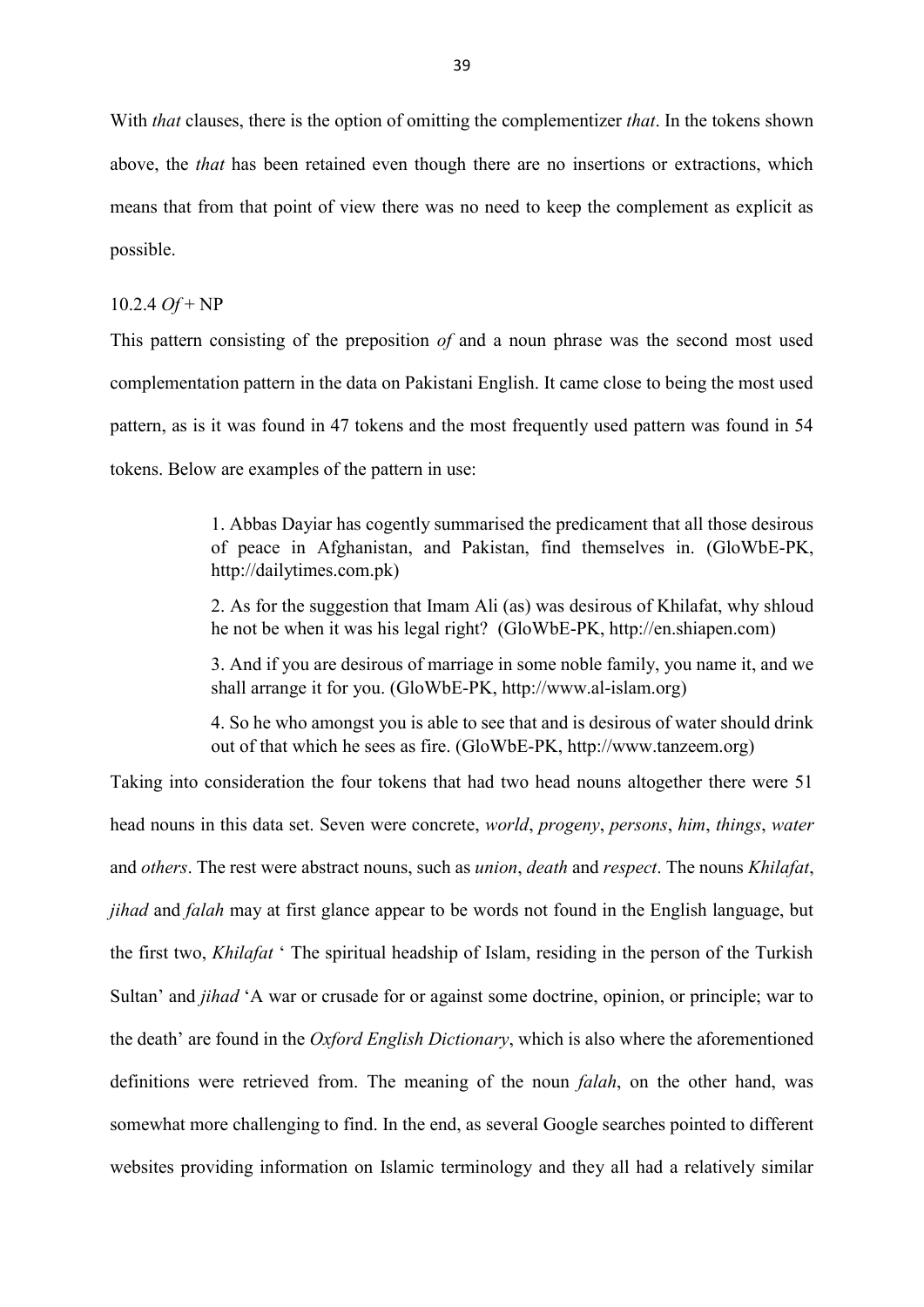definition of *falah*, it was deduced that *falah* means success in Arabic and in Islamic it is linked to following the rules of Islam but can only truly be achieved in the afterlife. All these three nouns were derived from Arabic, so there were no head nouns from Urdu in the data.

10.2.5 Zero complement

One token had the zero complement complementation pattern:

1. You saw the army of Sulaiman and felt desirous, but you do not realize that thousands of such armies have no value compared to the word Subhan- Allah. (GloWbE-PK, http://www.islameasy.org)

In this case it could be argued that it can be construed from the rest of the token what the writer is expressing as the object of this person's desire, the army of Sulaiman, but as there is no complement after *desirous* this could also be interpreted so that person felt desirous in general.

10.2.6 Other patterns

Five tokens featured a complementation pattern that was not mentioned in the dictionaries.

Three tokens had the pattern *for* + NP:

1. …stained with blood, under the toes of the hoofs and feet, desirous for a drink of water, unable to see his family and his children, while I am secure from that all. (GloWbE-PK, http://www.islameasy.org)

2. how many a servant enters into evening and upon morning yearling for the world and desirous for it, to the extent that he endangers his life and his properties out of craving after it. (GloWbE-PK, http://www.coiradio.com)

3. The candidates desirous for admission on sport basis, will not be allowed to represent, or play for, or seek employment in any Government! (GloWbE-PK, http://www.gcu.edu.pk)

One token had the pattern *about* + NP:

4. Unfortunately the health industry as of late is more desirous about profits as an alternative of health. (GloWbE-PK, http://improveeyesightstories.com)

The last of these new patterns had the form *about* + -*ing*:

5. …the system may giving in the past may desirous about getting to know an employee. (GloWbE-PK, http://www.media.futuredeveloper.net)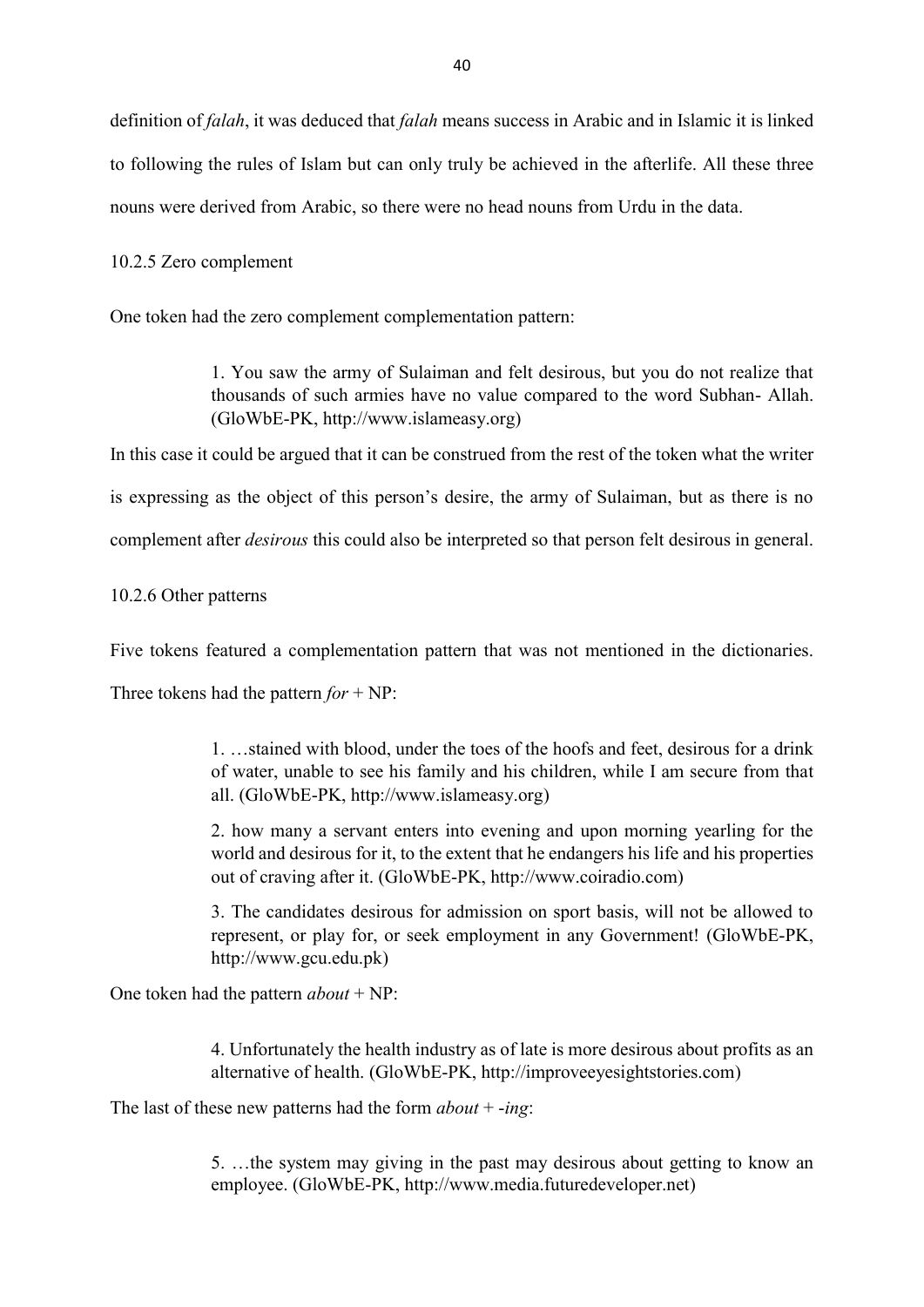In the first three examples, it seems that the preposition *of* in the pattern  $of + NP$  has simply been replaced with the preposition *for*. In the fourth example the same could be argued, except that the preposition *of* has been supplanted with the preposition *about*. The last example contains a few "mistakes", which make understanding it challenging. One interpretation could be that the writer wanted to say that "the system may, given the past, be desirous about getting to know an employee", but this requires altering the original token heavily. The token was however kept in the analysis because the meaning of the complement is quite clear.

### 10.3 American English

As mentioned, the data for American English was the only data set from GloWbE that needed to be narrowed down, as including all the 391 tokens would have made this data set twice the size of the other data sets. From the random sample of 200 provided by GloWbE, 11 tokens had to be left out of the analysis. Six were discarded because they were duplicates of other tokens. Three were excluded because they had *desirous* as a part of a noun phrase:

> 1. …they need to showcase old songs or music that reminds them of their youth or, at least, a more desirous time in their former years. (GloWbE-US, http://ufocon.blogspot.com)

> 2. The Greeks seemed concerned for the self only insomuch as an untamed, desirous self would have no right to rule over others […] (GloWbE-US, http://www.amazon.com)

> 3. The critique of capitalism is not that of exploitative, surplus-value-pumping class domination, but of all-pervasive, desirous, gain-seeking across all classes. (GloWbE-US, http://www.arte-fact.org)

Two tokens were left out because they were unclear:

4. …means to correct your long term goals to turn some-more desirous if you're we do quite well. (GloWbE-US, http://www.leanbodylook.com)

5. …the gates to America are still the most desirous. It would be nice to sense that the President would share the same view (GloWbE-US, http://voices.washingtonpost.com)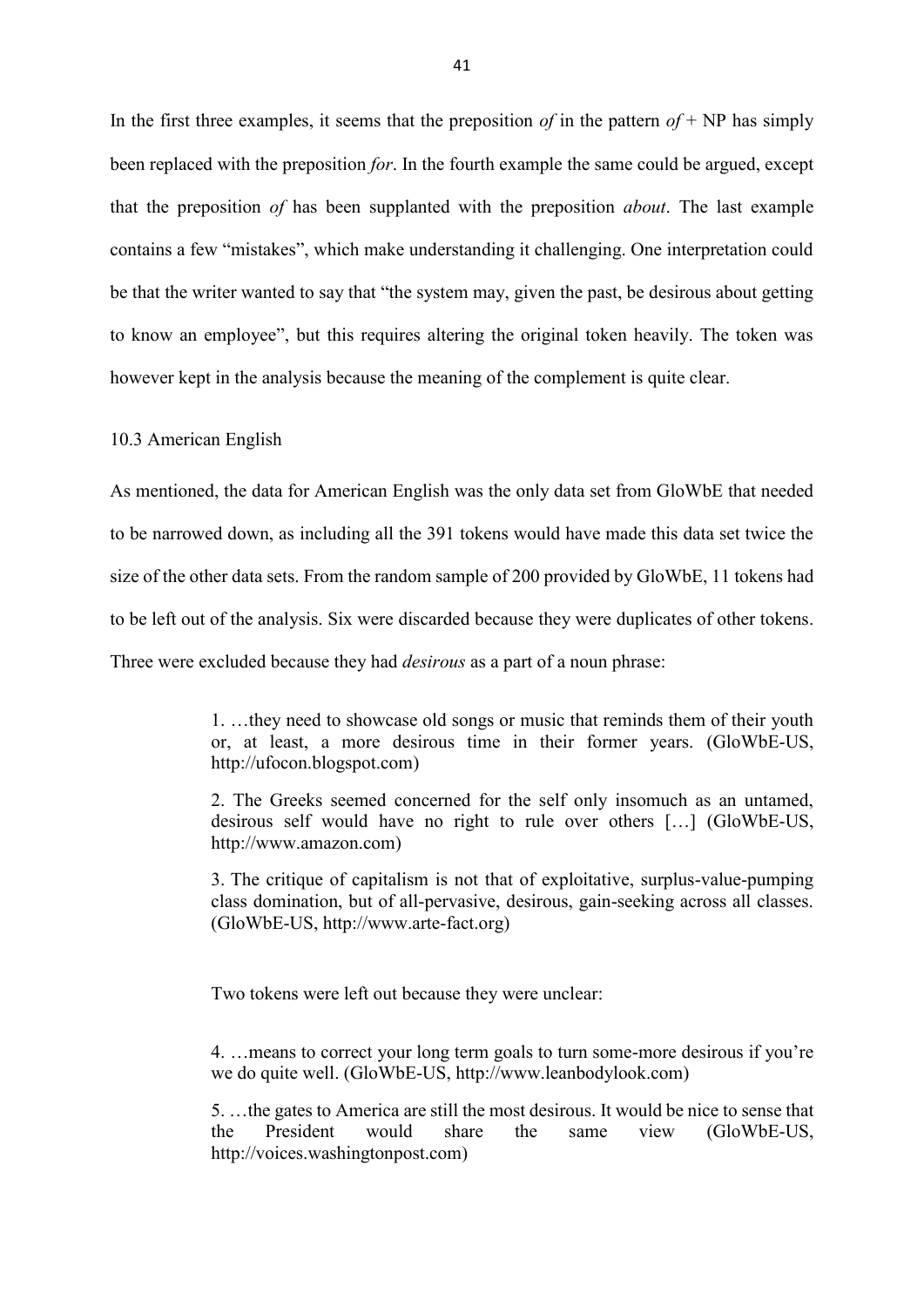The token in example 4 was taken from a website advertising medicine for weight loss. Because the fragment found in GloWbE was somewhat hard to understand, the original website was visited. The website still exists, but the text has been altered so that it does not include the word *desirous* anymore. Example 5 was also looked into further as it claims that an inanimate object is desirous. It came to the corpus from a comment made on an article about Obama instead of coming from prose or other piece of creative writing for example, so it is quite likely that the writer meant to write *desirable* instead of *desirous*. As it was mentioned before, if understanding what is said in the token requires altering the words in the token, the token is left out of the analysis. In table 7 the results of the analysis on American English can be seen

| Complement      | Raw frequency  | Frequency per million words |
|-----------------|----------------|-----------------------------|
|                 |                | (ca.)                       |
| $Of + -ing$     | 59             | 0.23                        |
| To infinitive   | 60             | 0.24                        |
| That clause     | 5              | 0.02                        |
| $Of + NP$       | 56             | 0.22                        |
| Zero complement | $\overline{4}$ | 0.02                        |
| Other           | 5              | 0.02                        |
| Total           | 189            |                             |

**Table 7. The complements of** *desirous* **in American English.**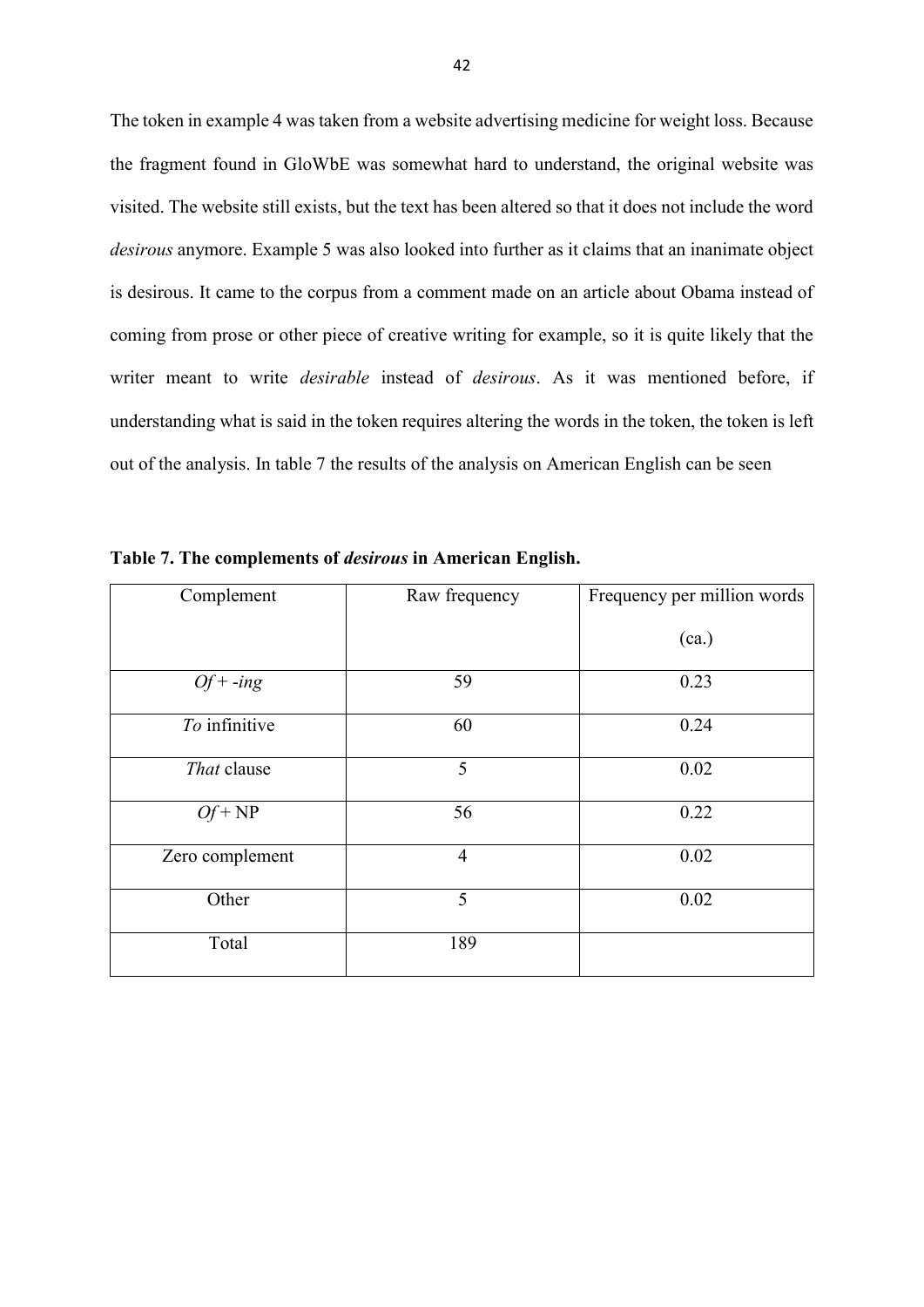10.3.1 *Of* + -*ing*

This was the second most frequently used pattern in the data and the most used sentential complement. 59 tokens had this as their complementation pattern. Below a few examples are listed:

> 1. …take a firmer approach in dealing with the SOC and other groups in the future that are desirous of organizing large gatherings. (GloWbE-US, http://articles.latimes.com)

> 2. Again, the preamble of the Convention says that the High Contracting Parties are desirous of effecting a settlement in accordance " with modem international law " […] (GloWbE-US, http://www.worldcourts.com)

> 3. …this experience the psalmist had of protection from the Rock in former times made him desirous of being led to it now. (GloWbE-US, http://bible.cc)

> 4. Now compare that to some of the NewsFilter defenders and those who claim that I, being a NewsFilter protester, must necessarily be desirous of censoring to a large degree. (GloWbE-US, http://metatalk.metafilter.com)

> There were three tokens that featured one of the complexity factors examined

here. One token contained an insertion:

5. …he was desirous, not of hearing Gorgia display his rhetoric, but of interrogating him concerning the nature of his art. (GloWbE-US, http://www.ancienttexts.org)

Here an element has been inserted between *desirous* and its compliment, which makes the environment more complex. In two tokens, part of the complement had been extracted from its original place to occur earlier in the token:

> 6. Instruct me, then, concerning their origin; inform me where they are, what sort of body, what mind they have, and what is their course of life; for these I am desirous of knowing. (GloWbE-US, http://thriceholy.net)

> 7. …the import of which they themselves were so desirous of understanding. (GloWbE-US, http://bible.cc)

According to the theory, it is more likely that extractions occur with more explicit complementation patterns when there is more than one sentential pattern to choose from. It is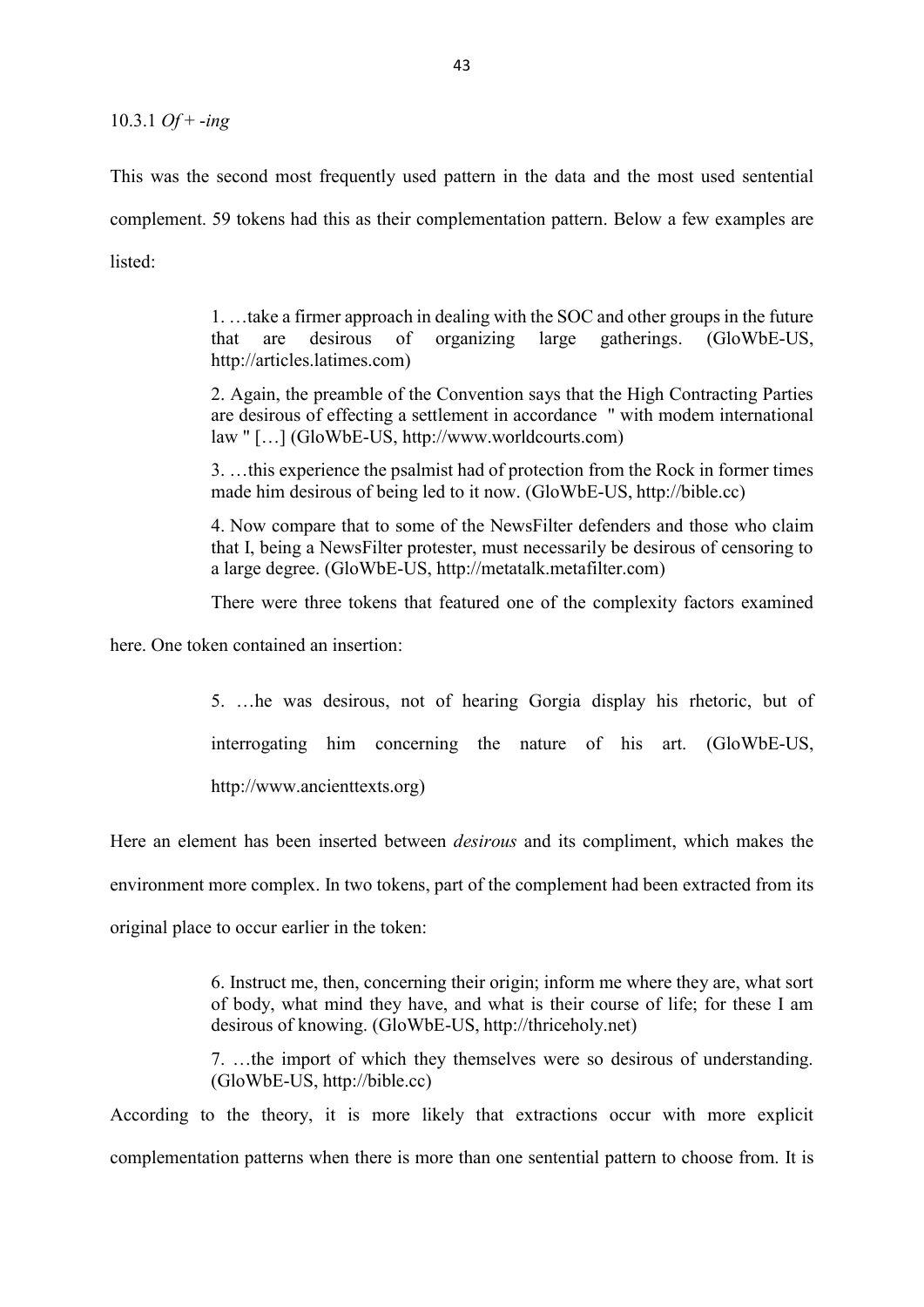therefore interesting to find extractions here, as this is the least explicit pattern. In both examples the type of the extraction is topicalization.

# 10.3.2 *To* infinitive

This was the complementation pattern in 60 tokens, which means that it was the most frequently

used pattern in this data on American English. This was the only variety in which the number

of tokens with *to* infinitive complement was higher than the number of tokens with the *of* +

-*ing* complementation pattern, albeit the difference was very small. Here are some examples of

the pattern in use in this data:

1. The United States of America and her Majesty the Queen of the United Kingdom of Great Britain and Ireland, being desirous to render more effectual the means […] (GloWbE-US, http://avalon.law.yale.edu)

2. …the admiring thousands who could crowd into Victoria Hall, while thousands, equally desirous to hear, failed to get tickets of admission. (GloWbE-US, http://digital.library.upenn.edu)

3. He valued the good will of saints, and was desirous to keep up his communion with them. (GloWbE-US, http://www.biblestudytools.com)

4. It seemed to me that he was desirous to edify me with a specimen of his authority; at any rate the cruelty was horrible. (GloWbE-US, http://docsouth.unc.edu)

In five tokens an insertion was found:

5. I was desirous especially to learn from them about these matters, namely why the Nile comes down increasing in volume from the summer solstice onwards (GloWbE-US, http://ebooks.adelaide.edu.au)

6. "If you are desirous" said Merlin, "to honour the burying-place […] (GloWbE-US, http://www.lib.rochester.edu)

7. …there is nothing men are more desirous of than to have their hearts' lusts […] (GloWbE-US, http://bible.cc)

8. "If you are so desirous" said he, "to see those little girls, it will be an easy matter to satisfy your wishes. (GloWbE-US, http://wdtprs.com)

9. Being desirous, however, to proceed regularly rather than radically, these African Methodists sought ordination and consecration through some branch of the Christian Church. (GloWbE-US, http://docsouth.unc.edu)

In five tokens, an extraction had taken place: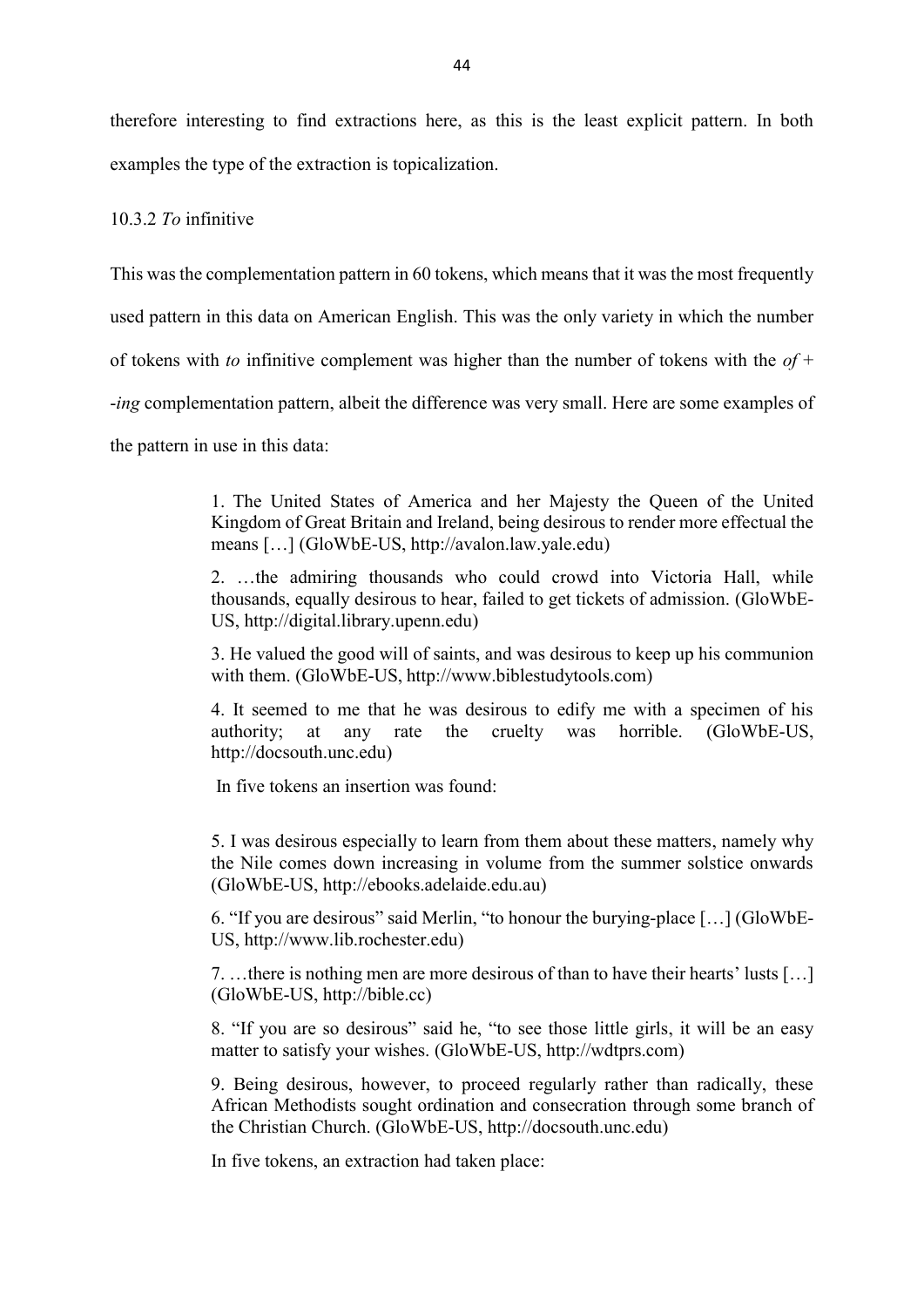10. …varieties of information millions of individuals are really desirous to discover. (GloWbE-US, http://www.economonitor.com)

11. Nowe if the word, which thou art desirous to finde, begin with (a) then looke in the beginning of this table […] (GloWbE-US, http://www.nybooks.com)

12. I saw her, too, several times in her home; meeting, at her Sunday-afternoon receptions, many persons I was desirous to know. (GloWbE-US, http://digital.library.upenn.edu)

13. …kinds of cool information millions of individuals are really desirous to discover. (GloWbE-US, http://theperfectchocolatechipcookie.com)

14. The things that are here referred to , ??????? eis ha- unto which) are those which the prophets were so desirous to understand [...] (GloWbE-US, http://bible.cc)

In examples 11 and 14 relativization is the extraction type. At first glance example 11 appeared to be written some time ago based on the different kinds of verb forms. However, as the token turned out to be derived from an article "If Shakespeare had been able to Google" the surprising forms were explained by stylistic choices made by the author. In the remaining three examples the extractions are topicalizations. Example 14 was not excluded from the analysis, even though there are some additional characters in the middle of the token that are unintelligible, because

the meaning is still clear. The number of complexity factors found in tokens with this complementation pattern, ten in total, is not surprising because this is the more explicit sentential complement than *of* + -*ing*. *That* clause would of course be an even more explicit alternative, but it has shown to be a quite rarely used complementation pattern in this data.

10.3.3 *That* clause

In only five tokens *desirous* had a *that* clause complement, making it the rarest sentential complement:

> 1. The woman agrees to aid the contractor --- in this particular instance; she is desirous that there should be no unnecessary delays. (GloWbE-US, http://www.exmormon.org)

> 2. …and why he was so desirous they should know it; one is, the consolation of their hearts. (GloWbE-US, http://bible.cc)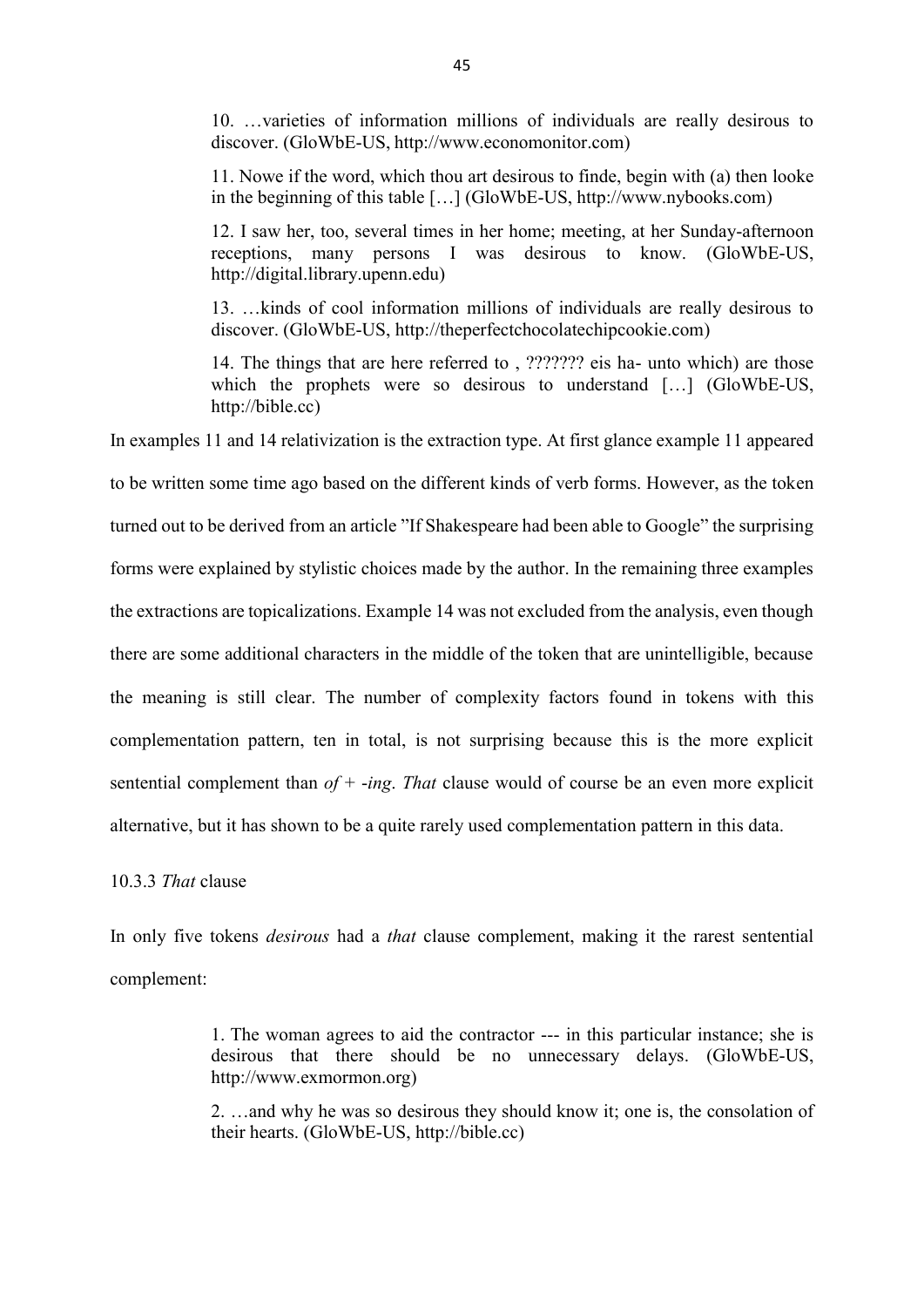3. …he was very desirous that they should have a true and right understanding of them […] (GloWbE-US, http://bible.cc)

4. …the bill in its present form will be construed as including only those whose labor or service is manual in character, and being very desirous that the bill become a law before the adjournment […] (GloWbE-US, http://supreme.justia.com)

5. I think the media has been very desirous that a black quarterback do well. (GloWbE-US, http://www.snopes.com)

In the second example, the complementizer *that* has been omitted. This makes the sentence

slightly more complex, so it would have been surprising if the token had also included an

insertion or extraction. None of the other four tokens have insertions or extractions either, even

though the *that* has not been omitted.

10.3.4 *Of* + NP

This pattern occurred in 56 tokens, making it the third most used pattern in this data. The

following examples illustrate the pattern in use:

1. But, Biden errs in that even Hamas at the very least of the terrorist groups is very desirous of an Obama Presidency, inasmuch as Russia. (GloWbE-US, http://abcnews.go.com)

2. …it seems as though he's desirous of a larger role out from behind Sid and Geno and is willing to bet on himself in the open market next year. (GloWbE-US, http://www.secondcityhockey.com)

3. …unless the parties overseen by such forces are desirous of peace, perhaps the council can assert itself successfully only when the great powers are convinced that their interests are at stake. (GloWbE-US, http://www.answers.com)

4. Certainly, e-commerce sites desirous of a competitive advantage won't want to wait until new rich snippets start appearing before adding new markup to their pages. (GloWbE-US, http://searchengineland.com)

As in the analyses on the other varieties, the head nouns were examined. Eight tokens had two

head nouns, making the total number of head nouns in this data 64. In twelve tokens the head

noun was concrete, such as *water*, *children*, *king* and *money*. The rest of the nouns were abstract

in nature and this group included nouns such as *mercy*, *procreation*, *domination* and *standards*.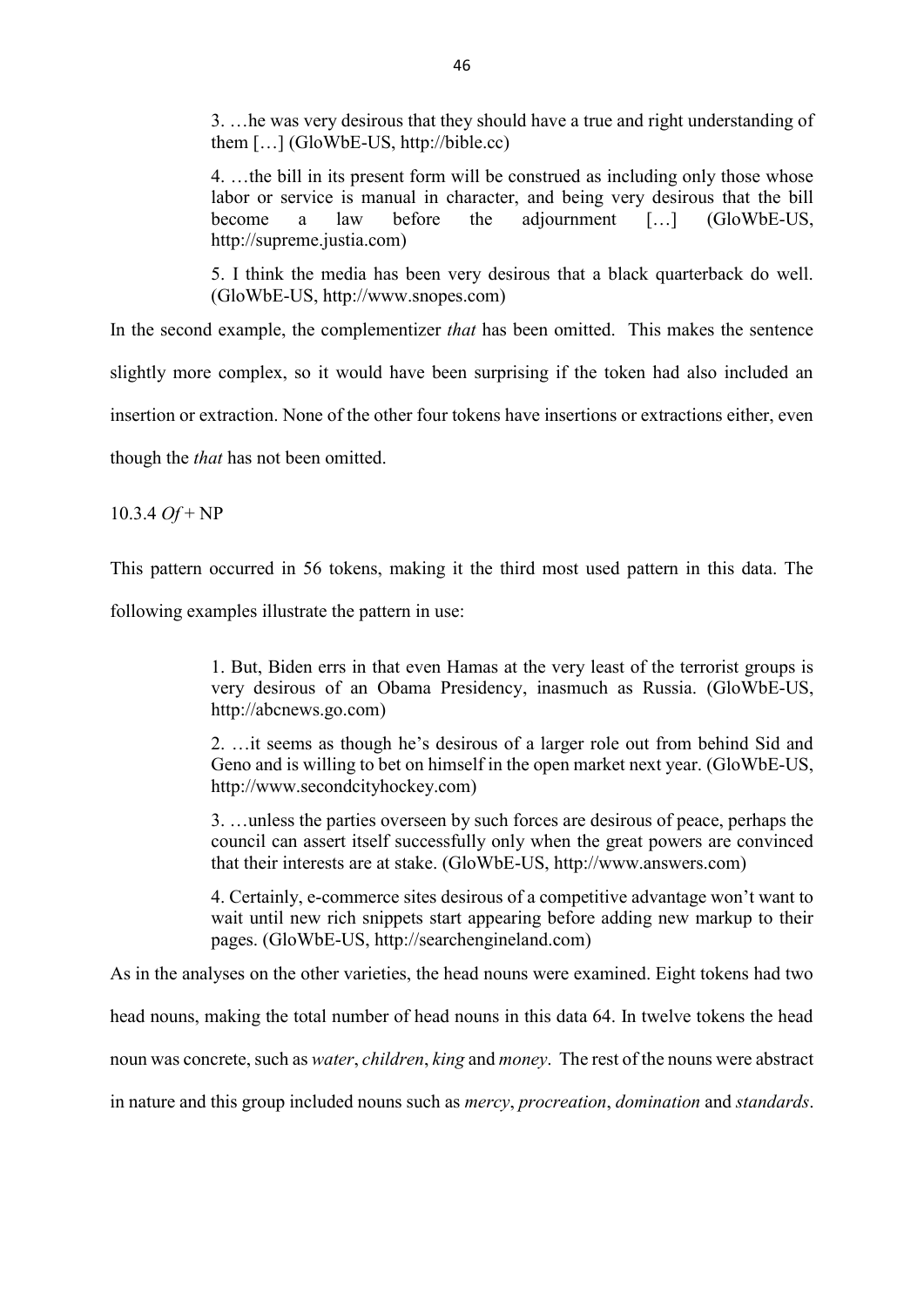The nouns *welfare*, *you*, *peace*, *company*, *honor*, *self-improvement* and *vain-glory* appeared

twice in the data. In addition the nouns *things*, *it* and *liberty* were all found in three tokens.

# 10.3.5 Zero complement

Four tokens had zero complement as the complementation pattern:

1. To your dog, there is only moving from one moment to the next, desirous until death, negative experiences unavoidable and blindly accepted. (GloWbE-US, http://nobadmemes.blogspot.com)

2. And so I am desirous; but – Lucerne is so very captivating! (GloWbE-US, http://digital.library.upenn.edu)

3. Thus, if always without desire, one can observe indescribable marvels; If always desirous, one sees merest traces. (GloWbE-US, http://www.bopsecrets.org)

4. …Constantly be desirous, Whereby to observe where it ends. (GloWbE-US, http://www.bopsecrets.org)

The same point can be made here as in the other zero complement cases: *desirous* without a

complement can be argued to be more related to the "characterized by desire" part of the

definition in the *OED*.

10.3.6 Other patterns

Five tokens included new patterns that had not been mentioned in the dictionaries consulted:

1. I was repulsed, yet drawn in closer with each word,each scene of anguish and desperation made me desirous for another. (GloWbE-US, http://goinswriter.com)

2. I am not indifferent to your fate, and am intensely desirous of both of you making it to heaven. (GloWbE-US, http://barnhardt.biz)

3. We live in a 2X Obama state. And it is desirous for twelve or sixteen, not just four, more years in Washington. (GloWbE-US, http://pjmedia.com)

4. …for I was very desirous for them to recommend me to God, and I likewise endeavoured to do so myself. (GloWbE-US, http://digital.library.upenn.edu)

5. He did not expect to live, as he has done, to see it patronized, where he was

most desirous of its being patronised […] (GloWbE-US, http://constitution.org)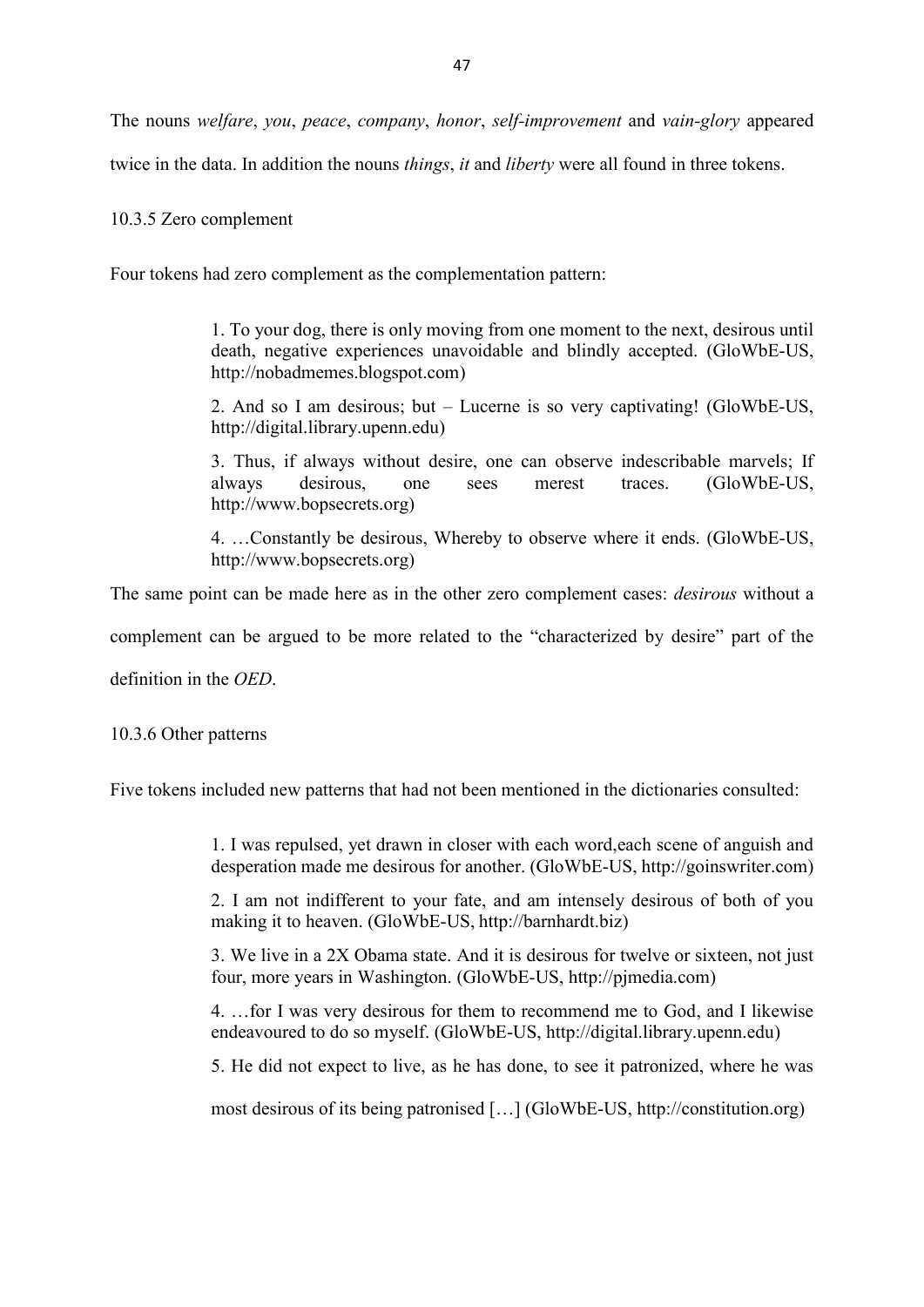In the first and third example, the pattern appears to be  $for + NP$ . In the second and fifth example, the pattern seems to be  $of + NP + -ing$ . The fourth example has the pattern  $for + NP$ + *to* infinitive.

10.4 British English in GloWbE

In the data on British English, the original number of tokens that included the word *desirous* was 177. However, as has been the case with all the data sets from GloWbE, some tokens had to be excluded from the analysis. Seven tokens were removed because they were duplicates of other tokens, one of which had already been removed by GloWbE. Three tokens were too unclear to be kept in the analysis:

> 1. …Subodh Gupta's "Kuwait to Delhi," 2006 that was desirous by a Indian laborers who transport behind and onward between their homeland and their work in a Middle East. (GloWbE-GB, http://www.rowlandsmodernart.com)

> 2. His or most recently released workout, Y.A new B.T., is certainly radical oneon-one twelve one week home lessons plan based on actions desirous about this special profits. (GloWbE-GB, http://forums.1337gaming.co.uk)

> 3. …an intense one-on-one fourteen week end seductive learning strategy needed for people desirous about most of their outcomes. (GloWbE-GB, http://forums.1337gaming.co.uk)

The website the first token came from no longer exists, but as it is a work of art that is being discussed here, it is possible that the writer meant to write "inspired by" instead of "desirous by". The second and third example come from the same website and that website also no longer exists, so it was impossible to see whether the tokens would have been intelligible in their original context. If they had been kept in the analysis, these two tokens would have featured a new pattern, *about* + NP. One token was left out as the word *desirous* was being examined as a word and there was no complement to investigate:

> 4. The writing itself needed tightening; pretty words ('desirous'?), and linguistic flourishes (GloWbE-GB, http://forbookssake.net)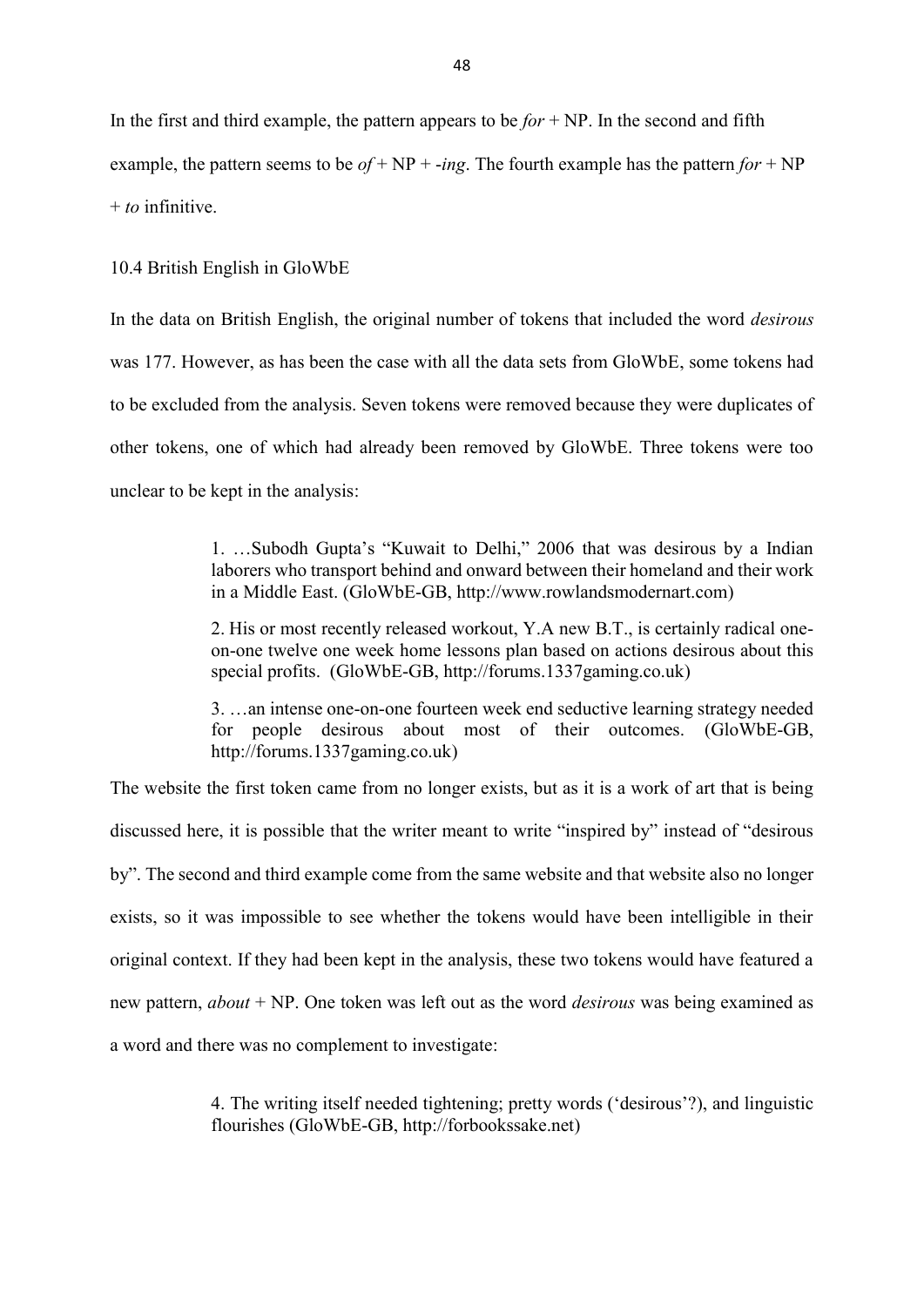There were also 11 cases in which *desirous* was part of a noun phrase:

5. What emerges most strongly though is Eagleton's desirous curiosity, an unabated inquisitiveness that allows him to reinvigorate tired formulations. (GloWbE-GB, http://www.timeshighereducation.co.uk)

6. But what they do not realise is that there had not been anything wrong with the union itself as this had been a desirous aspiration of all Somalis. (GloWbE-GB, http://blogs.fco.gov.uk)

7. …it is as if Hamilton tracks the desirous eye in its saccadic jumps across associated forms. (GloWbE-GB, http://newleftreview.org)

8. …it also mimes the distracted attention of the desirous viewer-consumer. (GloWbE-GB, http://newleftreview.org)

9. …knows of a single charm to which his heart can send forth one desirous or responding movement […] (GloWbE-GB, http://www.theologynetwork.org)

10. The idea of substantive marketing is to fly valuable content high enough that desirous potential customers can discover and then inspect the information on their own, and only if they so choose. (GloWbE-GB, http://moustaki.org)

11. Mu'awiya was the most desirous person in making use of the critical situations of his enemies. (GloWbE-GB, http://www.najaf.org)

12. …collecting Delphic oracles for King Leonidas, from the extremely desirous Pythoness of Delphi. (GloWbE-GB, http://libertarianalliance.wordpress.com)

13. …went a long way in creating economic opportunities, reducing poverty and creating the many desirous benefits we take for granted today. (GloWbE-GB, http://pinpointpolitics.co.uk)

14. …can't be delivared by hand or can't be felt by a desirous gaze. (GloWbE-GB, http://www.thetruthseeker.co.uk)

15. …some of the mba courses which can not be pursued by all desirous students are mba in information systems management, mba infrastructure management, and mba energy trading etc. […] (GloWbE-GB, http://oomph.muirhoward.com)

As was mentioned earlier, using *desirous* as a premodifier goes against what was stated in *The* 

*Oxford Advanced Learner's Dictionary*. There were also two cases in which *desirous* had been

converted into a noun:

16. …Your anger with Your boons and assistance, O one who is the ultimate end of the desirous. (GloWbE-GB, http://www.duas.org)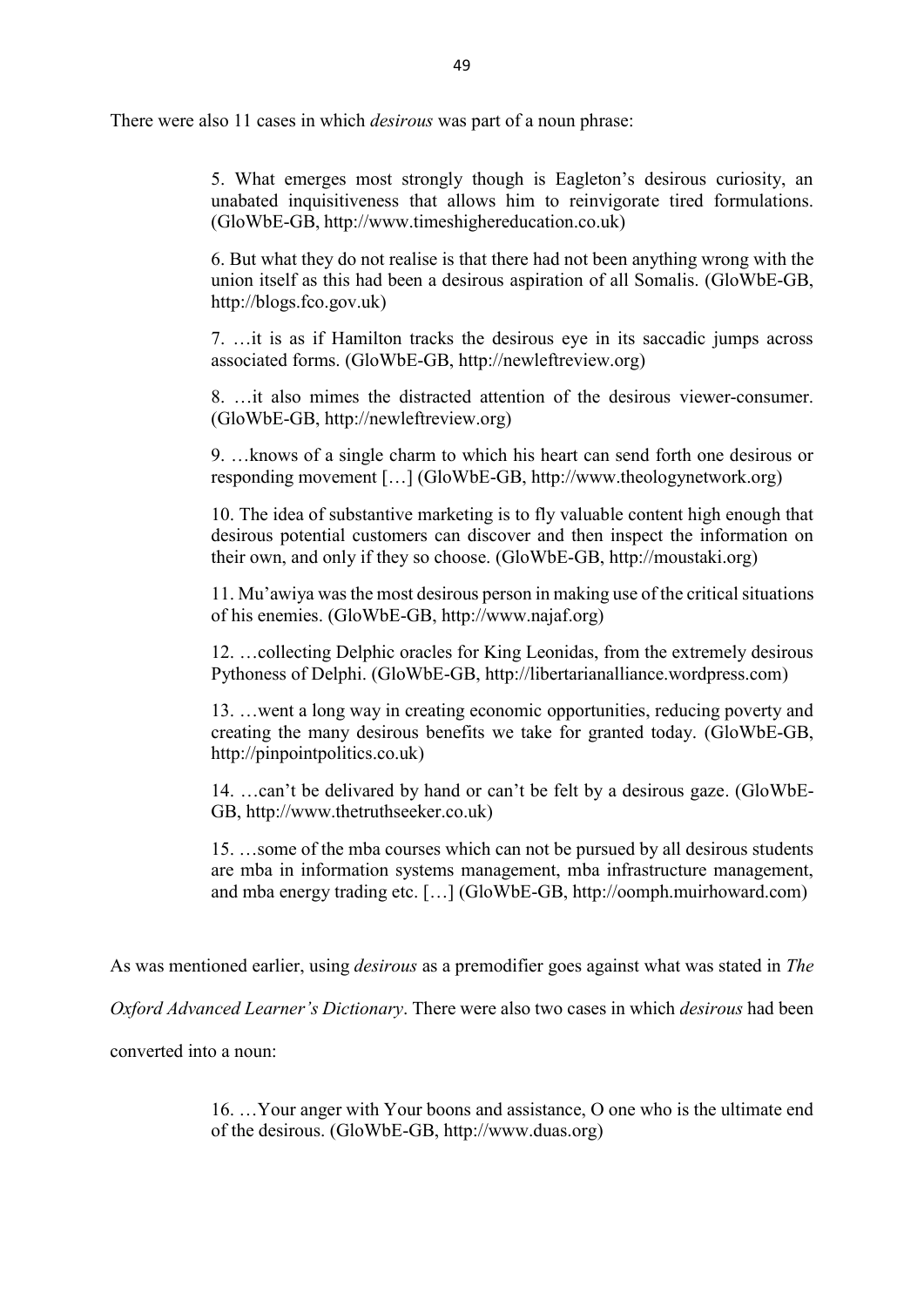17. …lead me to Your all encompassing pleasure, by Your love, O the hope of the desirous. (GloWbE-GB, http://www.duas.org)

After the above mentioned omissions had been made, 153 tokens remained for the analysis. In the table below the frequency with which the different complementation patterns appeared in the data is shown

| Complement      | Raw frequency  | Frequency per million words |
|-----------------|----------------|-----------------------------|
|                 |                | (ca.)                       |
| $Of + -ing$     | 58             | 0.23                        |
| To infinitive   | 44             | 0.17                        |
| That clause     | 3              | 0.01                        |
| $Of + NP$       | 38             | 0.15                        |
| Zero complement | 3              | 0.01                        |
| Other           | $\overline{7}$ | 0.03                        |
| Total           | 153            |                             |

**Table 8. The complements of** *desirous* **in British English in GloWbE.** 

10.4.1 *Of* + -*ing*

This pattern was once again the most frequently used one, it appeared in 58 tokens. Below are

four examples of tokens that featured this pattern:

1. The oath is: " We declare that we will take part in the Commonwealth Games of (year) in the spirit of true sportsmanship, recognising the rules which govern them and desirous of participating in them for the honour of our Commonwealth and for the glory of sport ". (GloWbE-GB, http://www.thecgf.com)

2. A part of the bourgeoisie is desirous of redressing social grievances, in order to secure the continued existence of bourgeois society. (GloWbE-GB, http://sqapo.com)

3. I can give a month or six weeks' intensive course for those desirous of being charge hands and of taking other positions on the managerial side […] (GloWbE-GB, http://hansard.millbanksystems.com)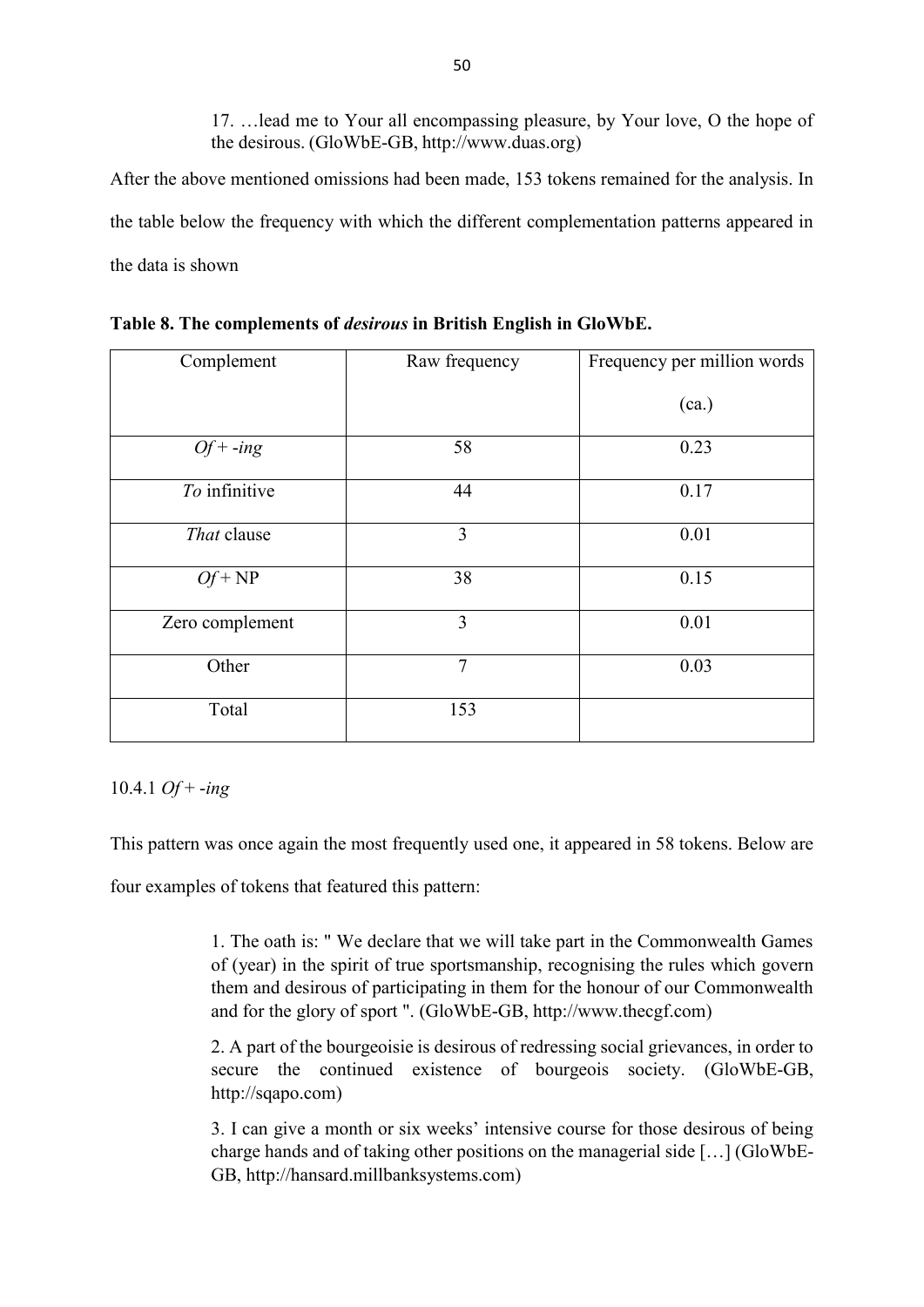4. The Parish Council, after a lapse of over 90 years are desirous of having their own' Official Memorial', despite a petition with nearly 300 signatures against it. (GloWbE-GB, http://www.thisisnottingham.co.uk)

In three tokens an insertion occurred between *desirous* and the complement,

making the token more complex:

5. I was very desirous once of sailing on the sea But when I got on the ocean swell I wasn't feeling partic'lar well (GloWbE-GB, http://monologues.co.uk)

6. Gentlemen of good will are desirous, as I am, of creating the conditions which will make possible the building of a better Britain. (GloWbE-GB, http://hansard.millbanksystems.com)

7. …closest possible collaboration in the development of the Arab State and Palestine, and being desirous further of confirming the good understanding which exists between them […] (GloWbE-GB, http://www.peaceforourtime.org.uk)

In two tokens part of the complement had been extracted from its place:

8. it would mean the wholesale displacement of female by male # labour over large branches of industry, and this, we imagine, is not precisely what the advocates of # female suffrage are desirous of effecting. (GloWbE-GB, http://www.spartacus.schoolnet.co.uk)

9. Darwin asked me to take a long walk with him in the Fens, to search for some natural objects he was desirous of having. (GloWbE-GB, http://darwinonline.org.uk)

Both of examples represent topicalization, the topic has been moved to occur earlier in the

token. Once again, finding complexity factors in these tokens that feature the most implicit

complementation pattern is surprising based on the complexity principle theory.

10.4.2 *To* infinitive

As it has been in almost every data set, the *to* infinitive was the second most frequently used

sentential complement. In this data it was found in 44 tokens, here are a few examples:

1. If those statesmen who are so desirous to form relations with Rome, can find comfort in this very peculiar mode of keeping faith, they are abundantly welcome to it. (GloWbE-GB, http://www.freepres.org)

2. Even junkies who will be desirous to improve are not able to successfully engage their cures every time they nonetheless endure the actual coercion to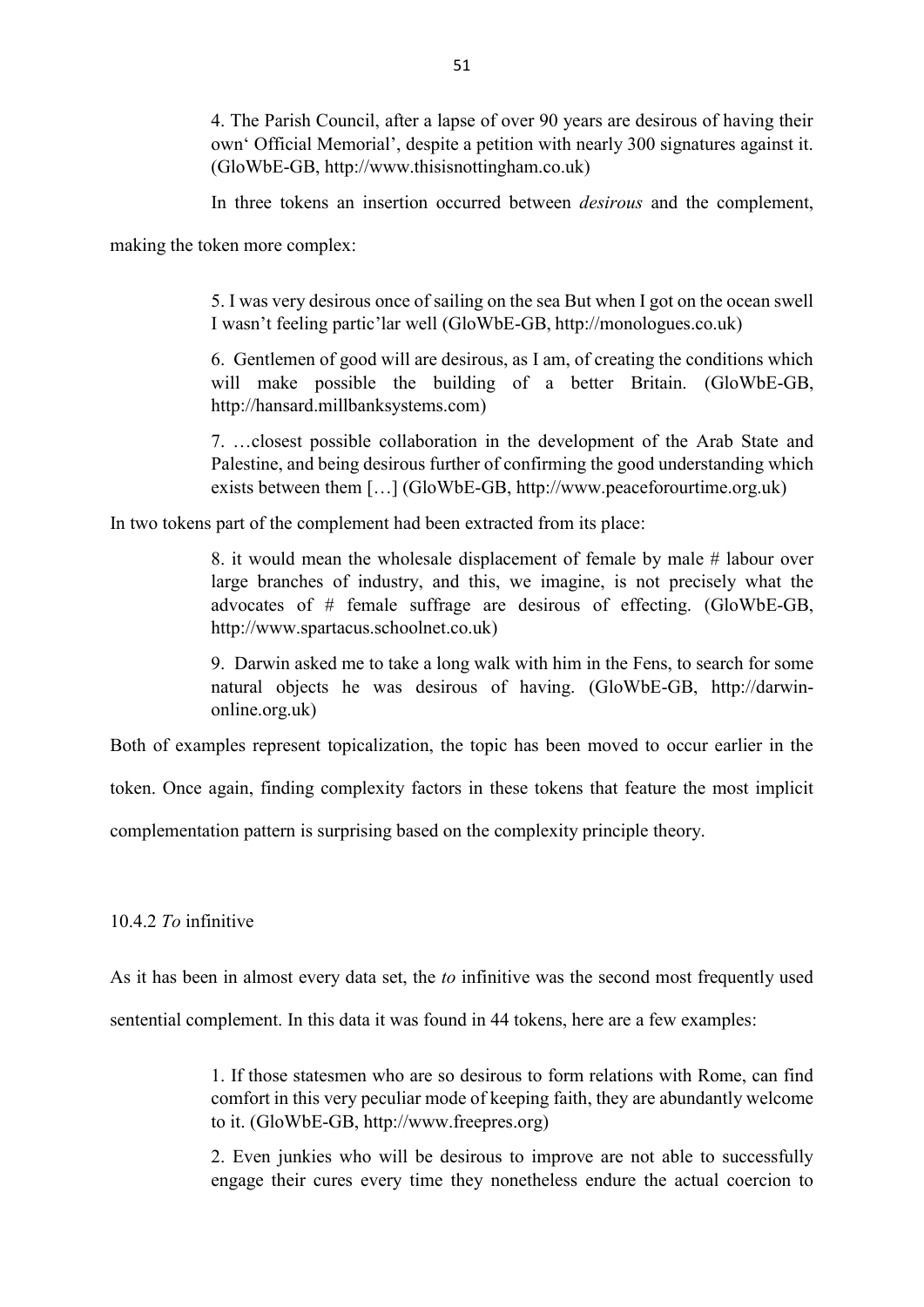search for and make use of drug treatments. (GloWbE-GB, http://www.postgraduatetoolbox.net)

3. We are desirous to have a candidate. (GloWbE-GB, http://www.faceofmalawi.com)

4. Be warned however, if you see this film then you will likely leave the cinema desirous to let everyone you love (or even just barely know) how much they mean to you. (GloWbE-GB, http://www.nouse.co.uk)

In only one token an insertion had been added between *desirous* and the

complement, which is interesting considering the fact that there were three insertions in the

tokens where the more implicit complement *of* + -*ing* had been chosen:

5. …the Roman general, being desirous also to shew his wit, as the historian says, tells him, that perhaps the reason, why he had none of his friends with him, was because he had murdered them all […] (GloWbE-GB, http://www.davidhume.org)

In five tokens an extraction, in which a part of the complement had been moved

closer to the beginning of the sentence, had taken place:

6. making a choice on such brilliant useful guides millions of individuals are really desirous to be aware of. (GloWbE-GB, http://www.oskarlin.com)

7. this sort of fabulous issues millions of individuals are really desirous to understand about. (GloWbE-GB, http://www.postgraduatetoolbox.net)

8. and the bill which they were desirous to proceed with contained clauses which would secure to the city of London as efficient a force of that description as it was possible to have. (GloWbE-GB, http://hansard.millbanksystems.com)

9. making a decision on variety of extraordinary useful guides millions of individuals are really desirous to understand about. (GloWbE-GB, http://mediocremum.com)

10. Your XML sitemap is the best place to start as this should contain all the pages on your site that are desirous to index. (GloWbE-GB, http://www.fourthsource.com)

In example eight the extraction type is relativization, the other four cases represent topicalization. In example ten there is probably one "you" missing, as in "this should contain all the pages on your site that you are desirous to index". It is impossible not to notice that examples six, seven and nine appear quite similar in form. They are not duplicates and were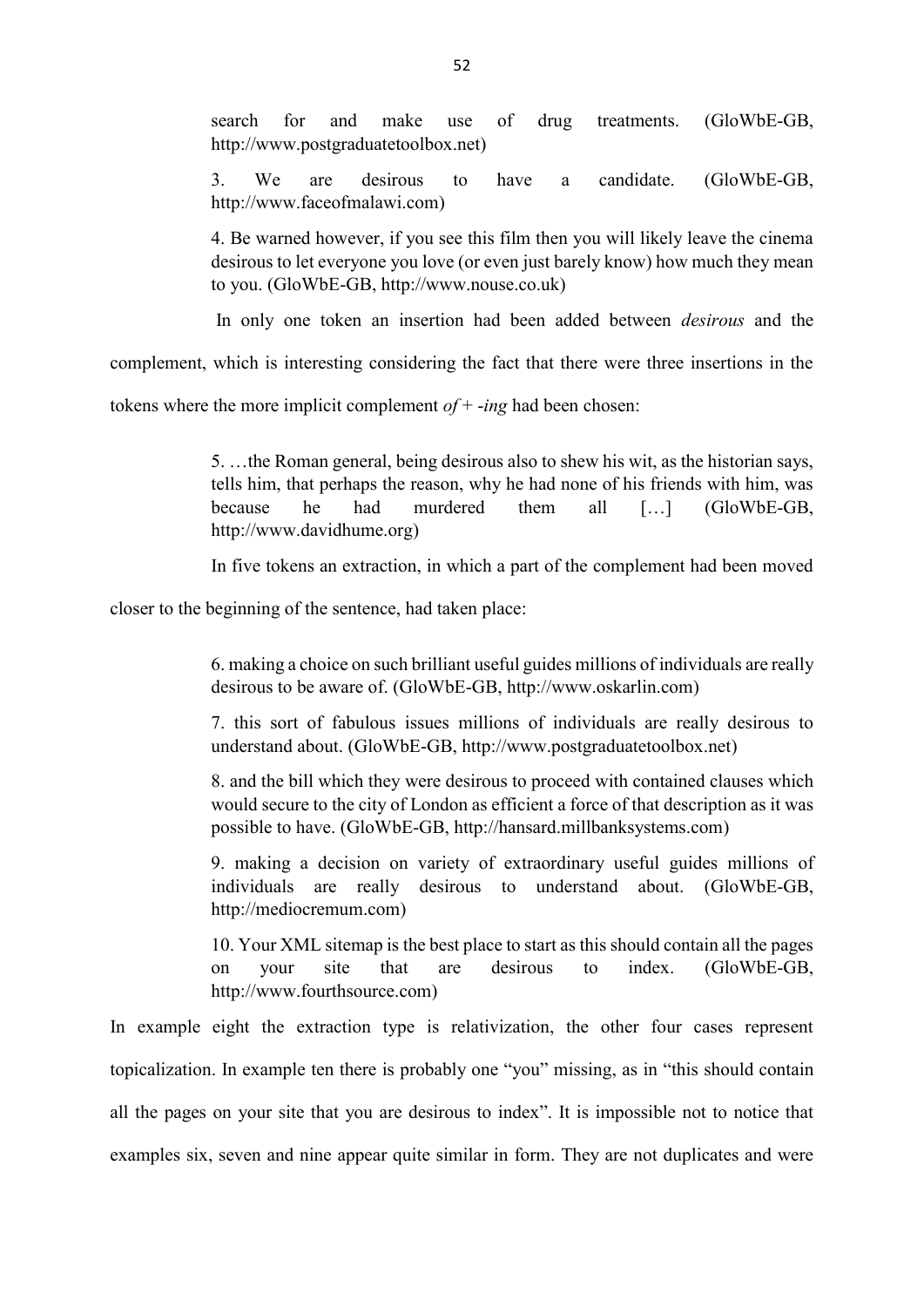therefore not left out of the analysis, but there seems to be a "pattern" which has been used to build these sentences. A few similar tokens were found in other varieties as well, but as they were not duplicates either and as all these tokens have come from different websites, they were left in the analysis.

10.4.3 *That* clause

The least frequently used sentential complement was once again *that* clause. It was the chosen complementation pattern in three tokens:

> 1. I am desirous that they should have the opportunity of recording their votes. (GloWbE-GB, http://hansard.millbanksystems.com)

> 2. But if he dreaded exposure of his tenderness, he was equally desirous that all men should recognise his justice […] (GloWbE-GB, http://www.cleavebooks.co.uk)

> 3. She is desirous that there would come an extension of the Lord's mercy to them and that their future prospects would be bright and blessed v9. (GloWbE-GB, http://ernestanderson.wordpress.com)

In all three cases the complementizer *that* has been retained and none of the examples contain

insertions between *desirous* and the *that* complement or extractions. This complementation

pattern is the most explicit one of sentential complementation patterns, and therefore according

to the theory the use of insertions and extractions would have been quite natural.

10.4.4 *Of* + NP

The pattern *of* + noun phrase was found in 38 tokens, here are four examples of the pattern in use:

> 1. The replacement of an army of ill paid on the job foot slogging trainees with a few expensive graduates, too posh to knock on doors but all desirous of a moral crusade and a byline; is what has driven the decline. (GloWbE-GB, http://www.4liberty.org.uk)

> 2. Not because they are ignorant nor desirous of sophistry but because they are insincere […] (GloWbE-GB, http://www.theinquirer.net)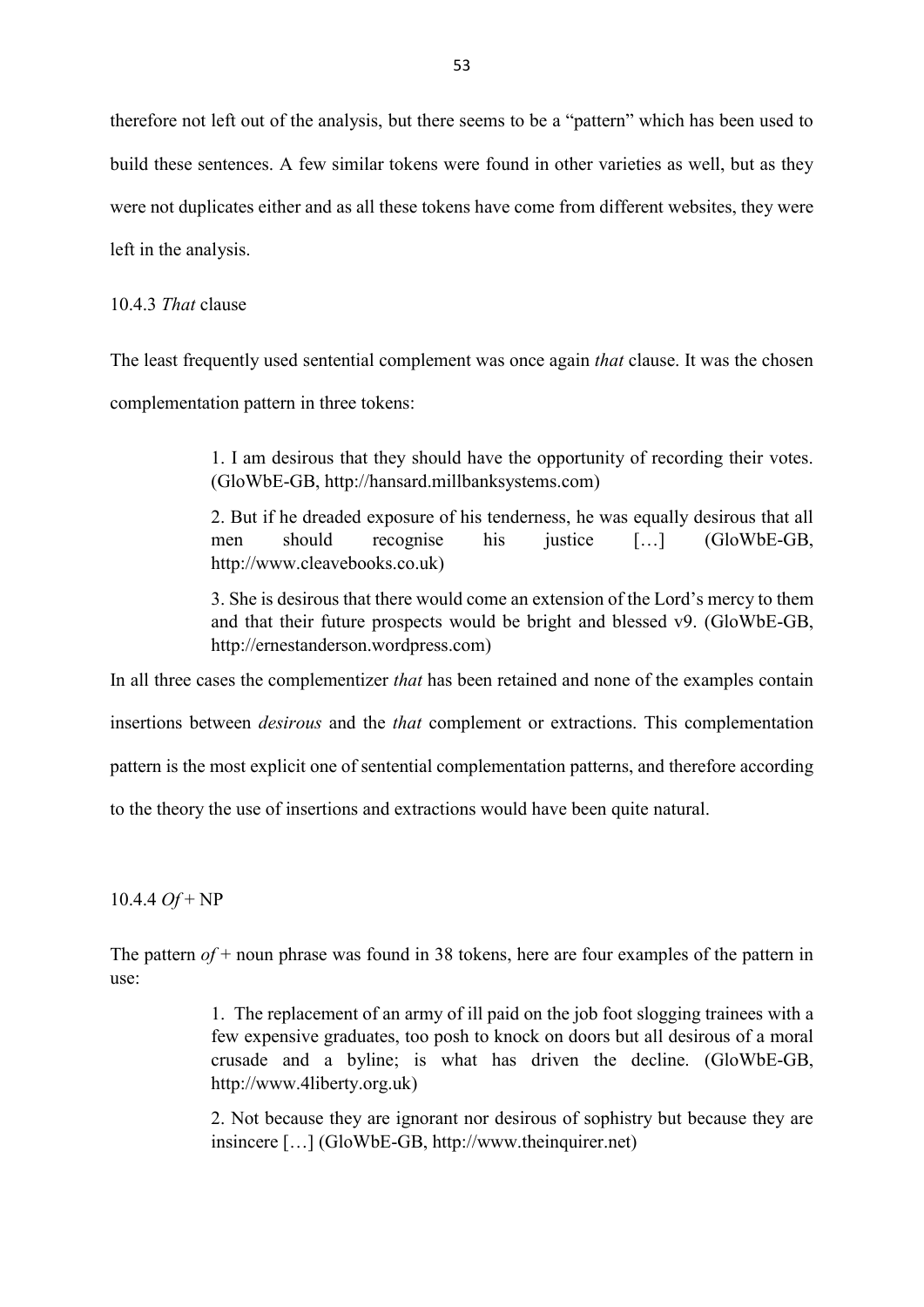3. …to join the Hoi polloi of Europe and surrender its (debatably) superior financial position, while desirous of the advantages of the Union itself. (GloWbE-GB, http://www.guardian.co.uk)

4. At least I won't have to find house-room for these gifts, because he's also desirous of "a garden observatory " in which to use them. (GloWbE-GB, http://youngbyname.me)

As can already be seen from the first example, this data also included tokens with two head

nouns. Altogether there were three such cases, making the number of head nouns examined 41.

Eight of these could be characterised as concrete: *money*, *belongings*, *food*, *women*, *flesh*, *world*,

*things* and *observatory*. The remaining nouns are abstract nouns like *wealth*, *assurance*,

*sophistry* and *openness*. The nouns *sex* and *things* were found in two tokens.

10.4.5 Zero complement

In this data, there were three cases of zero complement:

1. One evening when she was feeling particularly desirous, and he was, as usual, watching television, she took a shower […] (GloWbE-GB, http://www.manwalksintoajoke.com)

2. …a triple cargo of triremes, passing shadow, silver dishes, salvers, unlike any known in the orient, defined, desirous, triple-headed, and all alike; but still a rural scene, a sweet especial rural scene. (GloWbE-GB, http://dkozubei.com)

3. How expectant and desirous am I when people, while steeped in negligence, do not (seek to) return (to Me). (GloWbE-GB, http://zaytun.org)

As it has been suggested in the previous sections on zero complement, here as well one

explanation for the fact that there is no complement could be that the subject are not desirous

of something specific but are "characterised by desire" as it was stated in the *OED*.

10.4.6 Other patterns

Seven tokens featured patterns that were not mentioned in the dictionaries consulted

1. Be desirous for the One who is absolute in the embellishment of His praise, and is absolute in the tarnishment of His vilification. (GloWbE-GB, http://sunnahonline.com)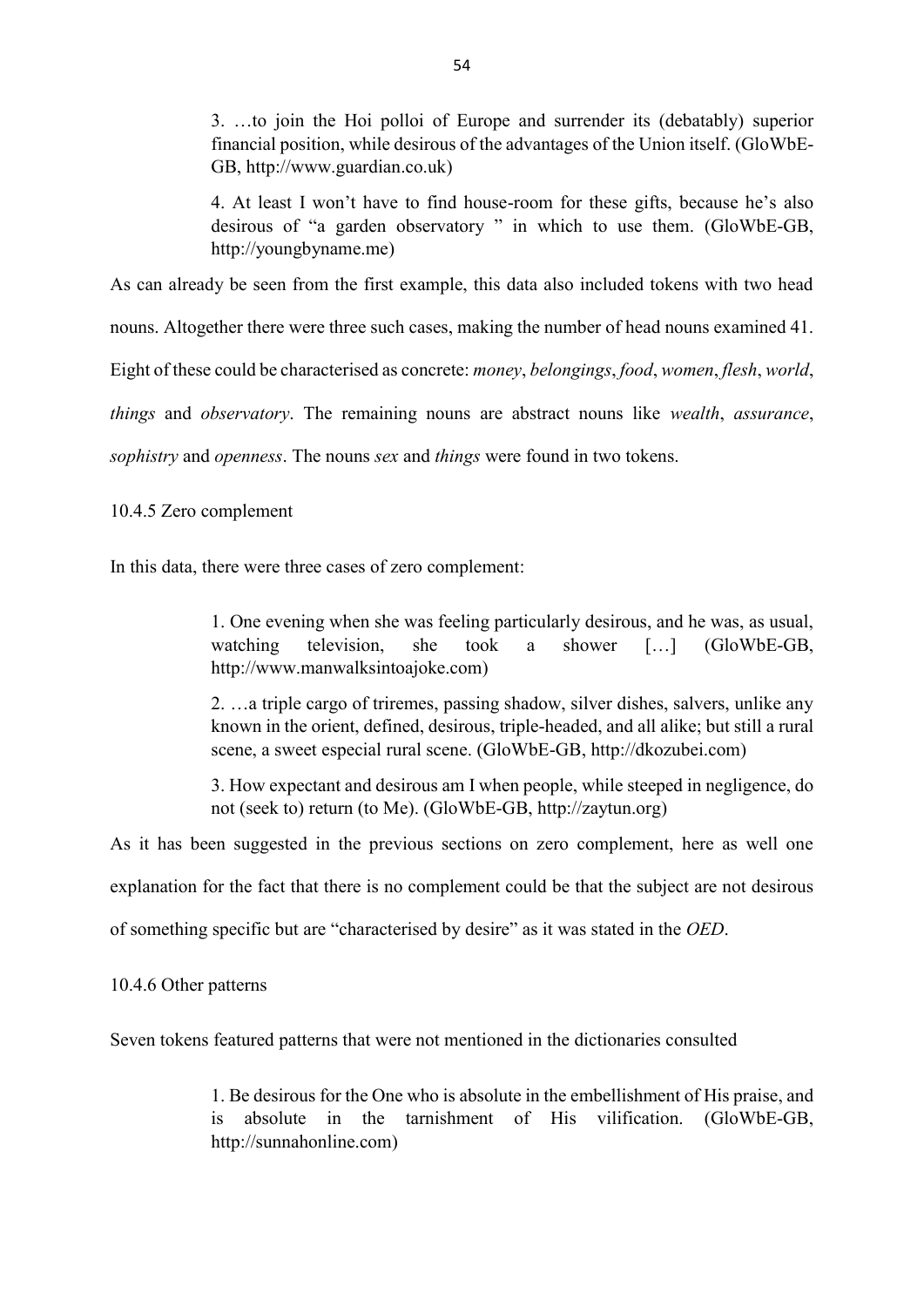2. It is incumbent upon the sensible person that he is not desirous, except for one of three things […] (GloWbE-GB, http://salaficentre.com)

3. They reply: then they would have been even more desirous, eager and keen for it. (GloWbE-GB, http://forums.islamicawakening.com)

4. …that when the servant is steeped in forgetfulness and sin Allah is very desirous and expectant for his return to Him. (GloWbE-GB, http://zaytun.org)

5. Why, suddenly, are we as a culture so seemingly desirous, if not downright thirsty, for an infusion of musicals at the cinema? (GloWbE-GB, http://whatculture.com)

6. The Japanese and the Taiwanese and the Koreans are very desirous of us having the top stars, whether it's Lady Gaga or whoever. (GloWbE-GB, http://www.tcs.cam.ac.uk)

7. Nonetheless, internet marketers desirous regarding employing NBC about Thanksgiving Evening (GloWbE-GB, http://chronicles.mikericcioni.com)

In the second example an insertion has been added between *desirous* and the complement. In the third example the choice of complement may have been motivated by the word *keen*. In examples one to five the pattern appears to be *for* + NP which is very similar to the pattern *of* + NP. The pattern in example six could be described as *of* + NP + -*ing* and the pattern in the last example is *regarding* + -*ing*.

10.5 British English in CLMET3.1

As was mentioned earlier, this data was narrowed down from over 1000 tokens to a set of little over 200 tokens. This was the only data set that did not come from GloWbE and perhaps due to the different methods these two corpora have been assembled, there was quite a difference in the number of tokens that had to be excluded from the analysis. Only one token had to be left out from the data retrieved from CLMET3.1. It had to be removed because it was a duplicate of another token:

> 1. …started from her seat, and seemed desirous to avoid him ) ' do n't […] (Lennox 1762, *Sophia*)

As has been the case with almost all duplicates found in the different data sets, here as well there was only slight difference in the characters used: in the other token, there is no "'" before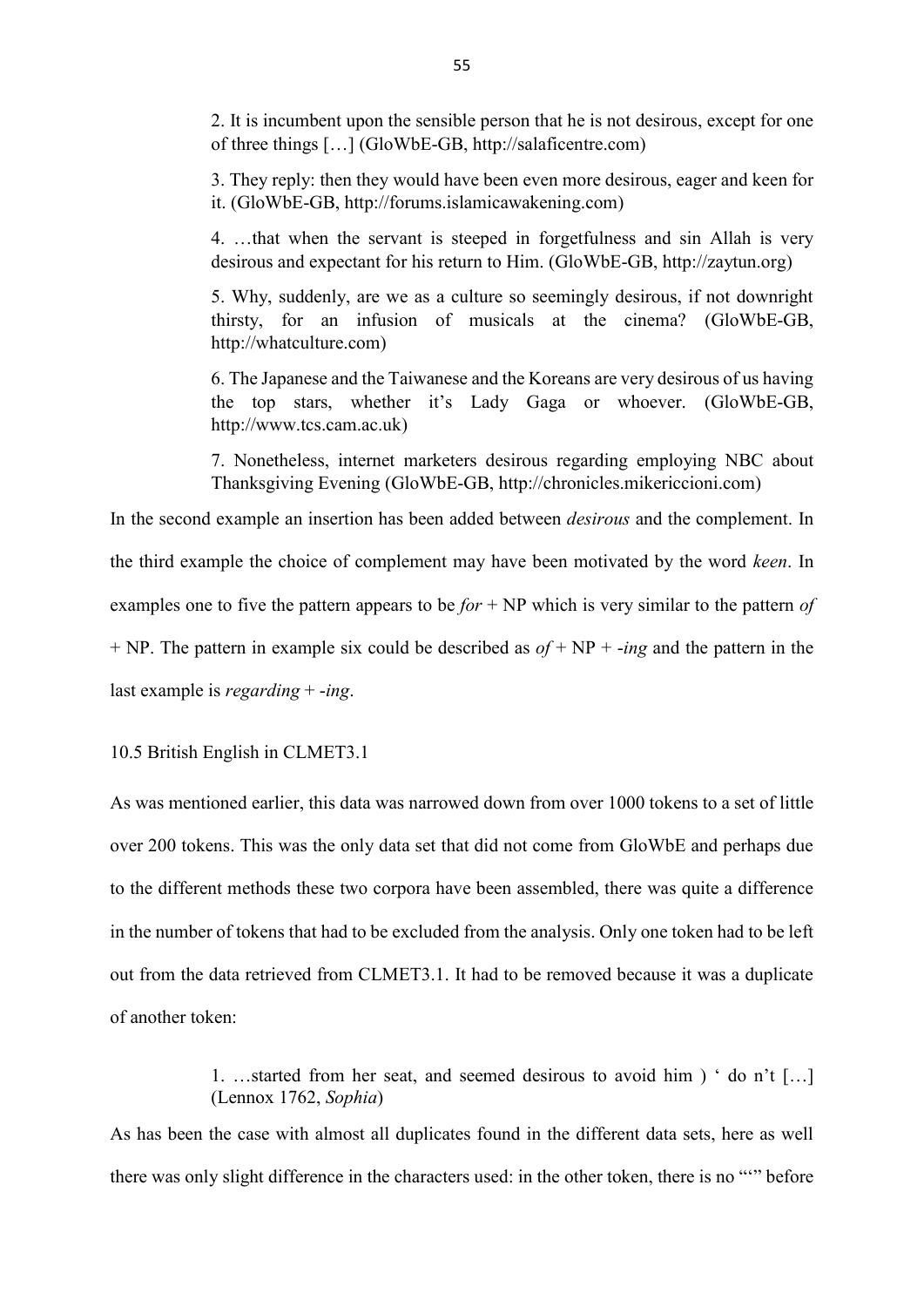"do n't". After narrowing the number of tokens and then removing this one duplicate, there were 216 tokens left for the analysis. The results of the analysis are shown in the table below

| Complement      | Raw frequency  | Frequency per million words |
|-----------------|----------------|-----------------------------|
|                 |                | (ca.)                       |
| $Of + -ing$     | 99             | 2.88                        |
| To infinitive   | 83             | 2.41                        |
| That clause     | 12             | 0.35                        |
| $Qf + NP$       | 19             | 0.55                        |
| Zero complement | 1              | 0.03                        |
| Other           | $\overline{2}$ | 0.06                        |
| Total           | 216            |                             |

**Table 9. The complements of** *desirous* **in British English in CLMET3.1.** 

# 10.5.1 *Of* + -*ing*

This was the most frequently used complementation pattern in the data as it was found in 99

tokens. Here are examples of the patterns in use in this data set:

1. Her desolate Father was desirous of attending the Funeral, but, on my Knees, I dissuaded him from it […] (Brooke 1765-70, *The fool of quality*)

2. …but his obsolete right could only be used as an instrument of sedition: the nation was desirous of restoring the simplicity of the constitution […] (Gibbon 1776, *The decline and fall of the Roman Empire*)

3. I am at the same time desirous of coming to some decision on the affair in question […] (Austen 1796-1817, *Letters to her sister*)

4. …desirous of seeing Everard in a nobler light than hitherto, she endeavoured to regard his scruple against formal wedlock as worthy of all respect. (Gissing 1893, *The Odd Women*)

Three insertions, that occurred between *desirous* and the complement, were found in this data: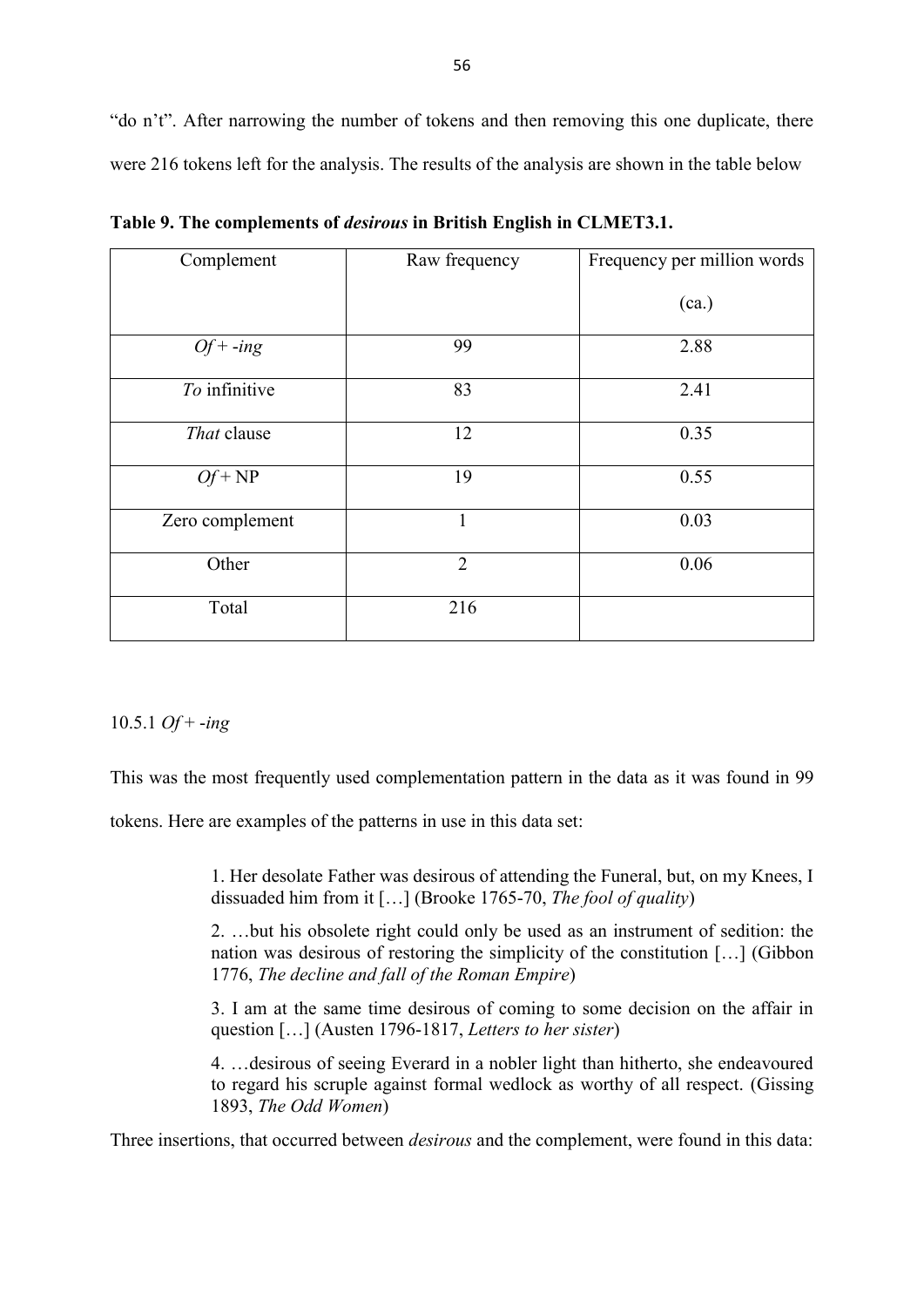5. So steady, so uniform in your conduct : so desirous, as you always said, of sliding through life to the end of it unnoted […] (Richardson 1741, *Letters written to and for particular friends*)

6. Since the loss of poor Lady Suffolk, I am more desirous than ever of having you in my neighbourhood, as I have not a rational acquaintance left. (Garrick 1774, *A Christmas tale*)

7. He was desirous, therefore, of doing something in the course of the present session […] (Clarkson 1839, *The History of the Rise, Progress and Accomplishment of the Abolition of the African Slave-Trade, by the British Parliament*)

There were also five extractions in total in tokens with this complementation

pattern:

8. That this bill, as it now stands, will produce a large revenue to the government, but no reformation in the people, is asserted by those that oppose, and undoubtedly believed by those who defend it; but as this is not the purpose which I am most desirous of promoting, I can not […] (Johnson 1740-41, *Parliamentary debates*)

9. …edging in for the land, having the Advantage of a fresh Gale at North, which I was desirous of making the most of, and by that means […] (Cook 1768-71, *Captain Cook's journal during the first voyage round the world*)

10. …he actually put in practice what at one of these meetings he was desirous of recommending to others. (Clarkson 1839, *The History of the Rise, Progress and Accomplishment of the Abolition of the African Slave-Trade, by the British Parliament*)

11. …as if to counteract this prejudice in the mind of one whose confidence he might be desirous of obtaining, he recommended to him the study of Paley 's Moral Philosophy. (Cary 1846, *Lives of English Poets*)

12. This vacancy Cullen and Smith were desirous of seeing filled up by the translation of Smith from the Logic to the Moral Philosophy chair […] (Rae 1895, *Life of Adam Smith*)

The first two examples are cases of relativization and the last three represent topicalization. As

has been stated already, according to the complexity principle it is surprising to find insertions

and extractions here as there are more explicit alternatives available.

10.5.2 *To* infinitive

This complementation pattern was also frequently used in this data, it was found in 83 tokens.

Below four examples are given of the pattern in use: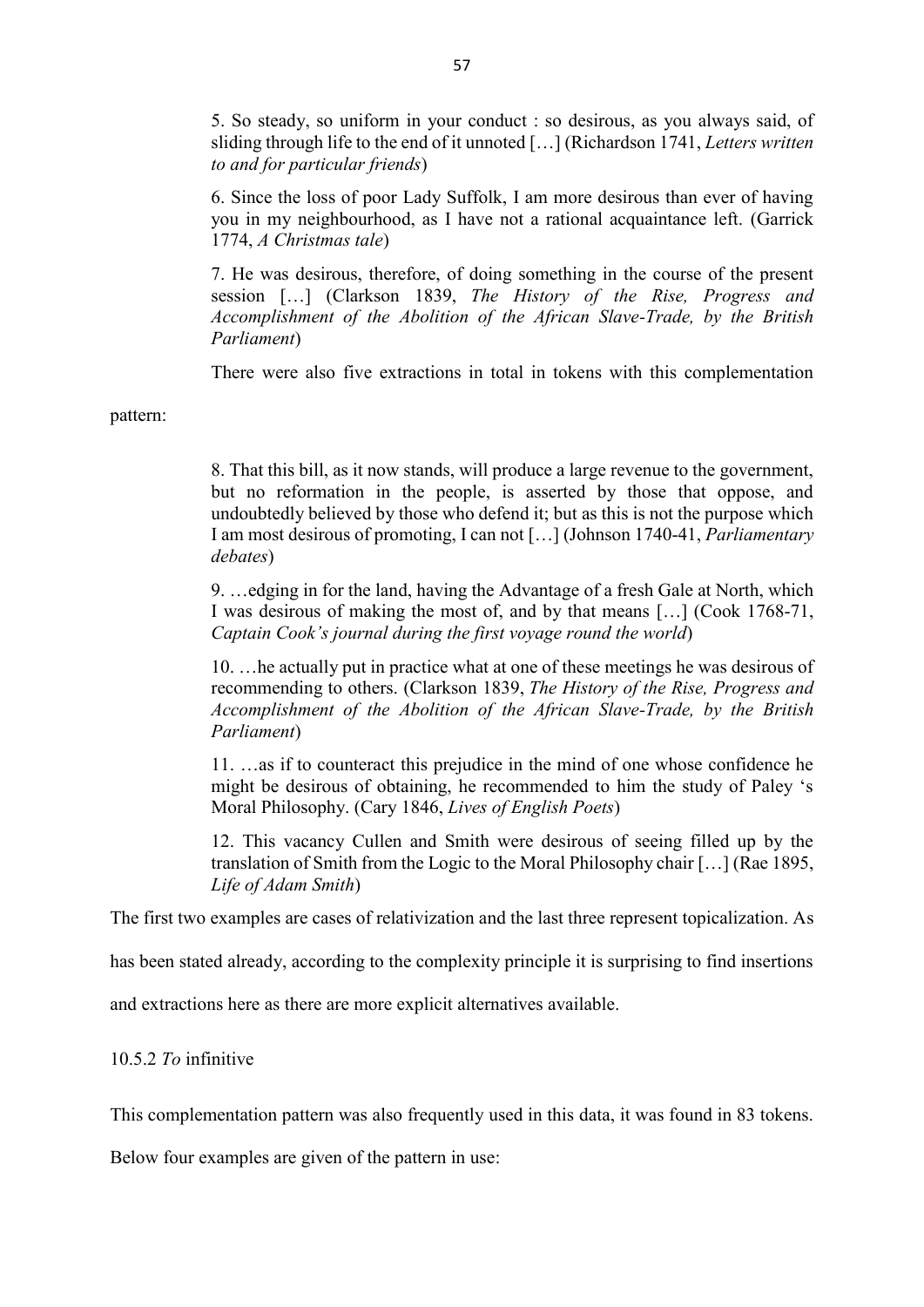1. Yet, once more am I desirous to try what the Force of a Letter will do with one who has not suffer'd mere Words to have any Effect upon him. (Richardson 1741, *Letters written to and for particular friends*)

2. …and though desirous to preserve the peace, able and ready to defend themselves against the efforts of all aggressors. (Johnson 1740-41, *Parliamentary debates*)

3. He received me, with an air of dignity and respect, but clouded with a reserve, which made it disagreeable, and seemed desirous to confine his conversation to general questions […] (Johnstone 1774, *The history of Arsaces, Prince of Betlis*)

4. Strange faces of pale men, with dark glaring eyes, peered into the inner darkness, and seemed desirous to ascertain if her father was at home. (Gaskell 1848, *Mary Barton*)

There were five insertions between *desirous* and the complement in tokens that

featured this complementation pattern:

5. …you are desirous, I believe, to terrify me out of the little senses I have left. (Fielding 1751, *Amelia*)

6. Desirous, however, to shorten the period of Delvile 's uncertainty, she would not wait till the time she had appointed to see his mother […] (Burney 1782, *Cecilia*)

7. …he is very desirous, therefore, to know what are your intentions, for your continuing to be called Miss Beverley, as if still single, leaves him quite in the dark […] (Burney 1782, *Cecilia*)

8. To this the captain consented, having no confidence in Kurile Alexei as an interpreter, and being desirous himself to gain some knowledge of Japanese. (1852, Chambers's Edinburgh journal, n∞418-462)

9. Assuming the propriety of discarding all reference to the etymology of words, when engaged in spelling them, and desirous, as a philological reformer, to establish a truly British language […] (1852, Chambers's Edinburgh journal, n∞418-462)

There were also seven tokens with extractions:

10. All my fear is, that, as he knows I am in disgrace with a family whose esteem he is desirous to cultivate; and he has obligations […] (Richardson 1748, *Clarissa*)

11. He ascribed the measures which Mr Blifil was desirous to take to Christian motives […] (Fielding 1749, *The history of Tom Jones, a foundling*)

12. …many solicitations respecting the agreeable quadrupeds which he was desirous to send to the baronet, at a moderate price […] (Cottle 1847, *Reminiscenses of Samuel Taylor Coleridge and Robert Southey*)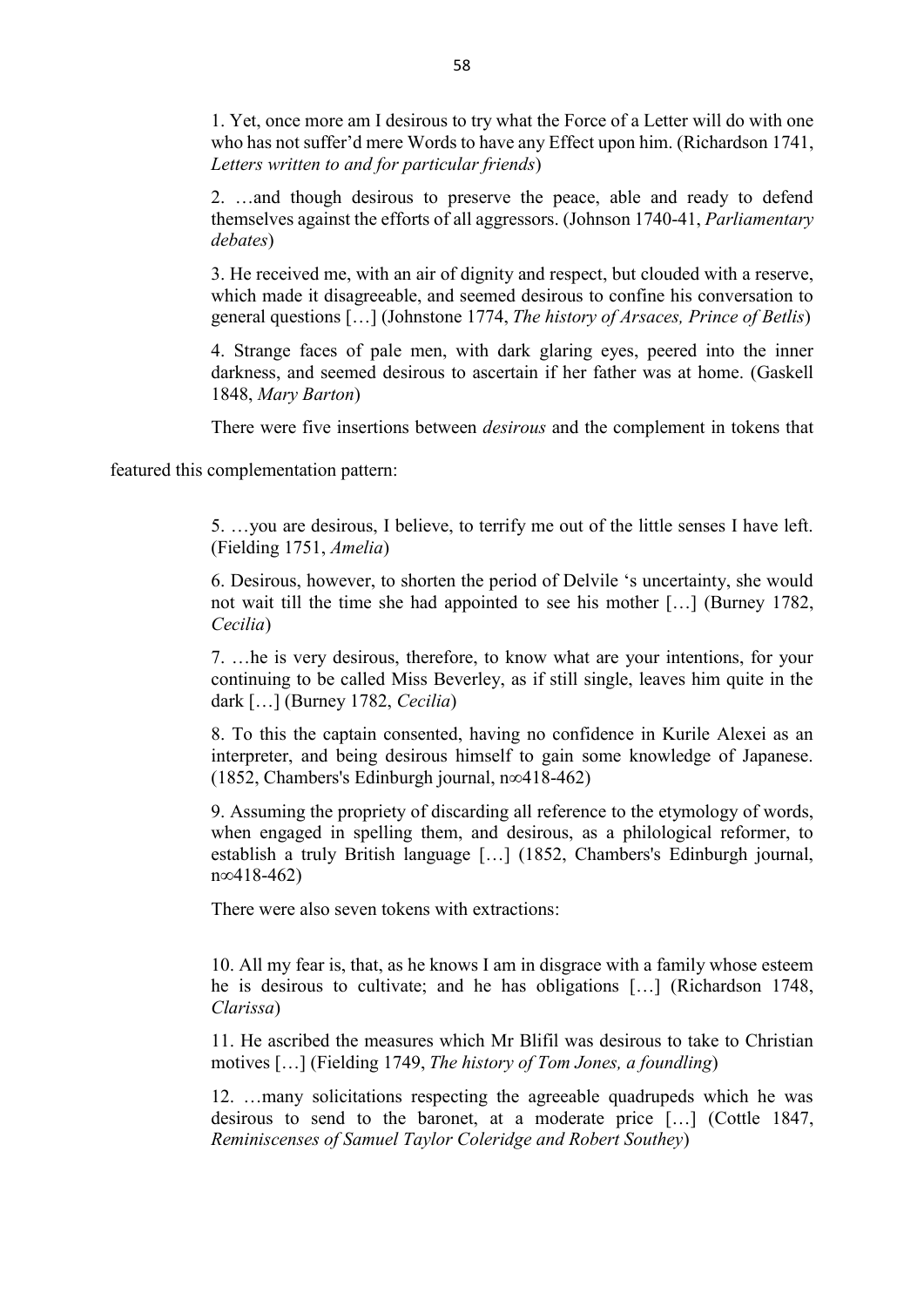13. …had brought him a Persian history of Nadir Shah in manuscript, which he was desirous to have translated from that language into the French. (Cary 1846, *Lives of English Poets*)

14. …no small share of his final reconversion was attributable to that zeal and powerful genius, and to his great desire that others should become sharers in his owns requirements, which he was so desirous to communicate. (Gillman 1838, *The Life of Samuel Taylor Coleridge*)

15. …a distant relation of the deceased Colonel 's, lived about fifty miles from York, and could, in all probability, better than any one, afford Walter those farther particulars of which he was so desirous to be informed. (Bulwer-Lytton 1832, *Eugene Aram*)

16. …the consequence of assembling the army, which, by the motion now under our consideration, some of your lordships seem desirous to disband, an inclination of which I can not discover from whence it can arise. (Johnson 1740-41, *Parliamentary debates*)

The first example is a case of topicalization, the rest can be characterized as relativizations.

Once again, complexity factors found in tokens with the *to* infinitive complementation pattern

follow the complexity principle, and they do outnumber similar tokens found with the *of* + -*ing*

pattern.

10.5.3 *That* clause

This complementation pattern was once again the least frequently used sentential complement

in the data, but there were still 12 tokens in the data in which this pattern had been chosen.

Below are examples of the data in use:

1. …occasioned by the earnest request of alderman Yeats of Bristol , who having a son at the same school , was desirous that Mr. Oldham should be his companion […] (Cibber 1753, *The lives of the poets of Great Britain and Ireland*)

2. I am desirous that my Lord Fitz-Owen should be sent for , and that he may hear his brothers confession […] (Reeve 1777, *The old English baron*)

3. …those parents who from vanity or whatever other motive are desirous that their offspring should be devoted to some liberal profession […] (Godwin 1831, *Thoughts on Man*)

4. He was desirous that Maltravers should learn nothing till the vows had been spoken, and the indissoluble chain forged. (Bulwer-Lytton 1838, *Alice*)

The complementizer *that* had been omitted in three tokens: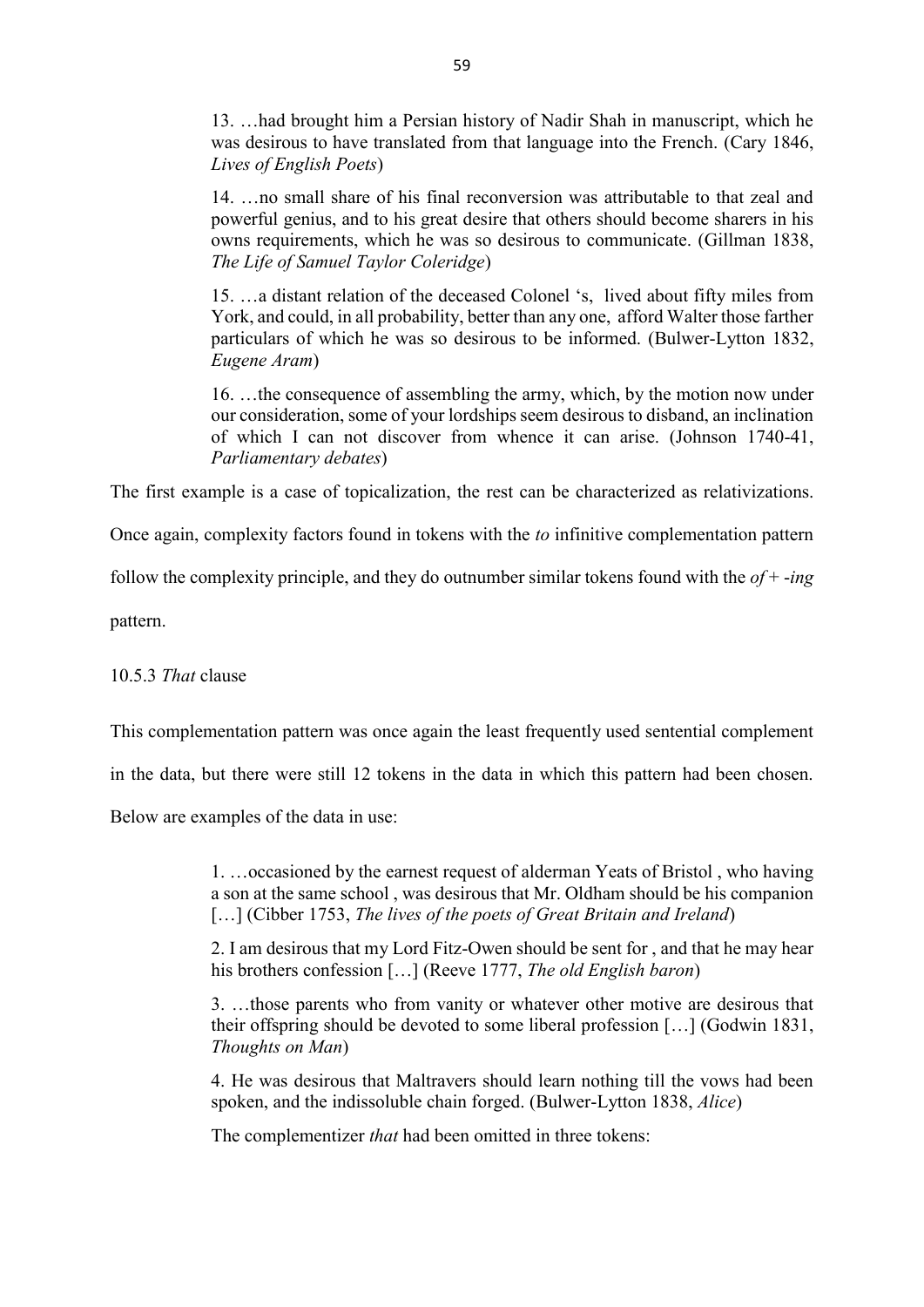5. Well , well , says she ; as he seems very desirous you should not stay, I hope it is from a good motive […] (Pope 1733-34, *An essay on man*)

6. Which however, he seems desirous his Reader should receive as a Part of the Saying of his ancient Sage […] (Brown 1751, *Essays on the Characteristics*)

7. …his grandson's happiness was undoubtedly his principal object; and he was desirous the match might be concluded before his own death […] (Walpole 1735- 69, *Letters*)

Example six is interesting as the complementizer *that* has been omitted even

though an extraction in the form of relativization seems to have taken place, making the token more complex. In one token an element had been inserted between *desirous* and the complement:

> 8. I was very desirous, for your sake, as well as for my own, that you should have it to say that we did not correspond […] (Richardson 1748, *Clarissa*)

Complexity factors occurring in tokens with this complementation pattern are to be expected

according to the complexity principle, especially since the complementizer *that* has not been

omitted in this token.

10.5.4 *Of* + NP

This complementation pattern was found in 19 tokens. Below four examples of this pattern in

use are given:

1. … he must needs say , he was the more desirous of this alliance […] (Richardson 1748, Clarissa)

2. …had exchanged some trifles with a people of an enormous size, who, nevertheless, appeared to be good natured, and desirous of peace. (David 1773- 74, *An historical account of all the voyages round the world, performed by English navigators*)

3. But the bride objected with great vehemence to such precipitation, being desirous of her mother's presence at the ceremony […] (Smollett 1751*, The adventures of Peregrine Pickle*)

4. I knew him first, many years ago, when he was desirous of my acquaintance; but he was too poetical for me […] (Scott 1825-32, *The journal of Sir Walter Scott*)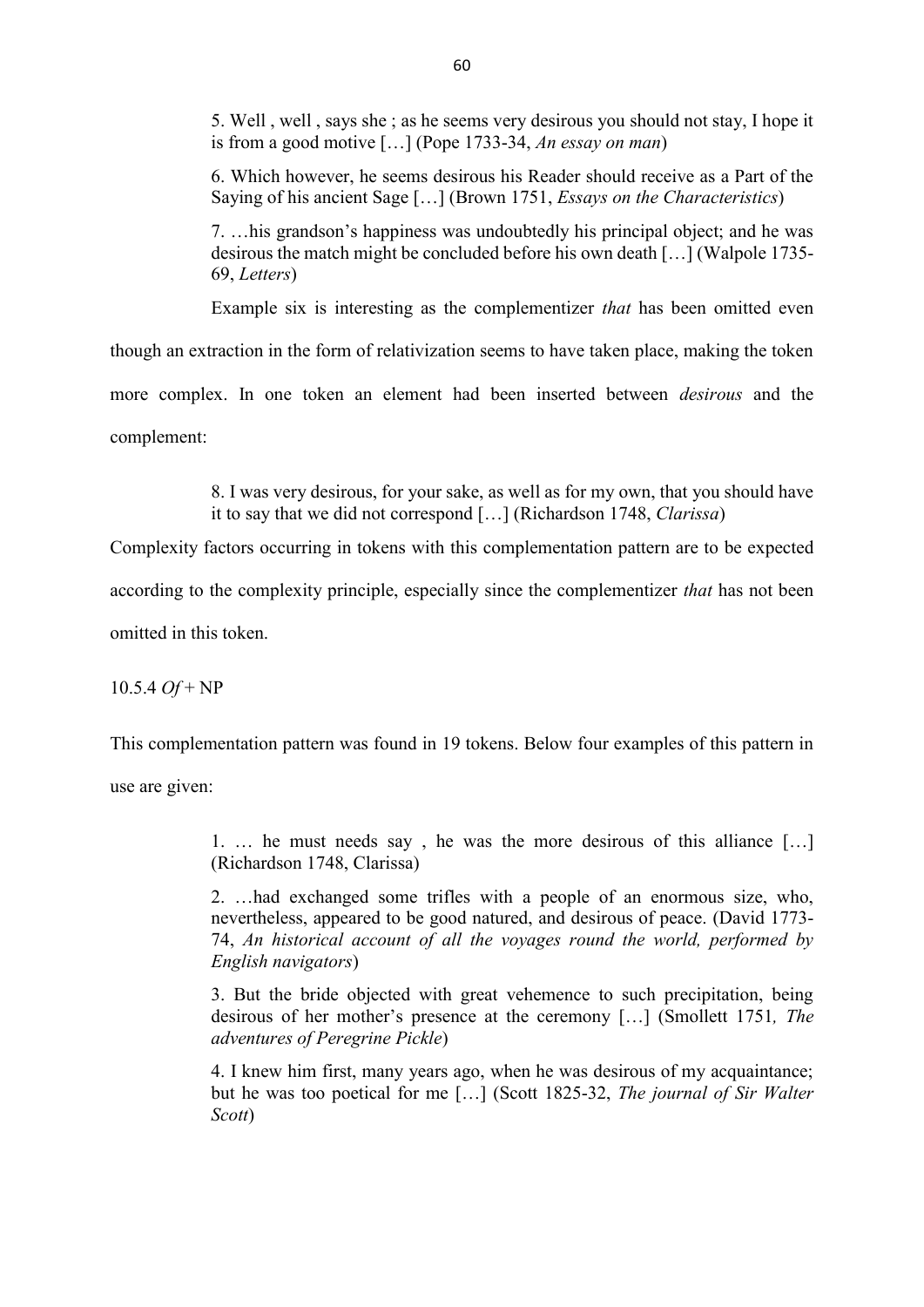In contrast to the other data sets, there were no tokens in this data with two head nouns in the complement. Therefore the number of head nouns examined was 19. In this data set as well, the head nouns were mostly abstract, concrete nouns were found in only four tokens. The abstract head nouns were nouns such as *peace*, *truth*, *completion* and *support* and the concrete nouns were *flesh*, *them*, *whiff* and *things.* Only one noun occurred more than once in this data, the noun *opportunity*, which was found in two tokens.

10.5.5 Zero complement

In one token the complementation pattern was zero complement:

1. She seeing me resolute, and lighting from my Horse; Well Sir, seeing you are so desirous (said she) I'll go and bring it to you. (Chetwood 1726, *The voyages and adventures of captain Robert Boyle*)

Here the explanation that the person is generally desirous in nature does not apply as what the

person is desirous of has been revealed earlier in the text (to see a child whose wellbeing the

person is worried about).

10.5.6 Other patterns

Two tokens featured a pattern that had not been mentioned in the dictionaries consulted for the

theory part:

1. Since we have left Ulietea Tupia hath been very desirous for us to steer to the Westward, and tells us if we will go that way we shall be with plenty of Islands [...] (Cook 1768-71, *Captain Cook's journal during the first voyage round the world*)

2. Also to get well rid of a sort of hectic in the blood, which the woman's beauty cast on that reflecting tide: a fever-sign, where the fever has become quite emotionless and is merely desirous for the stain of it to be washed out. (Meredith 1895, *The Amazing Marriage*)

In both of these tokens the pattern used appears to be  $for + NP + to$  infinitive.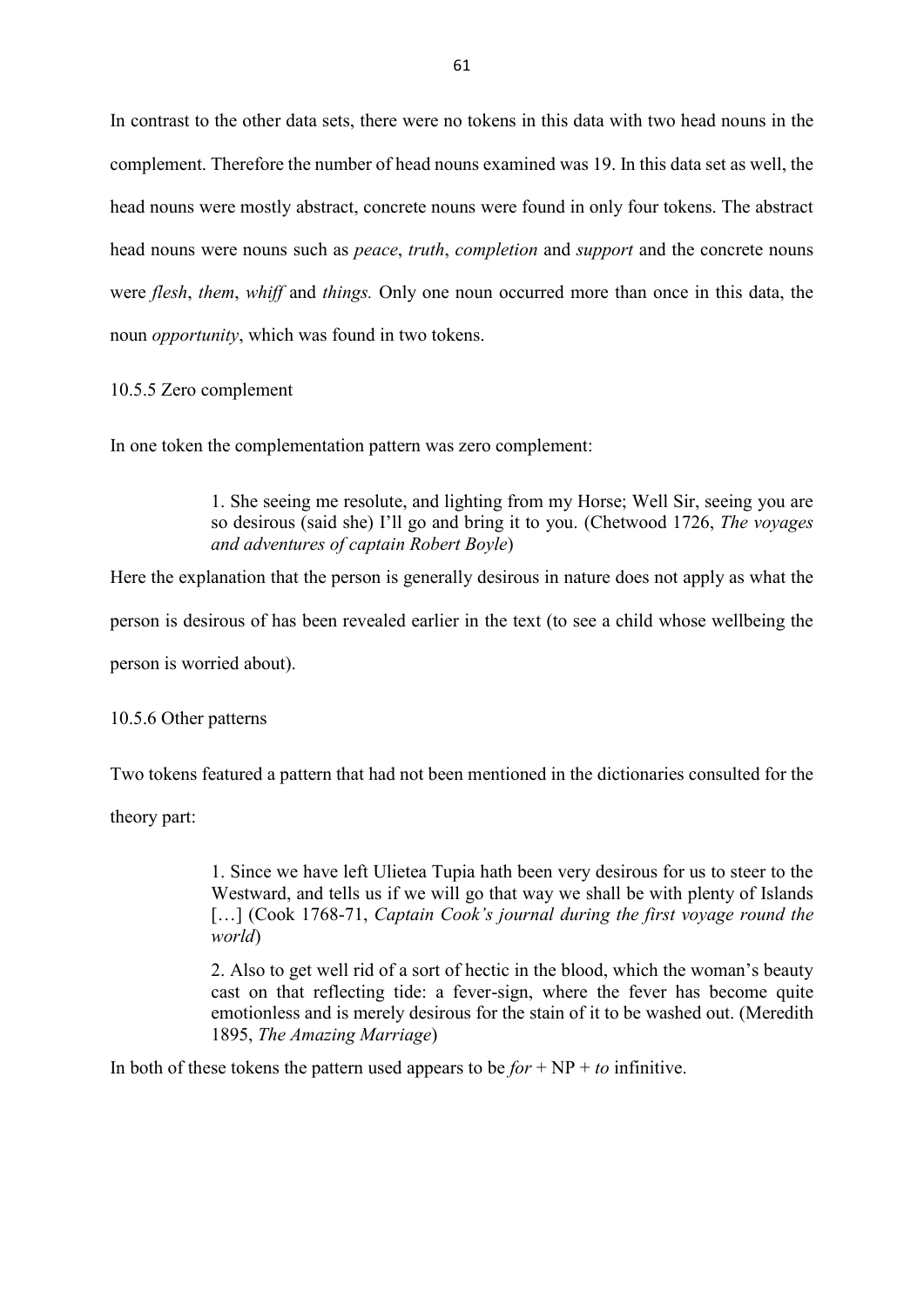### **11. Discussion**

In the previous section, the tokens of each data set were analyzed, and the findings reported. Here the results of those analyses are discussed, comparing the results of the different data sets. In order to be able to do this in a consistent manner, this discussion section is divided into parts where the individual complementation patterns are discussed. The order in which the patterns are discussed will be the same as it was in the previous section: first the sentential patterns are discussed, starting from the most implicit one and moving to the most explicit one. Then the results of the non-sentential patterns are discussed and lastly the new patterns will be compared across data sets. To facilitate drawing comparisons between different data sets, the percentages were added to the tables. The percentages were rounded to the nearest decimal.

11.1 *Of* + -*ing* in different varieties

In the following table the frequencies of the *of* + -*ing* complementation pattern in the data sets is demonstrated

| Data set                   | Raw frequency | Percentage of tokens (ca.) |
|----------------------------|---------------|----------------------------|
| Indian English (GloWbE)    | 87            | 54.7                       |
| Pakistani English (GloWbE) | 54            | 41.9                       |
| American English (GloWbE)  | 59            | 31.2                       |
| British English (GloWbE)   | 58            | 37.9                       |
| British English (CLMET3.1) | 99            | 45.8                       |

**Table 10. Frequencies of the pattern** *of* **+ -***ing*

This was the most frequently used pattern in all other data sets except for American English and in that data set the difference to the most frequently used complementation pattern (*to* infinitive, found in 60 tokens) was only one token. As we can see from the table, the percentages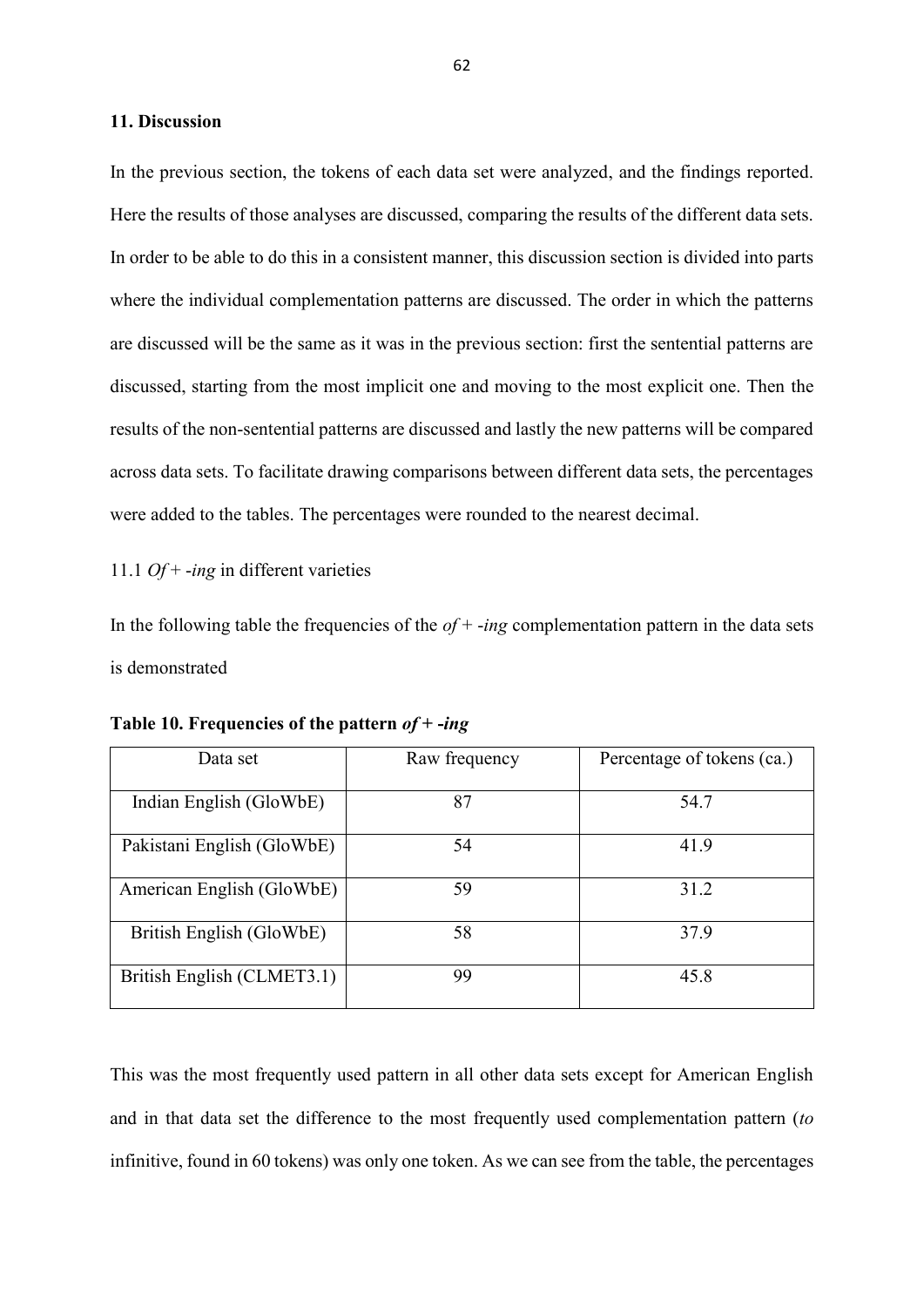vary between 31,2 % in American English and 54,7 % in Indian English. It was stated in the theory section that this pattern is more implicit than the other sentential complementation patterns available as complements for *desirous* and therefore it was assumed that those other patterns would be favoured in more complex environments. A few insertions and extractions were however found in tokens that featured this complementation pattern. To what degree the complexity principle was followed in general in this data is discussed later in this section.

11.2 *To* + infinitive in different varieties

The table below illustrates the frequency of the *to* infinitive complementation pattern in the data sets

| Data set                   | Raw frequency | Percentage of tokens (ca.) |
|----------------------------|---------------|----------------------------|
| Indian English (GloWbE)    | 26            | 16.4                       |
| Pakistani English (GloWbE) | 17            | 13.2                       |
| American English (GloWbE)  | 60            | 31.7                       |
| British English (GloWbE)   | 44            | 28.8                       |
| British English (CLMET3.1) | 83            | 38.4                       |

**Table 11. Frequencies of the pattern** *to* **+ infinitive**

This was the most frequently used pattern in American English, the second most common pattern in British English, in both the data sets from GloWbE and from CLMET3.1, and the third most used complementation pattern in Indian English and Pakistani English. In the case of this pattern the percentages ranged between 13,2 % in Pakistani English and 38,4 % in British English from CLMET3.1. This pattern was the one that according to the complexity principle should have been favoured, as well as *that* clauses, in environments featuring extractions or insertions.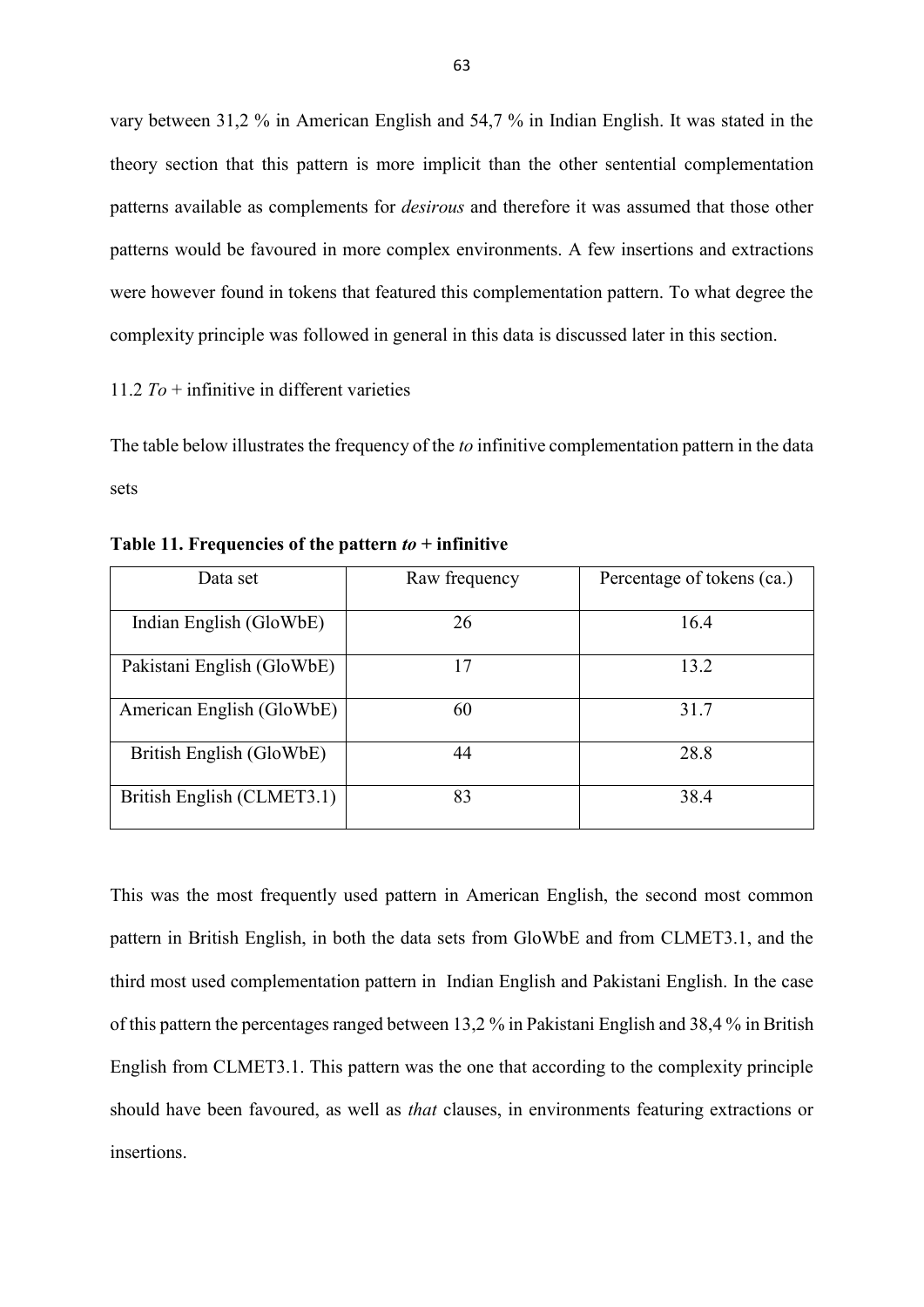# 11.3 *That* clause in different varieties

The following table shows the frequency of the *that* clause complementation pattern in the different data sets

| Data set                   | Raw frequency | Percentage of tokens (ca.) |
|----------------------------|---------------|----------------------------|
|                            |               |                            |
| Indian English (GloWbE)    |               | 2.5                        |
|                            |               |                            |
| Pakistani English (GloWbE) |               | 3.9                        |
|                            |               |                            |
| American English (GloWbE)  | 5             | 2.6                        |
|                            |               |                            |
| British English (GloWbE)   | 3             | 2.0                        |
|                            |               |                            |
| British English (CLMET3.1) | 12            | 5.6                        |
|                            |               |                            |

**Table 12. Frequencies of the pattern** *that* **clause** 

This pattern was clearly the least frequently used one out of the three sentential complements. It was in shared fourth place with the new patterns in Pakistani English and in American English. It was also the fourth most common pattern in British English from CLMET3.1 and in Indian English. In British English from GloWbE it was the fifth most common pattern, having been overtaken by new patterns.

11.4 *Of* + NP in different varieties

The table below serves to depict the frequency of the  $of + NP$  complementation pattern in the different data sets

| Data set                   | Raw frequency | Percentage of tokens (ca.) |
|----------------------------|---------------|----------------------------|
| Indian English (GloWbE)    |               | 23.9                       |
| Pakistani English (GloWbE) |               | 36.4                       |

**Table 13. Frequencies of the pattern** *of* **+ NP**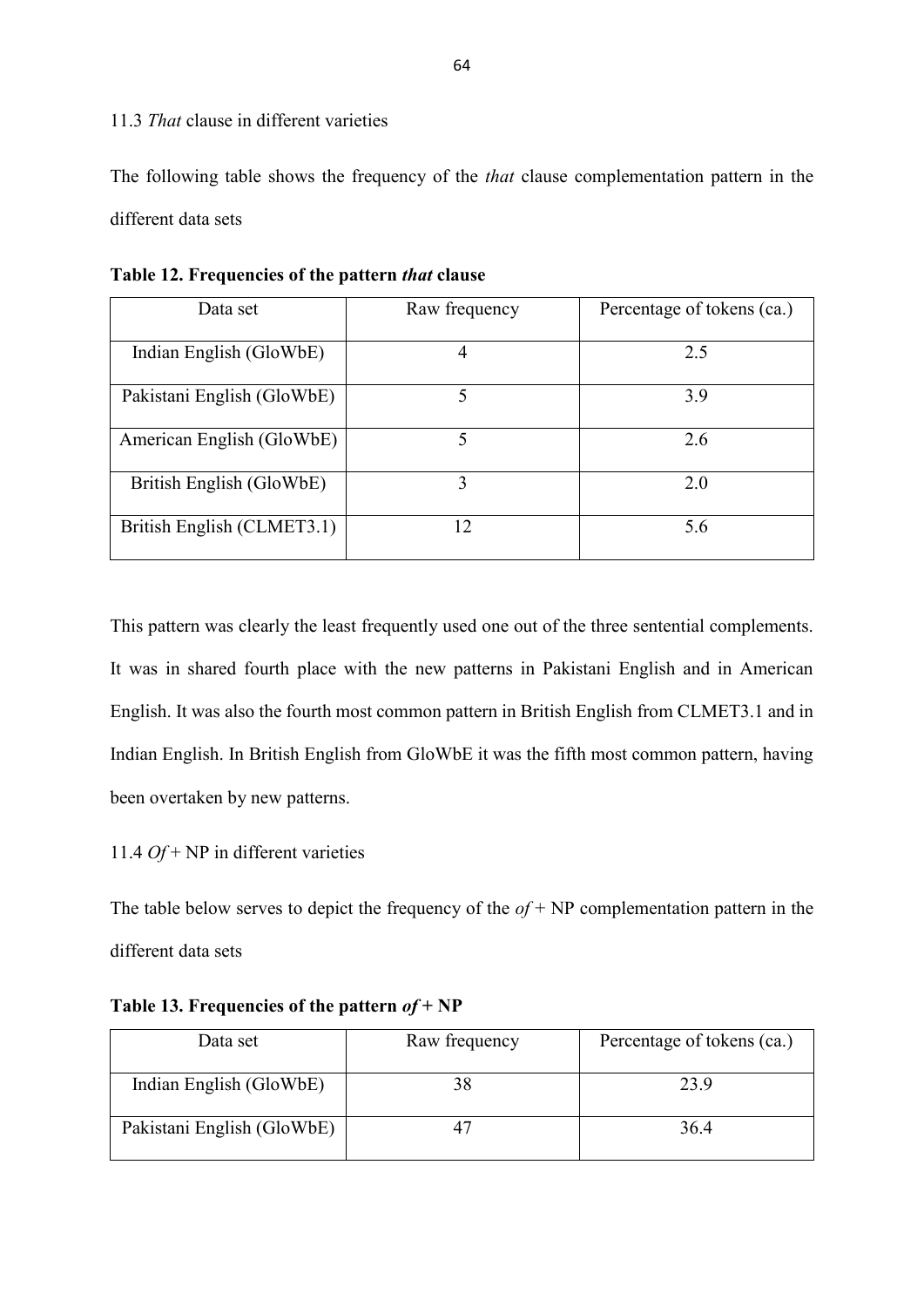| American English (GloWbE)  | 56 | 29.6 |
|----------------------------|----|------|
| British English (GloWbE)   |    | 24.8 |
| British English (CLMET3.1) |    | 8.8  |

This was the second most common complementation pattern in Indian English and Pakistani English. In the other three varieties it was in third place. Looking at the table above and the column on percentages, British English from CLMET3.1 somewhat stands out from rest. In the other varieties the percentages is well above 20, even over 30 in Pakistani English, whereas in British English from CLMET3.1 the percentage is only 8,8, so below 10 %.

Some head nouns appeared in several data sets. 20 different head nouns were found in two different varieties, for example the nouns *marriage* (Indian English and Pakistani English), *money* (British English from GloWbE and American English) and *support* (British English from GloWbE and CLMET3.1). Four nouns were featured as head nouns in three varieties: *change* (Indian English, British English and Pakistani English), *it* (Indian English, American English and Pakistani English), *advantages* (British English, Pakistani English and American English) and *world* (British English, Pakistani English and American English). Three nouns appeared in four varieties: *life* (Indian English, British English, Pakistani English and American English), *peace* (Pakistani English, American English, British English from CLMET3.1 and from GloWbE) and *things* (Pakistani English, American English, British English from CLMET3.1 and from GloWbE). No noun appeared as a head noun in all five data sets.

### 11.5 Zero complement in different varieties

The last complementation pattern established in the theory section was zero complement. In the following table the frequency with which the pattern appeared in the data sets is illustrated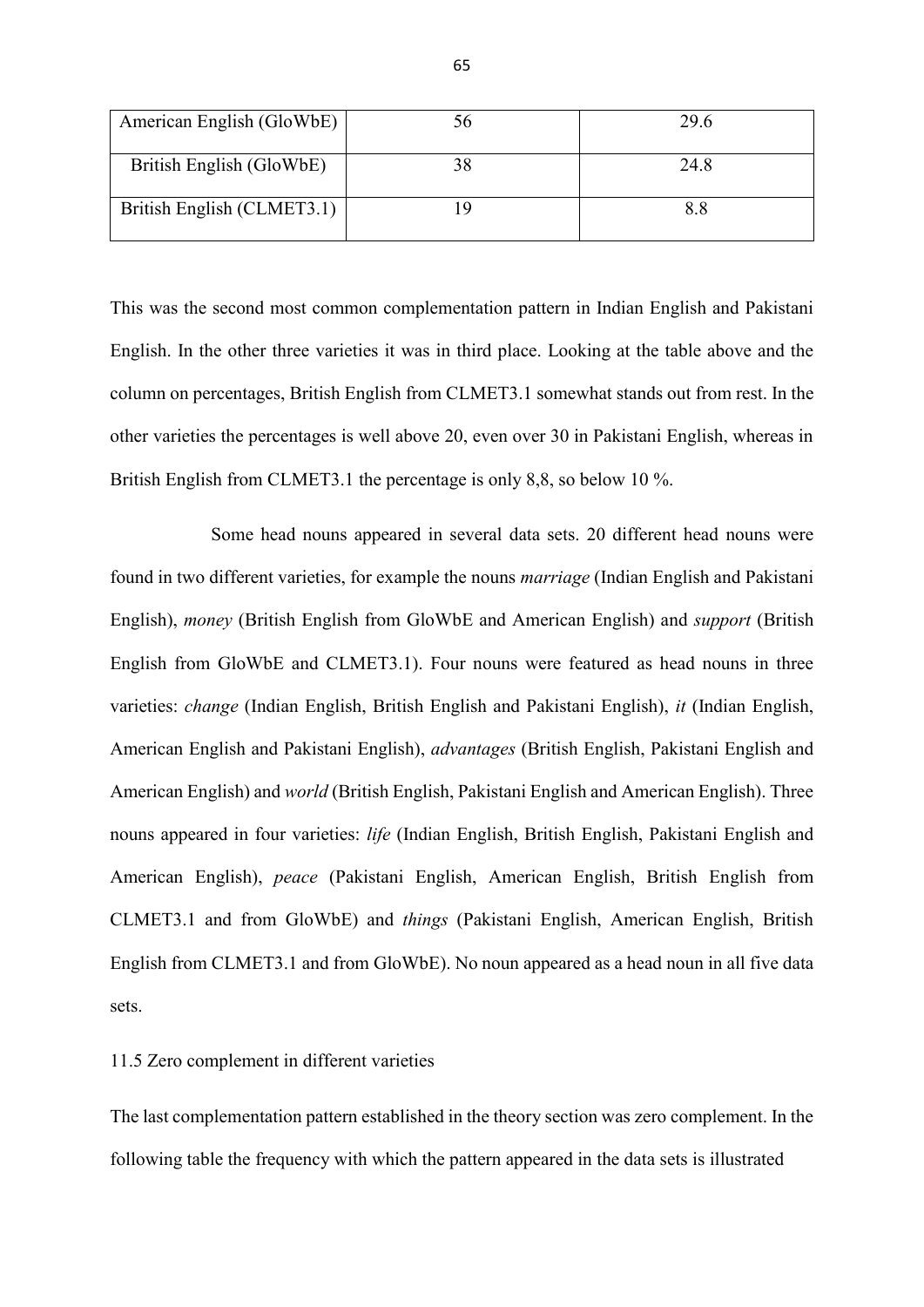| Data set                   | Raw frequency | Percentage of tokens (ca.) |
|----------------------------|---------------|----------------------------|
|                            |               |                            |
| Indian English (GloWbE)    | 3             | 1.9                        |
|                            |               |                            |
| Pakistani English (GloWbE) |               | 0.8                        |
|                            |               |                            |
| American English (GloWbE)  |               | 2.1                        |
|                            |               |                            |
| British English (GloWbE)   | 3             | 2.0                        |
|                            |               |                            |
| British English (CLMET3.1) |               | 0.5                        |
|                            |               |                            |

**Table 14. Frequencies of the pattern zero complement** 

This was the fifth most frequently used pattern in Indian English, Pakistani English, American English and in British English from GloWbE (shared fifth place with *that* clause complements). In British English from CLMET3.1 this was the least frequently used pattern and was therefore in sixth place. Looking at the percentages it can be noted that this pattern never appeared in more than 2,1 % of the tokens, which is significantly lower than the frequencies of the other non-sentential complementation pattern, *of* + NP.

# 11.6 The other patterns in different varieties

The table below presents the frequencies of the other complementation patterns found in the data:

| Data set                   | Raw frequency | Percentage of tokens (ca.) |
|----------------------------|---------------|----------------------------|
| Indian English (GloWbE)    |               | 0.6                        |
| Pakistani English (GloWbE) | 5             | 3.9                        |
| American English (GloWbE)  | 5             | 2.6                        |
| British English (GloWbE)   |               | 4.6                        |
| British English (CLMET3.1) | 2             | 0.9                        |

**Table 15. Frequencies of the new patterns**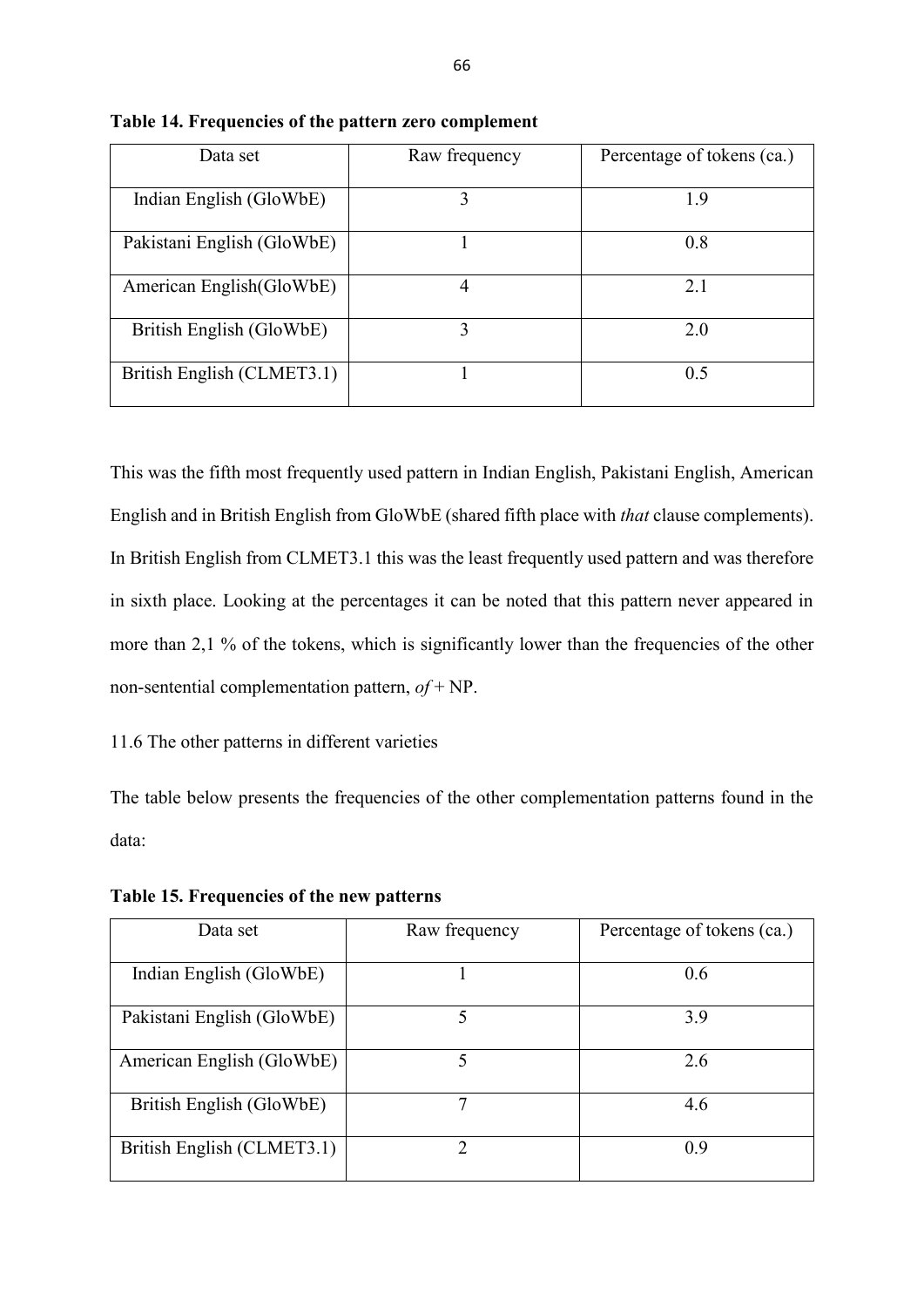This "pattern" was the least frequently used one in Indian English and in British English from GloWbE, although in the latter it shared the last place with *that* clause pattern. In Pakistani English, American English and British English from CLMET3.1 new patterns were more frequently used than the zero complement pattern and in Pakistani English and American English new patterns were used as often as the *that* clause complementation pattern.

As can be seen from the table above, there were 20 tokens in total that featured a new complementation pattern. Interestingly, new patterns in every variety included the preposition *for*. The pattern *for* + NP was the most frequently used one of the new patterns, it appeared altogether in 10 tokens and in three varieties (Pakistani English, American English and British English from GloWbE). The patterns  $of + NP + -ing$  and  $for + NP + to$  infinitive both appeared in three tokens. The remaining four patterns appeared only in one token each and therefore it is quite likely that they were mistakes rather than actual new patterns. Those four patterns are:  $for + NP + that$  clause,  $about + NP$ ,  $about + -ing$  and  $regarding + -ing$ .

In the theory section a tendency called horror aequi, the tendency to avoid using similar structures or elements in close succession, was introduced as it could be a motivator for new complementation patterns. In altogether four cases, horror aequi could be argued to have influenced the choice of complement. Those four cases are:

> 1. …stained with blood, under the toes of the hoofs and feet, desirous for a drink of water, unable to see his family and his children, while I am secure from that all. (GloWbE-PK, http://www.islameasy.org)

> 2. Unfortunately the health industry as of late is more desirous about profits as an alternative of health. (GloWbE-PK, http://improveeyesightstories.com)

> 3. It is incumbent upon the sensible person that he is not desirous, except for one of three things […] (GloWbE-GB, http://salaficentre.com)

> 4. Why, suddenly, are we as a culture so seemingly desirous, if not downright thirsty, for an infusion of musicals at the cinema? (GloWbE-GB, http://whatculture.com)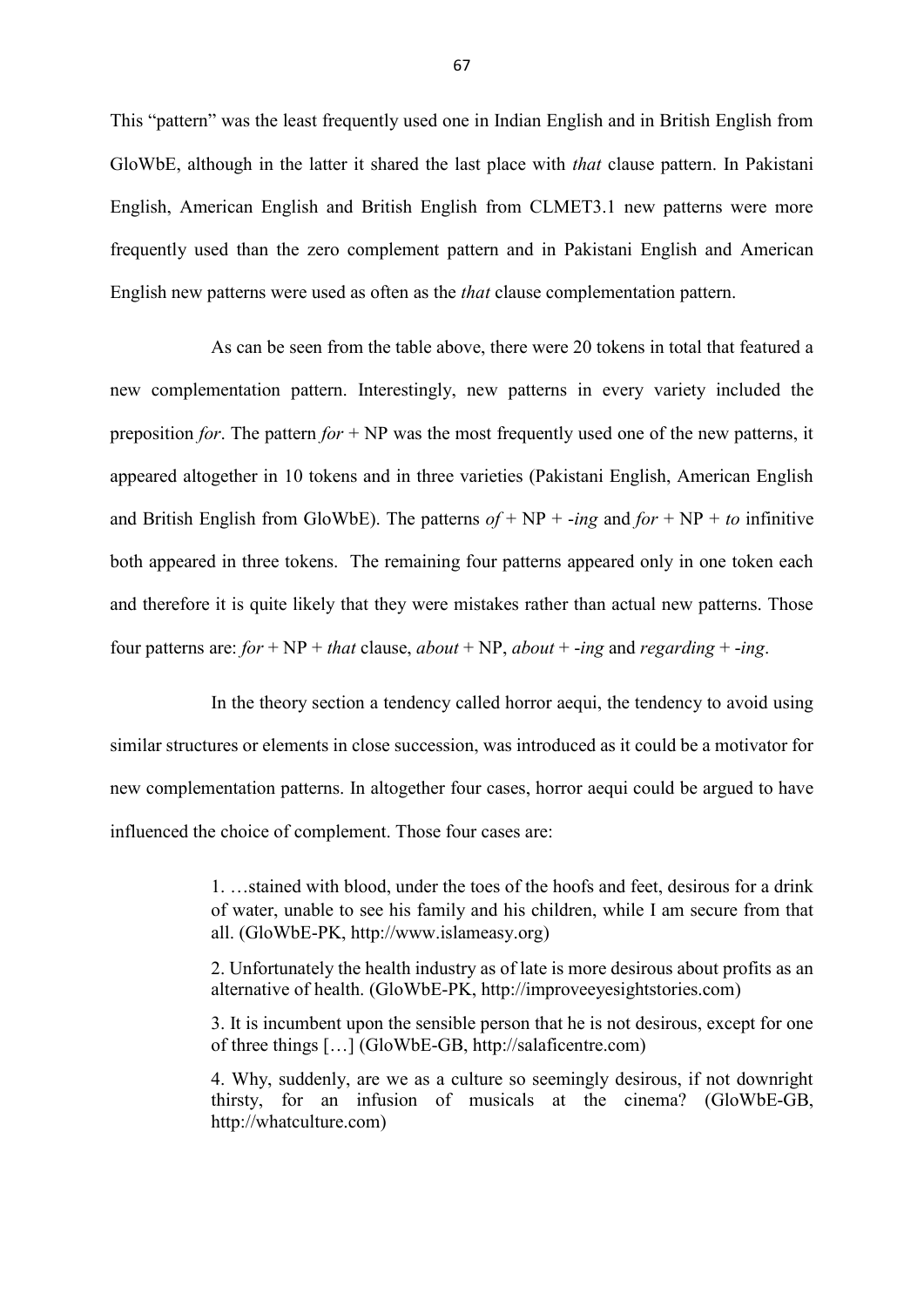In all these cases the pattern  $of + NP$  could have been used but that would have meant having at least two adjacent structures with the preposition *of*. The first two examples come from the Pakistani English data set and the last two were found in the British English data set from GloWbE.

#### 11.7 Other remarks

In the theory section the complexity principle was introduced. In the analysis of the data the accuracy of the principle was examined concerning insertions occurring between *desirous* and the complement, and extractions. According to the theory, in tokens where one of these two complexity factors is present, a more explicit complement should be favoured. As *that* clause as a complementation pattern turned out to be rather rare in the data, this developed into a comparison between the patterns *of* + -*ing* and *to* infinitive. As there really are no alternatives to the non-sentential patterns *of* + NP and zero complement, they were excluded from this part of the analysis, although the two complexity factors were present in tokens with the complementation patter  $of + NP$  as well. Extractions and insertions were rare in Indian English and Pakistani English. In Indian English one extraction and one insertion were found and they both occurred with the *to* infinitive pattern, meaning that they followed the principle. Pakistani English also had one insertion and one extraction. The former was found surprisingly in an *of* + -*ing* complement but the latter was a part of a *to* infinitive complement.

These complexity factors were more prominent in the other three data sets. The tables below show that the complexity principle was mostly followed but not always. Percentages, again rounded to the nearest decimal, are provided in parenthesis to aid in comparing the results.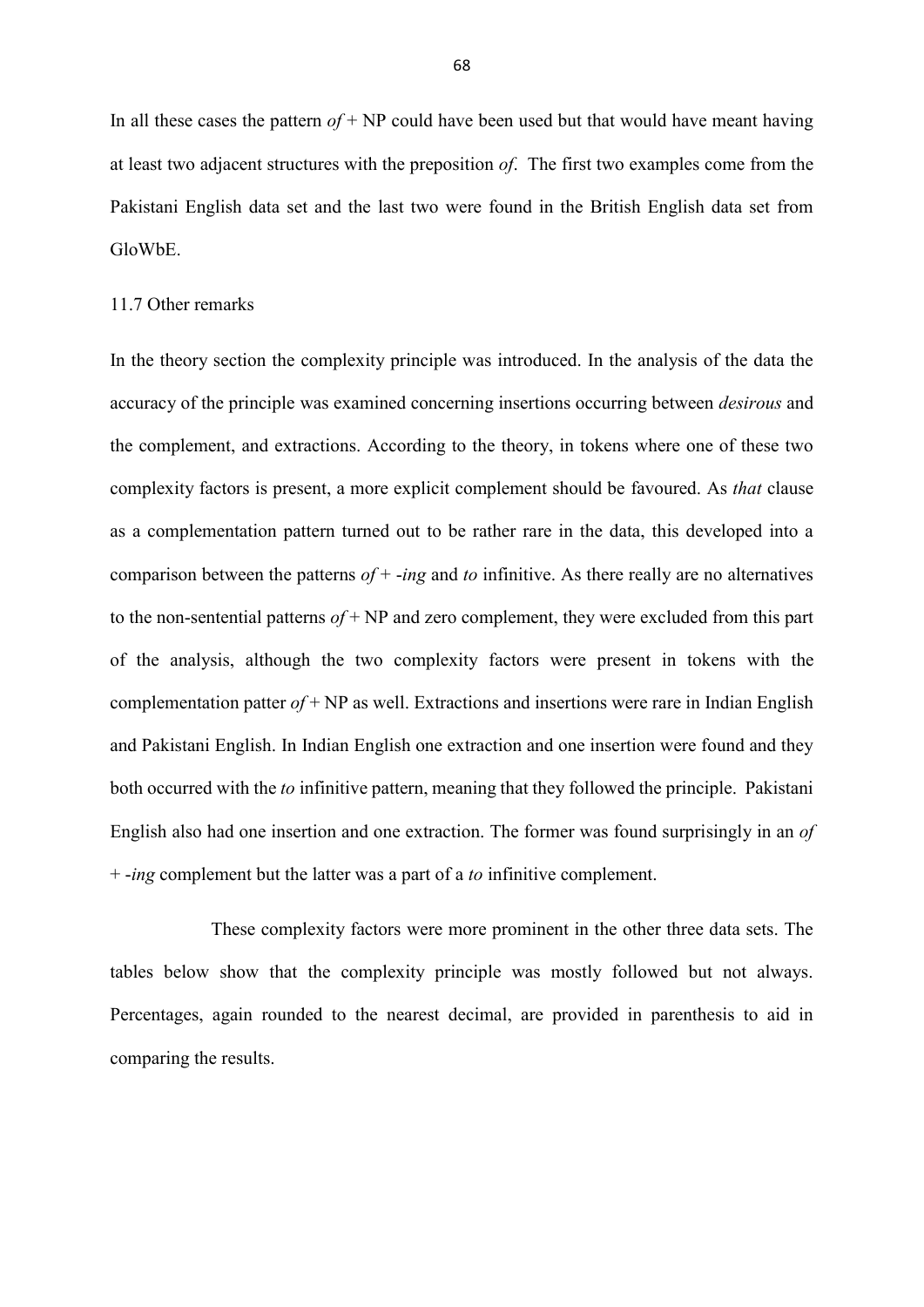| Complement    | Insertions  | Extractions |
|---------------|-------------|-------------|
| $Of + -ing$   | $1(14.3\%)$ | $2(28.6\%)$ |
| To infinitive | $6(85.7\%)$ | $5(71.4\%)$ |

**Table 16. Complexity factors in American English**

In the data on American English the complexity principle was mostly obeyed, out of the seven cases of insertions all but one were found in tokens with the more explicit *to* infinitive complement. The situation was quite similar concerning extractions, out of the seven tokens that featured an extraction five were found in the more explicit complements and two in the more implicit alternative.

**Table 17. Complexity factors in British English from GloWbE**

| Complement    | Insertions | Extractions |
|---------------|------------|-------------|
| $Of + -ing$   | 3(75%)     | $2(28.6\%)$ |
| To infinitive | 1(25%)     | $5(71.4\%)$ |

Here the situation is identical to American English in regard to extractions: in five tokens the complementation pattern was *to* infinitive and in two  $of + -ing$ . Observing the insertions however, we can see that complexity principle has not been adhered to as three of four insertions appeared in the more implicit alternative. In one of these three cases a possible explanation for why the more implicit pattern was chosen could the reification mentioned by Bolinger in the theory part. When examining the token

1. I was very desirous once of sailing on the sea But when I got on the ocean swell I wasn't feeling partic'lar well (GloWbE-GB, http://monologues.co.uk) it could be argued that the *of* + -*ing* complement has been chosen because the action denoted by the token is in the past and the *to* infinitive was mentioned to be more imaginative and refer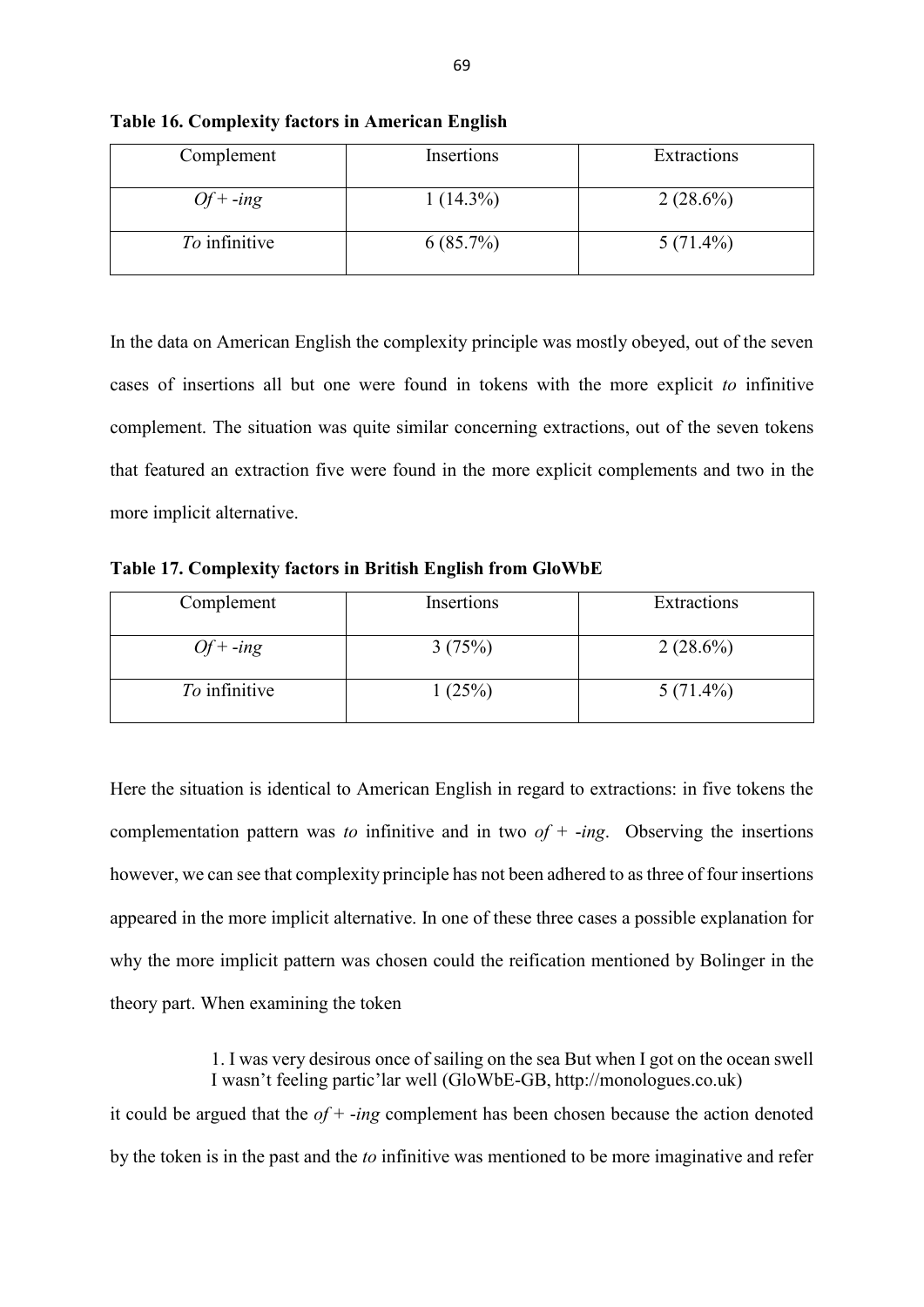to possible events. The -*ing* form on the other hand can be used to refer to something that has actually happened.

| Complement    | Insertions  | Extractions |
|---------------|-------------|-------------|
| $Of + -ing$   | 3(37.5%)    | $5(41.7\%)$ |
| To infinitive | $5(62.5\%)$ | $7(58.3\%)$ |

**Table 18. Complexity factors in British English from CLMET3.1**

In this data set the complexity principle was not as clearly followed as in American English for example. This can be seen from the percentages: in the case of insertions, over a third of them occurred in the more implicit complement. The percentage is even higher in extractions, over 40 % of them appeared in tokens with the *of* + -*ing* complement pattern.

A peculiarity in the data, though it does not affect complementation, is briefly mentioned here. In the section on *desirous* in dictionaries it was mentioned that *desirous* "does not occur before a noun", e.g. it is not used attributively, as is stated in the *Oxford Advanced Learner's Dictionary*. It is therefore interesting that tokens, in which *desirous* was part of a noun phrase, appeared in all data sets except in British English from CLMET3.1. The amounts ranged from the two instances in the data on Indian English to 11 in British English from GloWbE.

The reliability of this study must also be discussed. There are naturally factors that may have distorted the results in some way. Some of them may be due to the writer, I may have analysed a complement in a different way someone else would have or not noticed a duplicate, a complexity factor or horror aequi at work. To minimize the effect of these kinds of mistakes, the data was analysed twice. Factors unrelated to the writer may also have had a negative impact on the results. As was mentioned earlier, the Corpus of Global Web-Based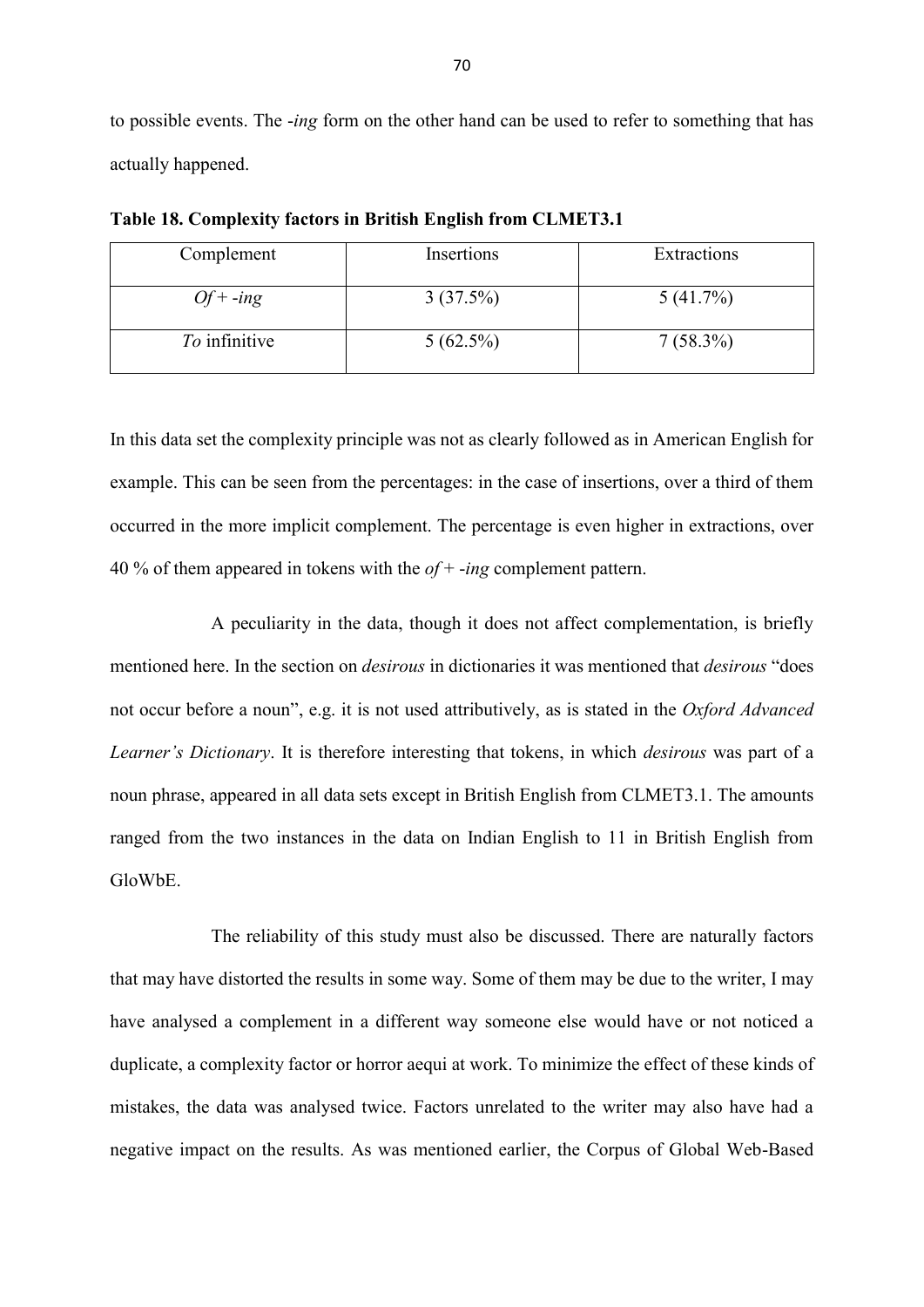English is comprised of 1,8 million web pages from 20 different English-speaking countries, which made it the appropriate corpus for this study. However, due to the nature of the corpus, being comprised of web pages, it is impossible to be absolutely certain that a token was actually written by a person representing that variety of English. For example, religion seemed to be a popular theme in the data, especially Islam and Christianity. In some token, the writer could just have been quoting already existing religious texts, which means that they themselves have not produced the sentence.

In the theory part the notion that the -*ing* form might be taking over at the expense of the *to* infinitive was mentioned. Comparing the results of the data set from CLMET3.1 with those from GloWbE, it is hard to see anything definite. The British English data set from CLMET3.1 did have the highest percentage of *to* infinitive complements (38.4%) but it did also have the second highest percentage of *of* + -*ing* complements. There is a significantly higher amount of *of* + -*ing* complements in Indian English and Pakistani English than *to* infinitive complements but on the other hand in the data set on American English there were more *to* infinitive complements than *of* + -*ing* complements. Also, the remark made by Khan that adjectives in Pakistani English would favour *to* infinitive instead "a preposition and participle clause as in BrE" (2012, 94) was not supported by this data as the complementation pattern *of*  + -*ing* appeared in 41,9% of the tokens and *to* infinitive in 13.2% of the tokens in Pakistani English.

van Gelderen mentioned that Indian English and Pakistani English are similar. Though she did not state how exactly, these two varieties did appear closer to one another in some respects than to the other varieties. In both data sets the percentage of *to* infinitive complements was well below 20 %, whereas in other varieties it was at least almost 30 %. They were also similar in the sense that they did not feature many extractions or insertions.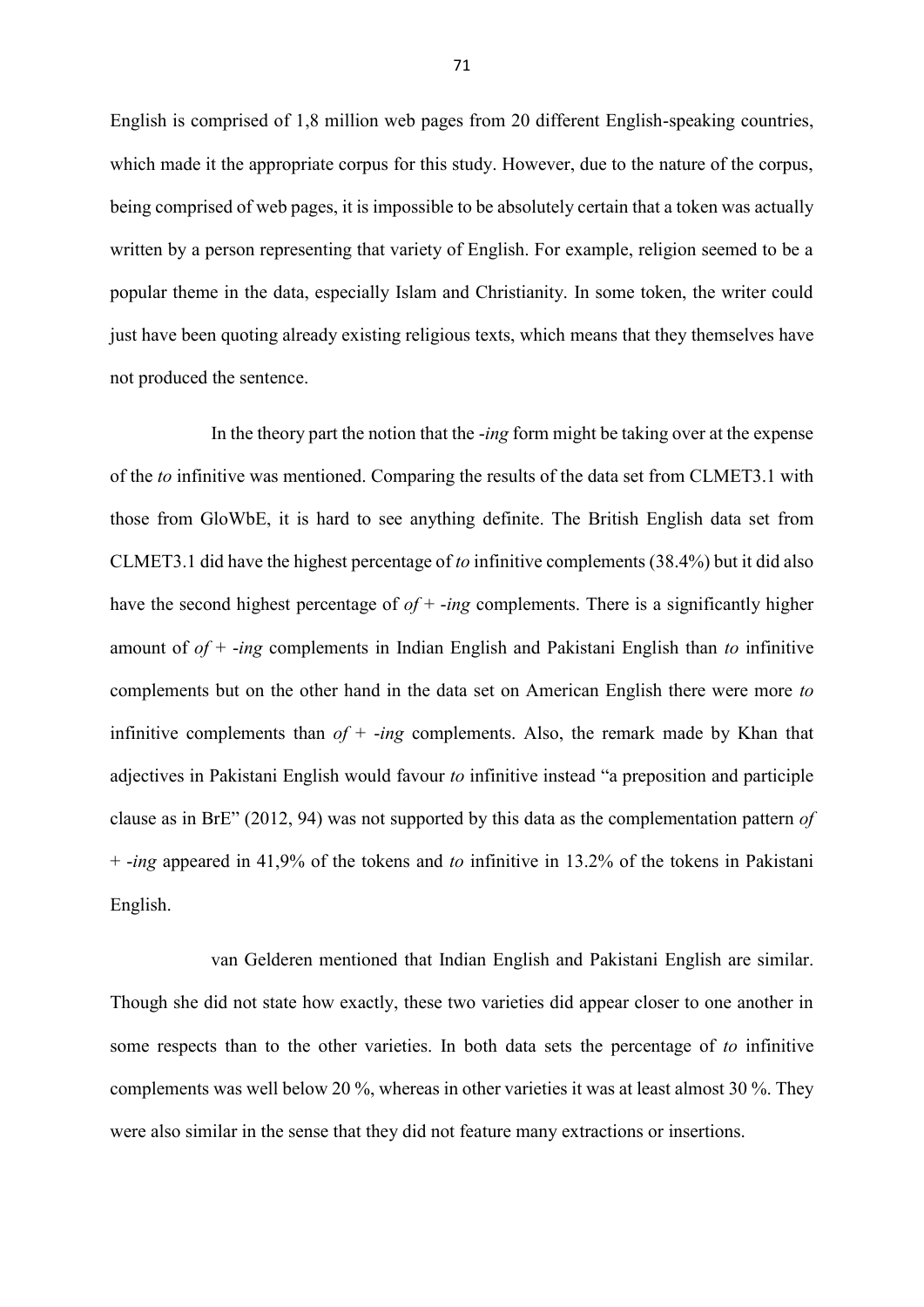### **12. Conclusion**

In the introduction, three research questions were set. The first one concerned the five already established complementation patterns for *desirous* and whether they were present in all the data sets. They were but there were significant differences in the frequencies with which they appeared: the frequency of the *of* + -*ing* complement was never under 30 %, whereas the frequency with which zero complement was chosen was never over 3 %. In general, it could be said that three of the five established patterns, *of* + -*ing*, *to* infinitive and *of* + NP, were quite in a league of their own, as they always made up at least 91 % of the tokens.

The second research question concerned the complexity principle and the horror aequi tendency and whether they can be seen having an impact on which complementation pattern was chosen. The complexity principle was mostly followed, but the degree to which it was followed varied. Horror aequi may have influenced the use of a new pattern in some cases, as the preposition *of* was replaced with another preposition in four cases where another structure with the preposition *of* was near.

The final research question set for this study involved possible new patterns. As has already been mentioned, there were indeed new complementation patterns in all the data sets. The ones that only occurred once may have to be interpreted as mistakes but there were also patterns that appeared several times. The most prolific one was *for* + NP, which was found in 10 tokens. The patterns  $of + NP + -ing$  and  $for + NP + to$  infinitive were both present in three tokens. It is also worth noting, that the percentage of new patterns was higher than that of zero complement in all data sets except for Indian English.

It would be interesting to see whether similar kinds of results would appear in the complementation of more frequently used adjectives or verbs in these varieties. As was stated earlier based on the *OED* entry, *desirous* can be seen as a "distinctly educated" word. A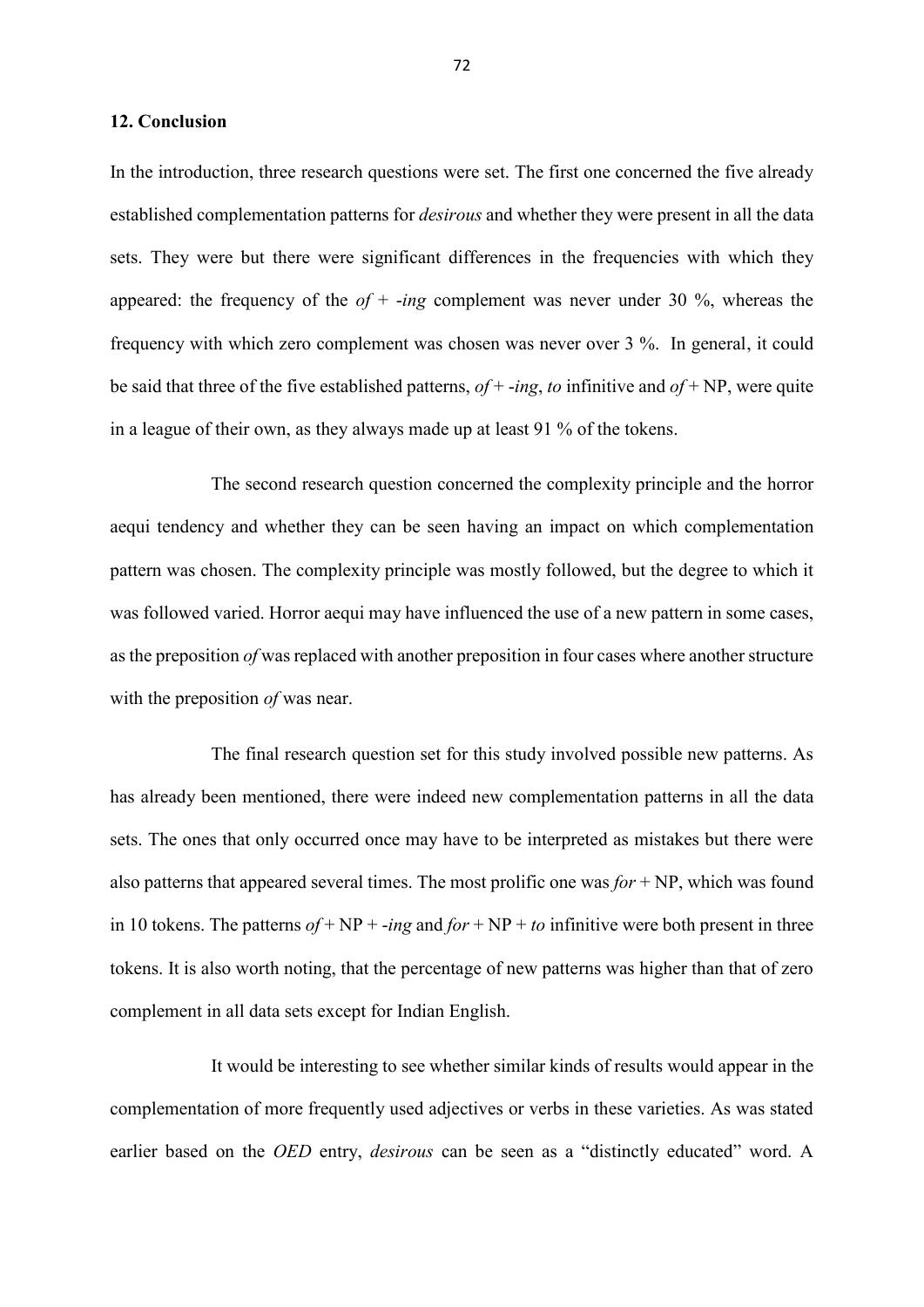somewhat surprising "finding" was the degree with which the rule about *desirous* not occurring as a part of a noun phrase was violated. As the rule was broken in every data set, and in many sets several times, it would be interesting to examine this further.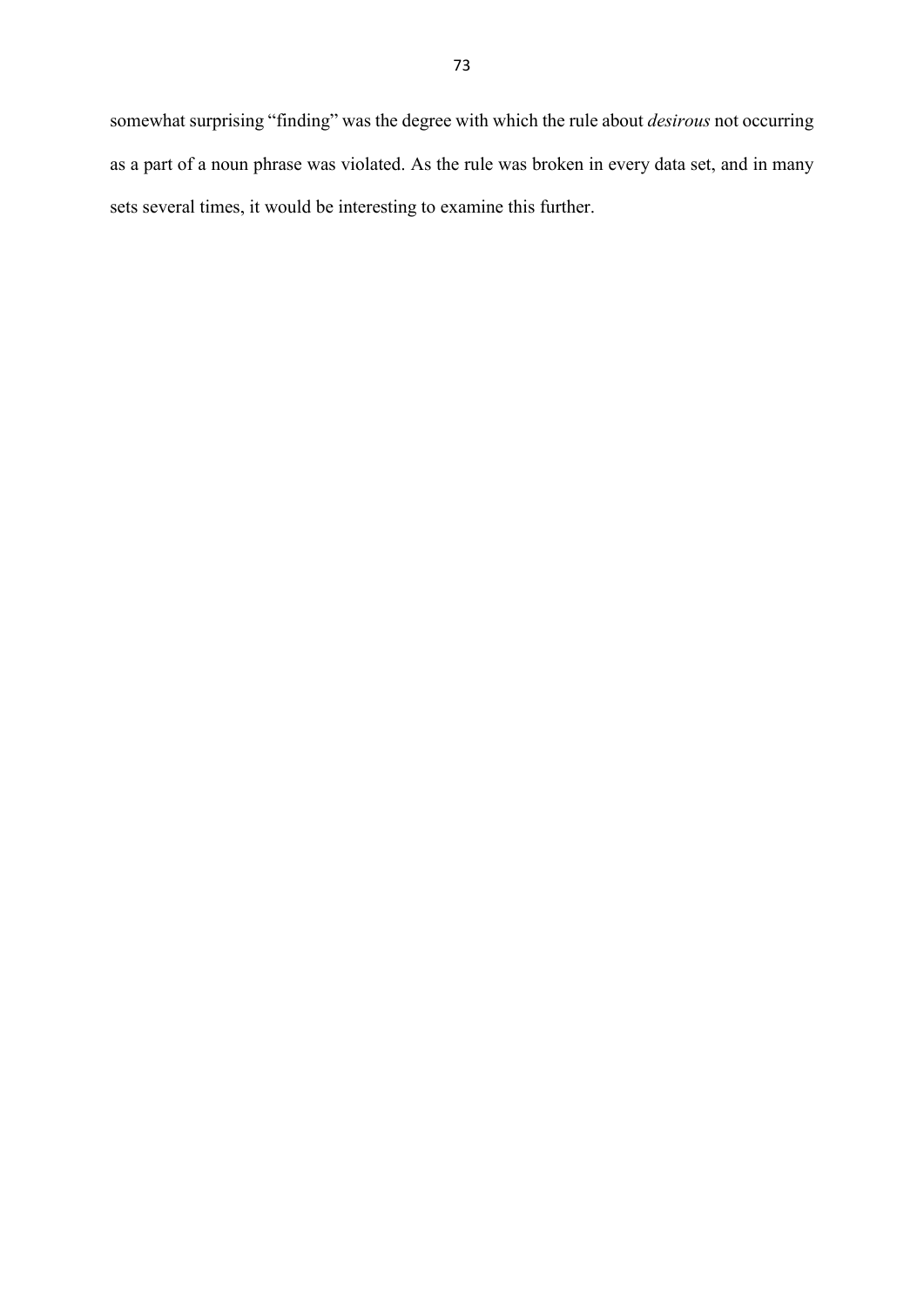### **13. Works cited**

## **Corpora**

De Smet, Hendrik, Susanne Flach, Jukka Tyrkkö & Hans-Jürgen Diller. 2015. The Corpus of Late Modern English (CLMET), version 3.1: Improved tokenization and linguistic annotation. KU Leuven, FU Berlin, U Tampere, RU Bochum. Available from [https://perswww.kuleuven.be/~u0044428/clmet3\\_1.htm.](https://perswww.kuleuven.be/~u0044428/clmet3_1.htm)

Davies, Mark. (2013) Corpus of Global Web-Based English: 1.9 billion words from speakers in 20 countries (GloWbE). Available online at http://corpus.byu.edu/glowbe/.

## **Dictionaries**

Poutsma, Hendrik. MS. *Dictionary of Constructions of Verbs, Adjectives and Nouns*. Unpublished.

Hornby, A.S. *The Oxford Advanced Learner's Dictionary*. 8<sup>th</sup> ed., Oxford University Press, 2010.

"desirous, adj." OED Online, Oxford University Press, March 2019, www.oed.com/view/Entry/50889. Accessed 2 February 2017.

## **Articles and books**

Allerton, David J. "Infinitivitis' in English." *Essays on the English Language and Applied Linguistics on the Occasion of Gerhard Nickel's 60th Birthday*, edited by Josef Klegraf and Dietrich Nehls, J. Groos, 1988, pp. 11-23.

Bailey, Richard W. "Standard American English." *Varieties of English*, edited by Alexander Bergs and Laurel Brinton, De Gruyter, 2017, pp. 9-30.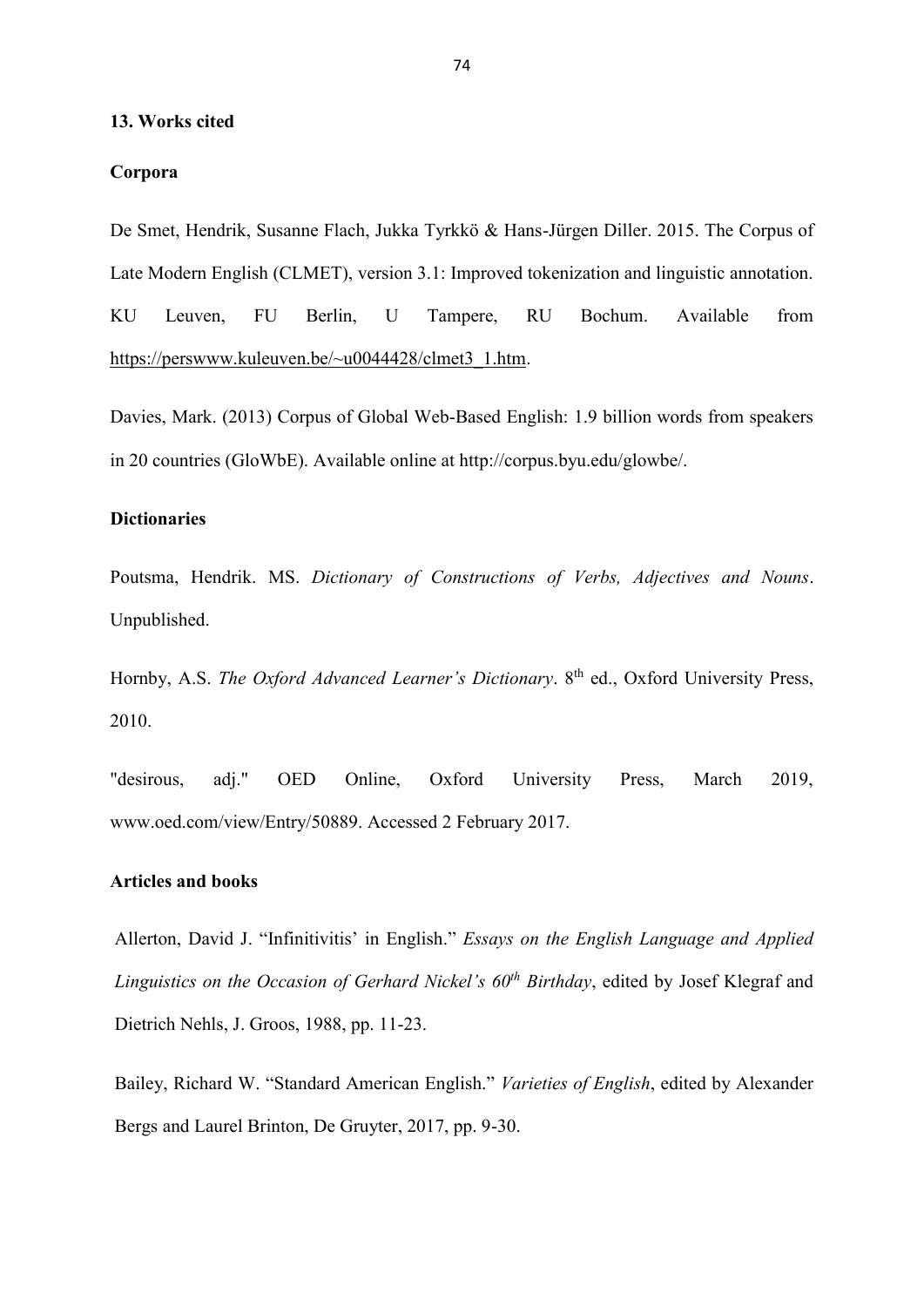Biber, Douglas et al. *Corpus Linguistics: Investigating Language Structure and Use*. Cambridge University Press, 1998.

Bolinger, Dwight. "Entailment and the Meaning of Structures." *Glossa* 2, 1968, pp. 119-127.

Davies, William D., and Stanley Dubinsky. *The Grammar of Raising and Control: A Course in Syntactic Argumentation*. Wiley-Blackwell, 2004.

Carnie, Andrew. *Syntax: A Generative Introduction*. Blackwell Publishers, 2002.

Facchinetti, Roberta et al. *News as Changing Texts: Corpora, Methodologies and Analysis*.2nd ed., Cambridge Scholars Publishing, 2015.

van Gelderen, Elly. *A History of the English Language*. Revised ed., John Benjamins Publishing Company, 2014.

Görlach, Manfred. *Still more Englishes*. John Benjamins Publishing Company, 2002.

Haegeman, Liliane. *Introduction to Government and Binding Theory*. Wiley-Blackwell, 1991.

Huang, James. *Introduction to Syntax*. Linguistic Institute, 1997.

Huddleston, Rodney, and Geoffrey K. Pullum. *The Cambridge Grammar of the English Language*. Cambridge University Press, 2002.

Kachru, Braj B. *The Other Tongue: English across Cultures*. University of Illinois Press, 1992.

Khan, Humaira Irfan. "The Evolution of Pakistani English (PakE) as a Legitimate Variety of English." *International Journal of Applied Linguistics and English Literature*, vol. 1, no. 5, 2012, pp. 90-99.

McEnery, Tony, and Andrew Wilson. *Corpus linguistics; an introduction*. Edinburgh University Press, 2001.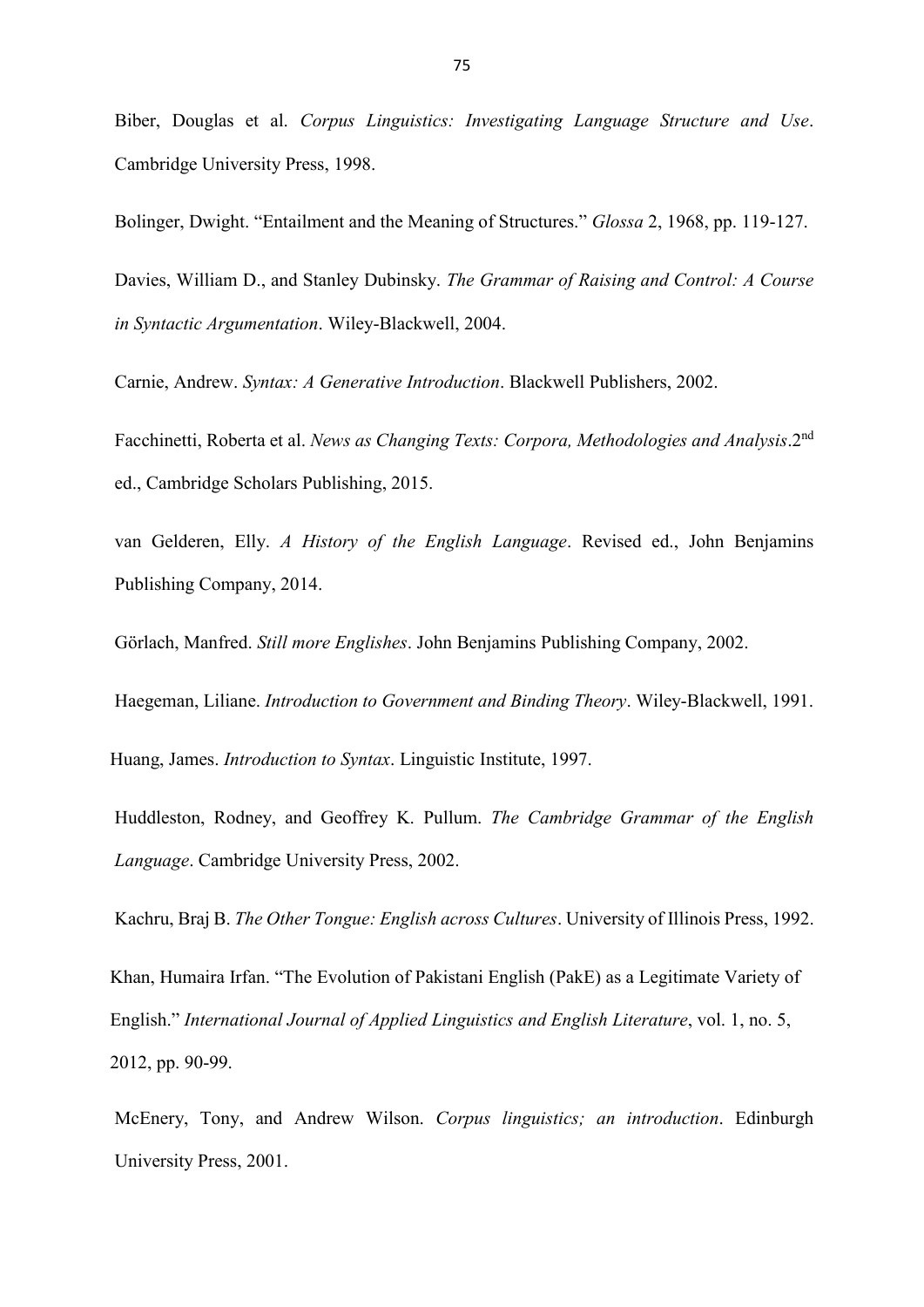Meyer, Charles F. *English Corpus Linguistics: An Introduction*. Cambridge University Press, 2002.

Peters, Pam. "Standard British English." *Varieties of English*, edited by Alexander Bergs and Laurel Brinton, De Gruyter, 2017, pp. 96-120.

Rohdenburg, Günter. "Cognitive complexity and increased grammatical explicitness in English." Cognitive Linguistics, edited by John Newman, De Gruyter, 1996.

---. "Cognitive complexity and horror aequi as factors determining the use of interrogative clause linkers in English." Determinants of Grammatical Variation in English, edited by Günter Rohdenburg and Britta Mondorf, Mouton de Gruyter, 2003.

---. "The Role of Functional Constraints in the Evolution of the English Complementation System." *Syntax, style and grammatical norms: English from 1500-2000,* edited by Christiane Dalton-Puffer et al., Frankfurt: Lang, 2006, pp. 143-166.

Sailaja, Pingali. *Indian English*. Edinburgh University Press, 2009.

Schneider, Edgar W. "English in North America." *The Handbook of World Englishes*, edited by Braj B. Kachru et al., Blackwell Publishing Ltd, 2006, pp. 58-73.

Talaat, Mubina, and Behzad Anwar. "The Impact of Urdu-English Code-Switching on Pakistani English." *Kashmir Journal of Language Research*, vol. 13, no. 1, 2010, pp. 121-145.

Vosberg, Uwe. "Cognitive Complexity and the Establishment of – *ing* Constructions with Retrospective Verbs in Modern English." *Insights into Late Modern English*, edited by Marina Dossena and Charles Jones, Peter Lang, 2003, pp. 197-220.

Weisser, Martin. *Practical Corpus Linguistics: An Introduction to Corpus-Based Language Analysis*. Wiley-Blackwell, 2016.